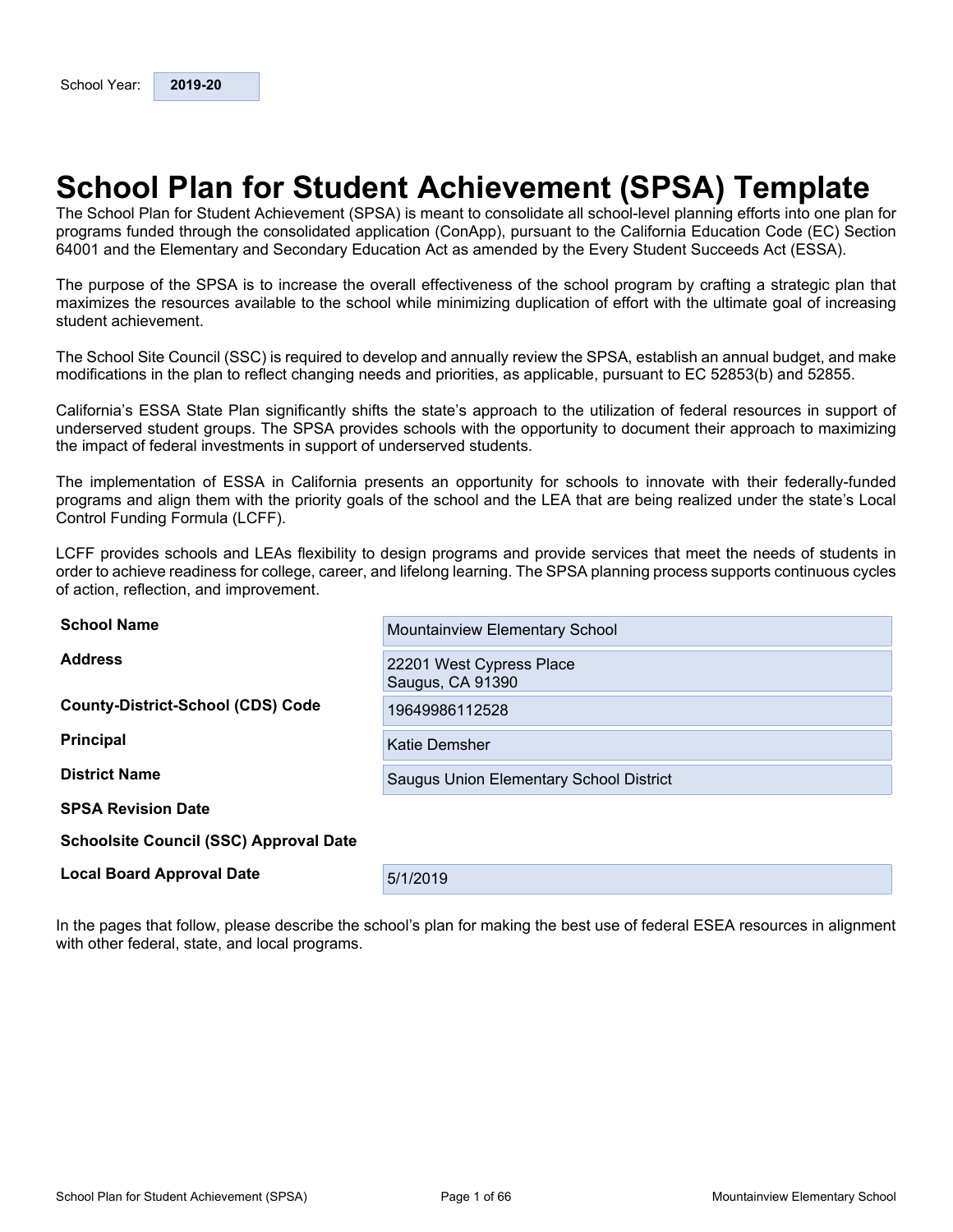## <span id="page-1-0"></span>**Table of Contents**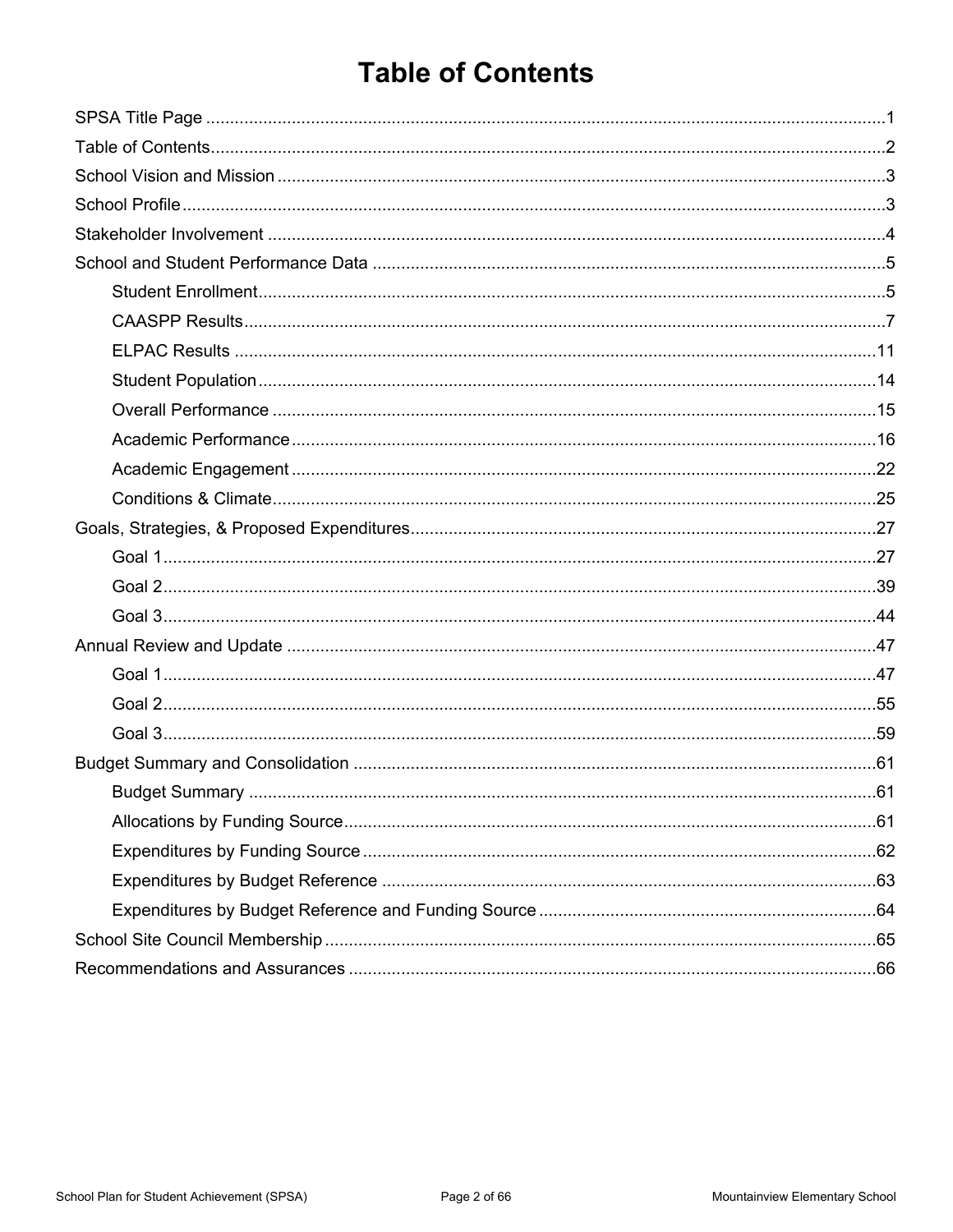## <span id="page-2-0"></span>**School Vision and Mission**

Our Mission:

The Mountainview Staff, together with Parents and the Community, is dedicated to teaching each child the elementary standards and developing their character and creativity in a safe environment while building the foundation to become successful, contributing members of our school and community.

Our Vision: Developing the Hearts and Minds of Every Child

Our Values: Integrity~Commitment~Compassion~Learning~Creativity~Innovation

## <span id="page-2-1"></span>**School Profile**

Mountainview Elementary School is the academic home of approximately 880 students and a staff of 100 adults who come together daily to implement our vision of academic excellence. We believe that a positive partnership among home, school, and community enables our students to become socially responsible citizens who contribute to a rapidly changing and culturally diverse society. High academic and behavior standards are couched in the care and support that encourages each child to achieve personal bests. As a result, Mountainview has been named a California Distinguished School three times, a National Blue Ribbon School, and a Gold Ribbon School most recently in 2016.

Average Class Size and Class Size Distribution:

Our average class sizes as follows:

Transitional Kindergarten- 1st Grade - 28:1

2nd- 3rd grades- 28:1

4th-6th grades- 31:1

Moderate to Severe Special Day Class (SDC 2) Grades TK-6

Opportunities for Parental Involvement :

Mountainview parents and community members serve as Site Council leaders, active PTA council members, and volunteers who regularly provide services in the classroom. Site Council monitors all school programs, safety, and the budget. PTA partners with us to enhance the curriculum through providing music and arts programs and instruction, and off campus curricular tie-ins. PTA also helps our Student Service Leaders coordinate community service opportunities. Parent workshops are provided to help parents learn how to best support their children and to build strong home to school communication and increase student achievement.

Professional Development:

Since 1988, California has sought to provide intensive learning experiences for beginning teachers. To provide an effective transition into the teaching career for first-year and second-year teachers, several programs have been developed statewide and are in use in our district. The Beginning Teacher Induction Program extends individual training and support in the practice of teaching. Additionally, we have a Peer Assistance and Review (PAR) program to extend assistance and support to credentialed teachers newly hired who may need support transitioning into our school district.

Professional growth activities are planned annually based on current needs and input received from staff. This year the teachers' work calendar includes two professional development days that focus on Technology training of our new Interactive Flat Panels (IFP) and Next Generation Science Standards (NGSS). Additional opportunities have also been provided regarding Special Education needs, TOSA workshops, and planning time within grade level teams to implement the State Standards. Staff development during Tuesday staff meetings primarily focuses on continued implementation of effective instructional strategies understanding and continued lesson development to help students master State Standards (CCSS) in English Language Arts (ELA) and mathematics. We continue to implement SUSD School Board Directives to implement 30 minutes of ELD instruction daily, to provide Intervention for struggling students, and to target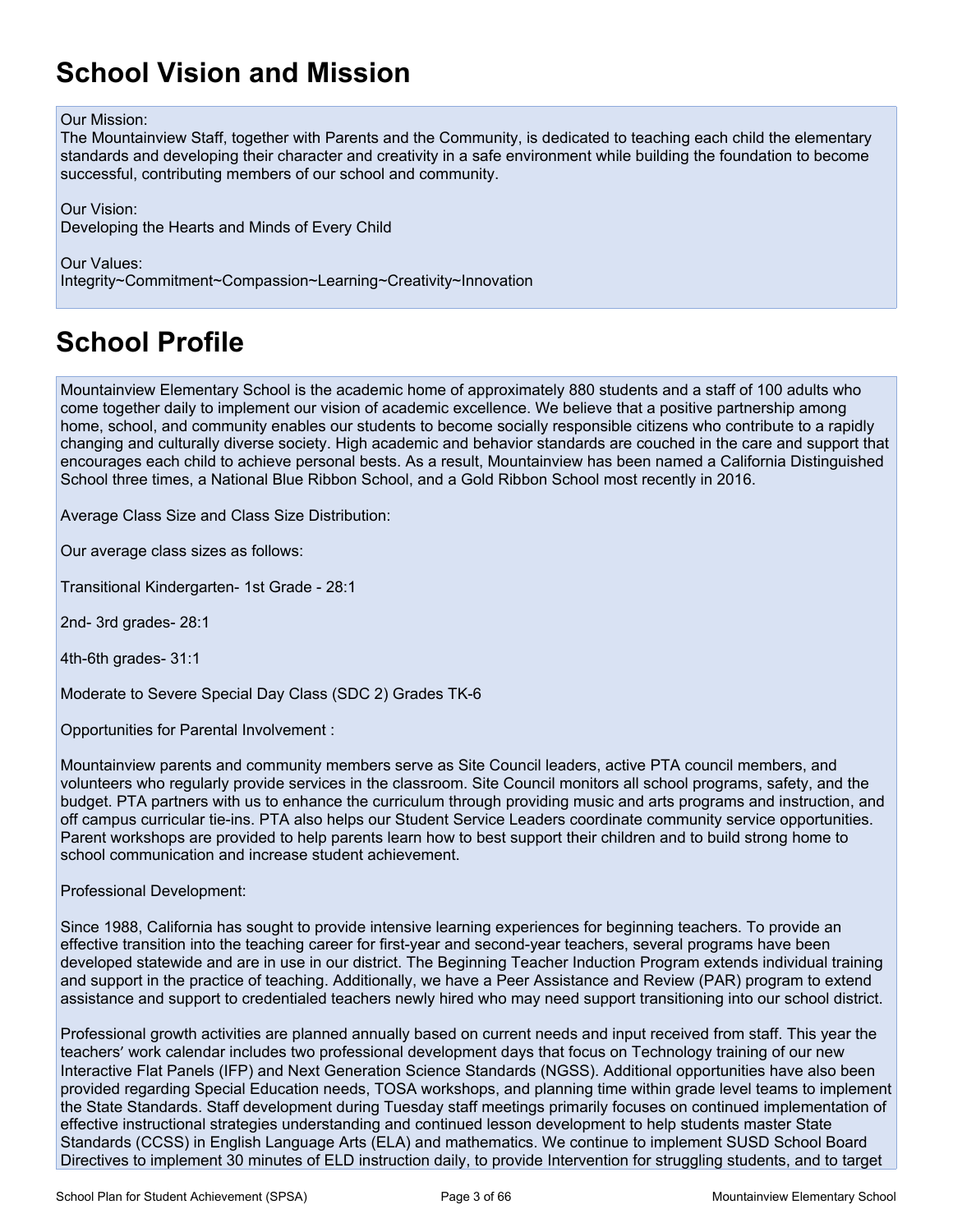listening and speaking standards. Collaborative Planning time has been made available by early release days on designated Wednesdays and 3 full days of planning throughout the school year to continue with the aforementioned directives while correlating the State Standards.

School Safety Plan has been completed for 2018-2019 and includes:

A comprehensive School Safety Plan developed under SB18 guidelines addresses each of the following four goals:

- All students and staff members are provided a safe teaching and learning environment.
- All students are safe and secure while at school and when traveling to and from school.
- District programs and approved community resources are made available to students and parents.
- Schools provide the educational environment where students, parents, staff, and community members shall effectively communicate in a manner that is respectful to all cultural, racial, and religious backgrounds.

School Facility Conditions and Planned Improvements have been completed for 2018-2019 and include:

- Description of the safety, cleanliness, and adequacy of the school facility
- Description of any planned or recently completed facility improvements
- The year and month in which the data were collected
- Description of any needed maintenance to ensure good repair

## <span id="page-3-0"></span>**Stakeholder Involvement**

How, when, and with whom did the school consult as part of the planning process for this SPSA/Annual Review and Update?

### **Involvement Process for the SPSA and Annual Review and Update**

Administration brought the previous plan to the school staff during staff meetings throughout the school year. Discussions were held regarding each of the sections, goals, and actions. Teachers were provided time to collaborate and provide input in each area. In addition, California Dashboard Data was shared and explained to teachers at staff meeting, Site Council Members, ELAC Members, and PTA members in order to analyze the data, discuss areas of strength and areas of concern, as well as build goals and actions for the upcoming year. An annual parent survey was developed that included questions aligned to our LEA LCAP so parents could provide input to the SPSA.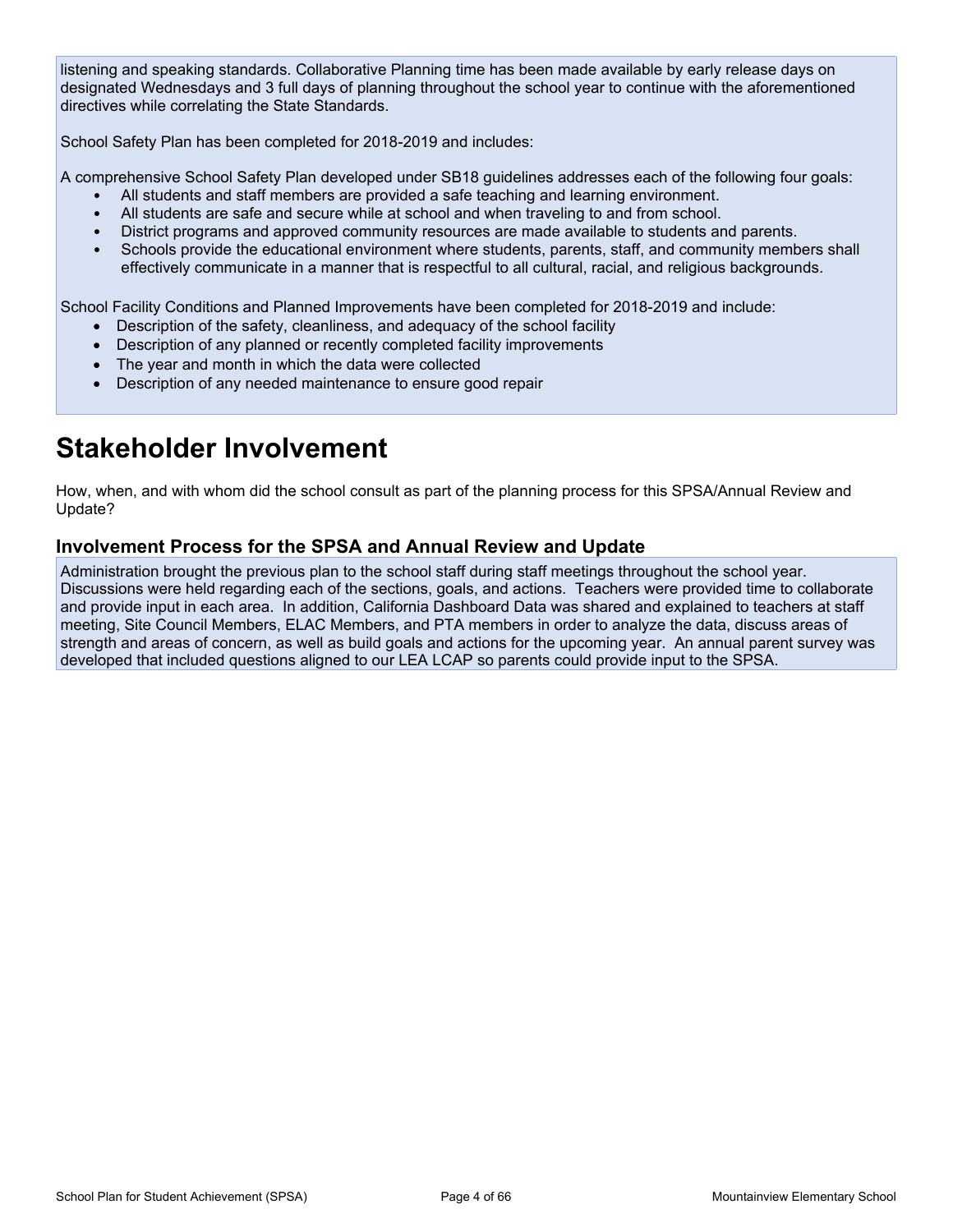<span id="page-4-0"></span>

|                             |         |                              | <b>Student Enrollment by Subgroup</b> |                          |         |         |  |  |  |
|-----------------------------|---------|------------------------------|---------------------------------------|--------------------------|---------|---------|--|--|--|
|                             |         | <b>Percent of Enrollment</b> |                                       | <b>Number of Student</b> |         |         |  |  |  |
| <b>Student Group</b>        | 2015-16 | 2016-17                      | 2017-18                               | 2015-16                  | 2016-17 | 2017-18 |  |  |  |
| American Indian             | $\%$    | $\%$                         | 0.11%                                 |                          |         |         |  |  |  |
| <b>African American</b>     | 2.8%    | 2.0%                         | 2.26%                                 | 22                       | 16      | 20      |  |  |  |
| Asian                       | 4.0%    | 3.8%                         | 4.52%                                 | 31                       | 31      | 40      |  |  |  |
| <b>Filipino</b>             | 2.3%    | $2.5\%$                      | 2.71%                                 | 18                       | 20      | 24      |  |  |  |
| Hispanic/Latino             | 24.2%   | 26.1%                        | 23.84%                                | 188                      | 212     | 211     |  |  |  |
| <b>Pacific Islander</b>     | $\%$    | $\%$                         | 0.11%                                 |                          |         |         |  |  |  |
| <b>White</b>                | 60.6%   | 60.5%                        | 61.92%                                | 470                      | 492     | 548     |  |  |  |
| <b>Multiple/No Response</b> | 6.1%    | $0.9\%$                      | $0.90\%$                              | 47                       |         | 8       |  |  |  |
|                             |         |                              | <b>Total Enrollment</b>               | 776                      | 813     | 885     |  |  |  |

## <span id="page-4-1"></span>**Student Enrollment Enrollment By Student Group**

## **Student Enrollment Enrollment By Grade Level**

| <b>Student Enrollment by Grade Level</b> |                           |         |         |  |  |  |  |  |  |  |
|------------------------------------------|---------------------------|---------|---------|--|--|--|--|--|--|--|
|                                          | <b>Number of Students</b> |         |         |  |  |  |  |  |  |  |
| Grade                                    | 2015-16                   | 2016-17 | 2017-18 |  |  |  |  |  |  |  |
| Kindergarten                             | 104                       | 150     | 149     |  |  |  |  |  |  |  |
| Grade 1                                  | 93                        | 122     | 143     |  |  |  |  |  |  |  |
| Grade 2                                  | 96                        | 101     | 126     |  |  |  |  |  |  |  |
| Grade3                                   | 103                       | 95      | 107     |  |  |  |  |  |  |  |
| Grade 4                                  | 125                       | 106     | 105     |  |  |  |  |  |  |  |
| Grade 5                                  | 105                       | 126     | 119     |  |  |  |  |  |  |  |
| Grade 6                                  | 150                       | 113     | 136     |  |  |  |  |  |  |  |
| <b>Total Enrollment</b>                  | 776                       | 813     | 885     |  |  |  |  |  |  |  |

**Conclusions based on this data:**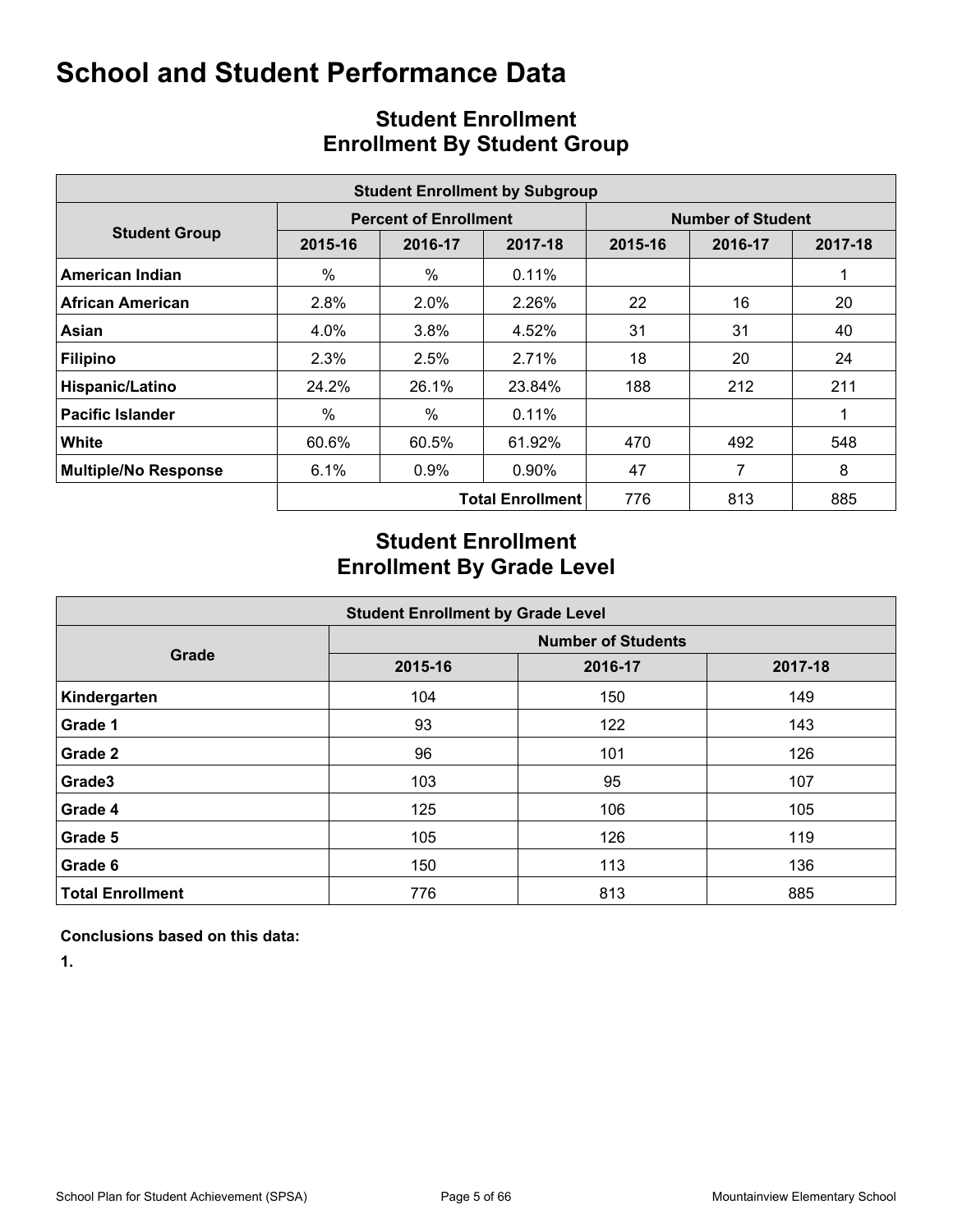## **Student Enrollment English Learner (EL) Enrollment**

| <b>English Learner (EL) Enrollment</b>        |                                                         |         |         |         |         |         |  |  |  |  |
|-----------------------------------------------|---------------------------------------------------------|---------|---------|---------|---------|---------|--|--|--|--|
|                                               | <b>Number of Students</b><br><b>Percent of Students</b> |         |         |         |         |         |  |  |  |  |
| <b>Student Group</b>                          | 2015-16                                                 | 2016-17 | 2017-18 | 2015-16 | 2016-17 | 2017-18 |  |  |  |  |
| <b>English Learners</b>                       | 29                                                      | 31      | 44      | $3.7\%$ | 3.8%    | 5.0%    |  |  |  |  |
| <b>Fluent English Proficient</b>              | 28                                                      | 26      | 19      | 3.6%    | 3.2%    | 2.1%    |  |  |  |  |
| <b>Reclassified Fluent English Proficient</b> | 3                                                       | 5       | 4       | 12.0%   | 17.2%   | 12.9%   |  |  |  |  |

**Conclusions based on this data:**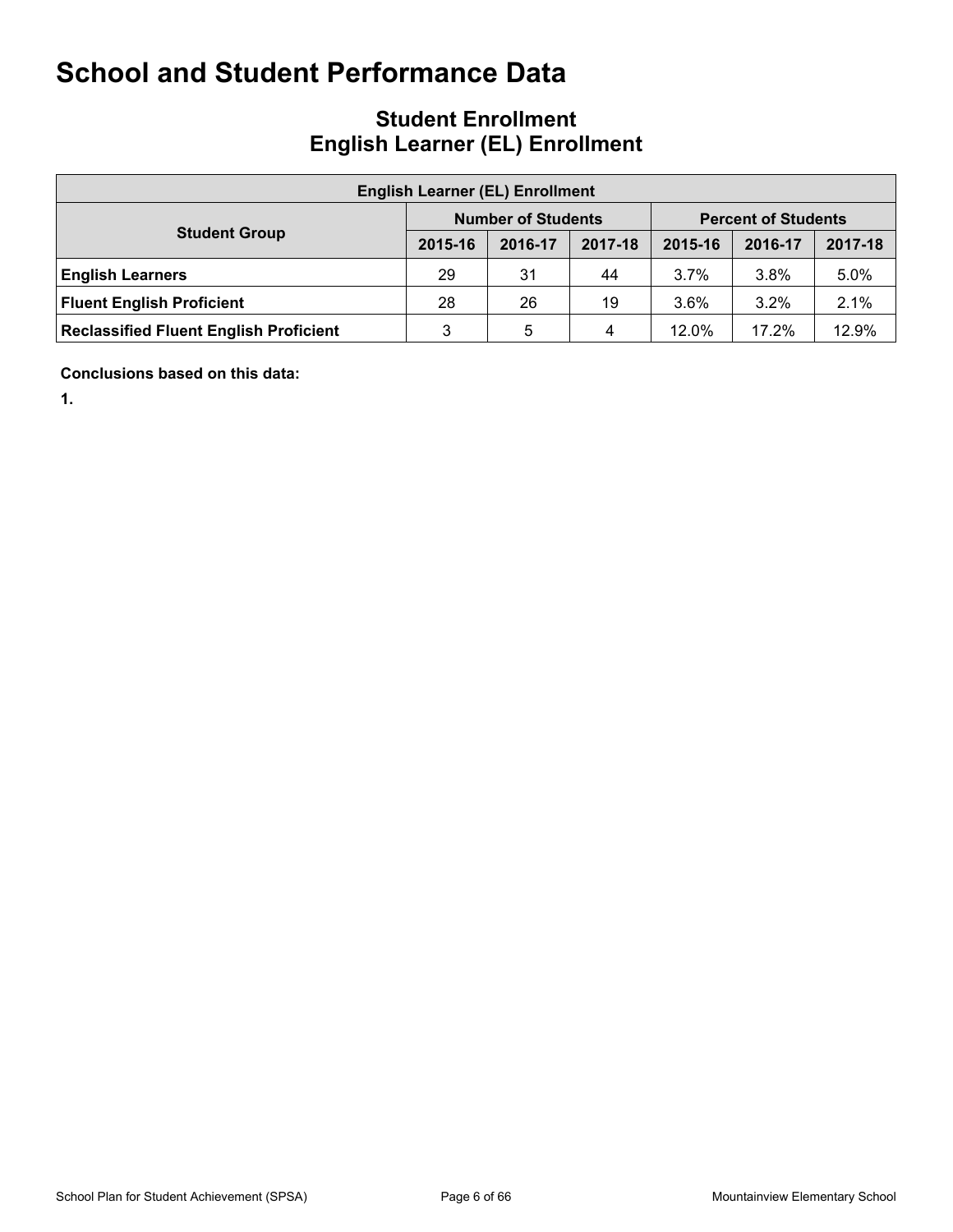## <span id="page-6-0"></span>**CAASPP Results English Language Arts/Literacy (All Students)**

|                   | <b>Overall Participation for All Students</b> |                        |           |                      |         |           |                                     |         |           |                      |       |           |  |
|-------------------|-----------------------------------------------|------------------------|-----------|----------------------|---------|-----------|-------------------------------------|---------|-----------|----------------------|-------|-----------|--|
| Grade             |                                               | # of Students Enrolled |           | # of Students Tested |         |           | # of Students with<br><b>Scores</b> |         |           | % of Students Tested |       |           |  |
| Level             | $15 - 16$                                     | $16-17$                | $17 - 18$ | $15 - 16$            | $16-17$ | $17 - 18$ | 15-16                               | $16-17$ | $17 - 18$ | $15 - 16$            | 16-17 | $17 - 18$ |  |
| Grade 3           | 99                                            | 98                     | 107       | 98                   | 98      | 104       | 98                                  | 98      | 104       | 99                   | 100   | 97.2      |  |
| Grade 4           | 116                                           | 105                    | 104       | 113                  | 105     | 104       | 113                                 | 105     | 104       | 97.4                 | 100   | 100       |  |
| Grade 5           | 105                                           | 117                    | 116       | 105                  | 115     | 114       | 105                                 | 115     | 114       | 100                  | 98.3  | 98.3      |  |
| Grade 6           | 140                                           | 108                    | 133       | 138                  | 107     | 129       | 138                                 | 107     | 129       | 98.6                 | 99.1  | 97        |  |
| <b>All Grades</b> | 460                                           | 428                    | 460       | 454                  | 425     | 451       | 454                                 | 425     | 451       | 98.7                 | 99.3  | 98        |  |

|                   | <b>Overall Achievement for All Students</b> |         |           |                               |         |           |                   |         |           |                                 |         |           |                              |         |                 |
|-------------------|---------------------------------------------|---------|-----------|-------------------------------|---------|-----------|-------------------|---------|-----------|---------------------------------|---------|-----------|------------------------------|---------|-----------------|
| Grade             | <b>Mean Scale Score</b>                     |         |           | % Standard<br><b>Exceeded</b> |         |           | % Standard<br>Met |         |           | % Standard<br><b>Nearly Met</b> |         |           | % Standard<br><b>Not Met</b> |         |                 |
| Level             | $15 - 16$                                   | $16-17$ | $17 - 18$ | $15 - 16$                     | $16-17$ | $17 - 18$ | $15 - 16$         | $16-17$ | $17 - 18$ | $15 - 16$                       | $16-17$ | $17 - 18$ | $15 - 16$                    | $16-17$ | $ 17-18\rangle$ |
| Grade 3           | 2450.                                       | 2451.   | 2477.     | 36                            | 33.67   | 41.35     | 26                | 28.57   | 33.65     | 19                              | 19.39   | 18.27     | 19                           | 18.37   | 6.73            |
| Grade 4           | 2524.                                       | 2509.   | 2515.     | 42                            | 42.86   | 42.31     | 39                | 20.95   | 29.81     | 11                              | 22.86   | 17.31     | 8                            | 13.33   | 10.58           |
| Grade 5           | 2555.                                       | 2562.   | 2529.     | 37                            | 47.83   | 33.33     | 41                | 31.30   | 32.46     | 14                              | 13.91   | 13.16     | 8                            | 6.96    | 21.05           |
| Grade 6           | 2576.                                       | 2567    | 2577      | 34                            | 28.97   | 30.23     | 38                | 41.12   | 45.74     | 18                              | 19.63   | 15.50     | 10                           | 10.28   | 8.53            |
| <b>All Grades</b> | N/A                                         | N/A     | N/A       | 37                            | 38.59   | 36.36     | 36                | 30.59   | 35.92     | 16                              | 18.82   | 15.96     | 11                           | 12.00   | 11.75           |

| Reading<br>Demonstrating understanding of literary and non-fictional texts |           |                  |           |           |                       |           |           |                  |           |  |  |  |
|----------------------------------------------------------------------------|-----------|------------------|-----------|-----------|-----------------------|-----------|-----------|------------------|-----------|--|--|--|
|                                                                            |           | % Above Standard |           |           | % At or Near Standard |           |           | % Below Standard |           |  |  |  |
| <b>Grade Level</b>                                                         | $15 - 16$ | $16-17$          | $17 - 18$ | $15 - 16$ | $16-17$               | $17 - 18$ | $15 - 16$ | $16-17$          | $17 - 18$ |  |  |  |
| Grade 3                                                                    | 45        | 33.67            | 45.19     | 36        | 45.92                 | 44.23     | 19        | 20.41            | 10.58     |  |  |  |
| Grade 4                                                                    | 46        | 39.05            | 40.38     | 45        | 48.57                 | 50.00     | 9         | 12.38            | 9.62      |  |  |  |
| Grade 5                                                                    | 39        | 46.09            | 34.21     | 50        | 46.09                 | 48.25     | 10        | 7.83             | 17.54     |  |  |  |
| Grade 6                                                                    | 34        | 36.45            | 40.31     | 50        | 51.40                 | 46.51     | 16        | 12.15            | 13.18     |  |  |  |
| <b>All Grades</b>                                                          | 41        | 39.06            | 39.91     | 46        | 48.00                 | 47.23     | 14        | 12.94            | 12.86     |  |  |  |

| Writing<br>Producing clear and purposeful writing |           |                  |           |           |                       |           |                  |         |           |  |  |  |
|---------------------------------------------------|-----------|------------------|-----------|-----------|-----------------------|-----------|------------------|---------|-----------|--|--|--|
|                                                   |           | % Above Standard |           |           | % At or Near Standard |           | % Below Standard |         |           |  |  |  |
| <b>Grade Level</b>                                | $15 - 16$ | $16-17$          | $17 - 18$ | $15 - 16$ | $16-17$               | $17 - 18$ | $15 - 16$        | $16-17$ | $17 - 18$ |  |  |  |
| Grade 3                                           | 26        | 38.78            | 37.50     | 54        | 40.82                 | 50.00     | 20               | 20.41   | 12.50     |  |  |  |
| Grade 4                                           | 44        | 41.90            | 37.50     | 48        | 42.86                 | 48.08     | 8                | 15.24   | 14.42     |  |  |  |
| Grade 5                                           | 37        | 53.91            | 41.23     | 53        | 38.26                 | 41.23     | 10               | 7.83    | 17.54     |  |  |  |
| Grade 6                                           | 41        | 40.19            | 41.86     | 49        | 41.12                 | 47.29     | 11               | 18.69   | 10.85     |  |  |  |
| <b>All Grades</b>                                 | 37        | 44.00            | 39.69     | 51        | 40.71                 | 46.56     | 12               | 15.29   | 13.75     |  |  |  |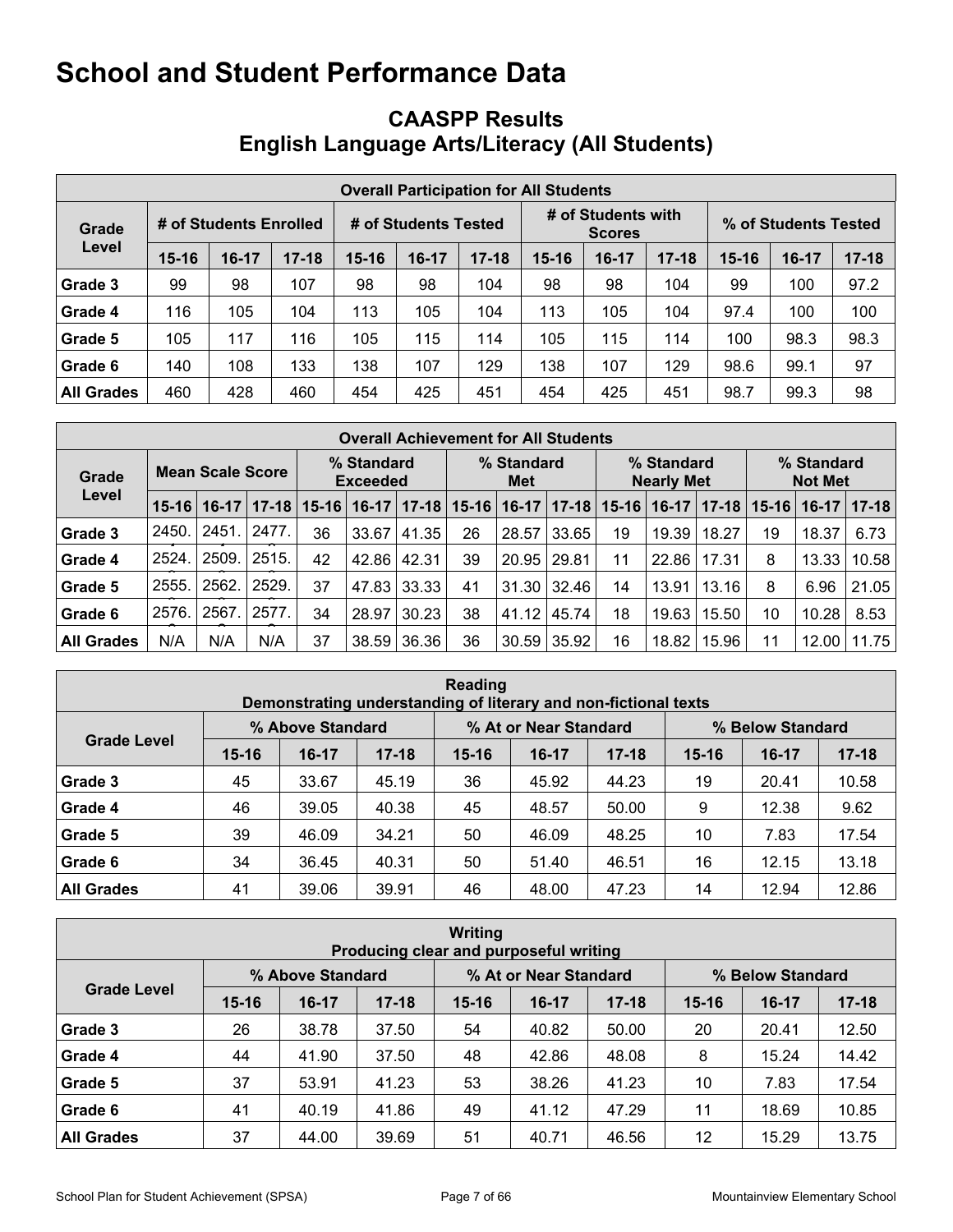| Listening<br>Demonstrating effective communication skills |           |                  |           |           |                       |           |                |                  |           |  |  |  |
|-----------------------------------------------------------|-----------|------------------|-----------|-----------|-----------------------|-----------|----------------|------------------|-----------|--|--|--|
|                                                           |           | % Above Standard |           |           | % At or Near Standard |           |                | % Below Standard |           |  |  |  |
| <b>Grade Level</b>                                        | $15 - 16$ | $16-17$          | $17 - 18$ | $15 - 16$ | $16-17$               | $17 - 18$ | $15 - 16$      | $16-17$          | $17 - 18$ |  |  |  |
| Grade 3                                                   | 31        | 23.47            | 35.58     | 56        | 68.37                 | 59.62     | 13             | 8.16             | 4.81      |  |  |  |
| Grade 4                                                   | 29        | 31.43            | 29.81     | 67        | 58.10                 | 66.35     | $\overline{4}$ | 10.48            | 3.85      |  |  |  |
| Grade 5                                                   | 31        | 39.13            | 21.93     | 62        | 50.43                 | 63.16     | 7              | 10.43            | 14.91     |  |  |  |
| Grade 6                                                   | 26        | 28.04            | 20.16     | 69        | 66.36                 | 73.64     | 5              | 5.61             | 6.20      |  |  |  |
| <b>All Grades</b>                                         | 29        | 30.82            | 26.39     | 64        | 60.47                 | 66.08     | 7              | 8.71             | 7.54      |  |  |  |

| <b>Research/Inquiry</b><br>Investigating, analyzing, and presenting information |           |                  |           |           |                       |           |           |                  |           |  |  |  |
|---------------------------------------------------------------------------------|-----------|------------------|-----------|-----------|-----------------------|-----------|-----------|------------------|-----------|--|--|--|
|                                                                                 |           | % Above Standard |           |           | % At or Near Standard |           |           | % Below Standard |           |  |  |  |
| <b>Grade Level</b>                                                              | $15 - 16$ | $16-17$          | $17 - 18$ | $15 - 16$ | $16-17$               | $17 - 18$ | $15 - 16$ | $16-17$          | $17 - 18$ |  |  |  |
| Grade 3                                                                         | 26        | 34.69            | 44.23     | 53        | 52.04                 | 47.12     | 21        | 13.27            | 8.65      |  |  |  |
| Grade 4                                                                         | 35        | 36.19            | 39.42     | 60        | 57.14                 | 50.96     | 4         | 6.67             | 9.62      |  |  |  |
| Grade 5                                                                         | 55        | 49.57            | 35.96     | 41        | 39.13                 | 42.11     | 4         | 11.30            | 21.93     |  |  |  |
| Grade 6                                                                         | 45        | 40.19            | 48.84     | 45        | 50.47                 | 41.09     | 10        | 9.35             | 10.08     |  |  |  |
| <b>All Grades</b>                                                               | 41        | 40.47            | 42.35     | 50        | 49.41                 | 45.01     | 10        | 10.12            | 12.64     |  |  |  |

### **Conclusions based on this data:**

**1.** 2017/18 data shows that 72.28 % met or exceeded the standard in ELA (an increase of 3.1%)

**2.** 2017/18 data shows that the highest percentage of students achieved at or near the standard in the English Language Arts subtests. (Some above dropped down and below moved up)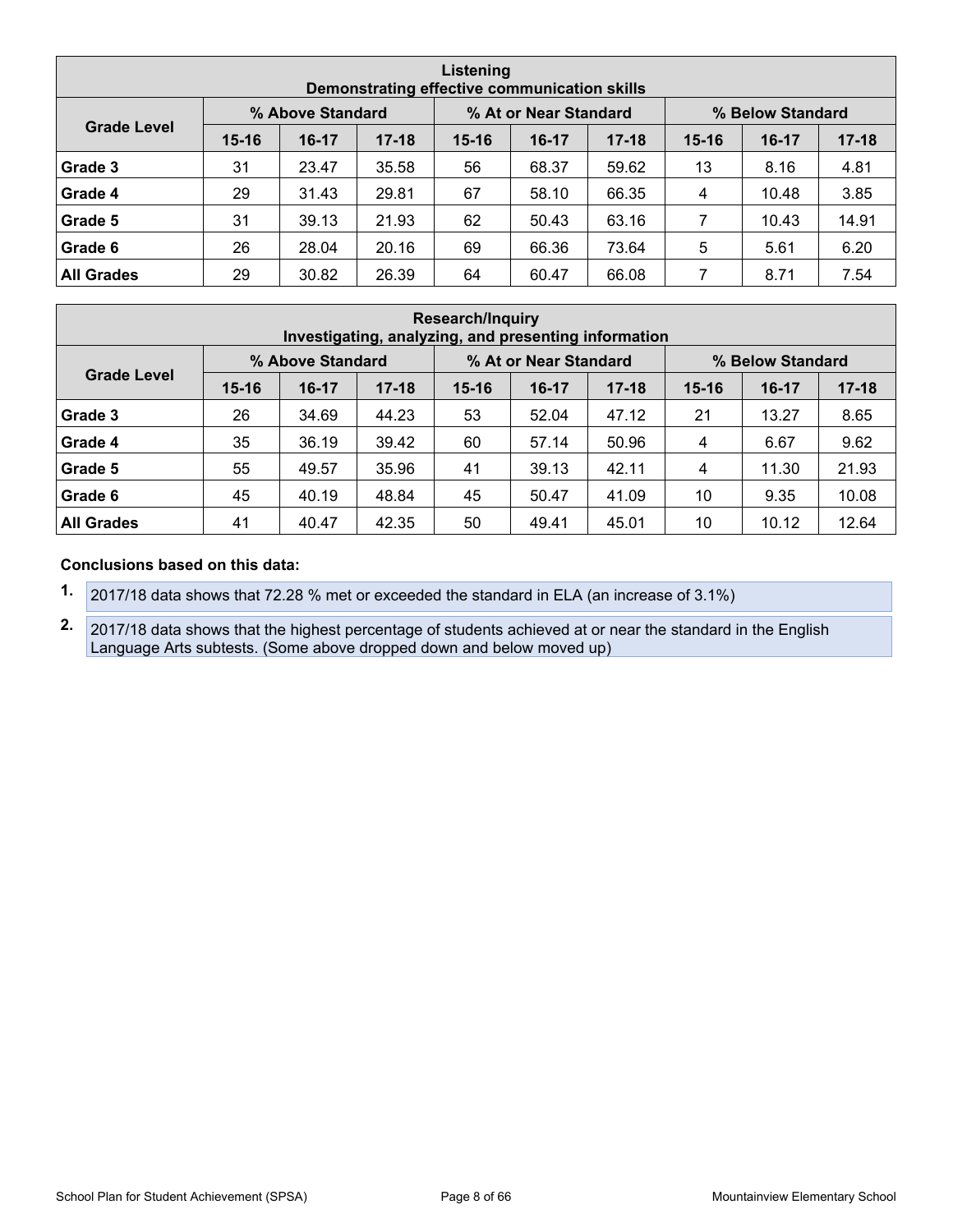## **CAASPP Results Mathematics (All Students)**

|                   | <b>Overall Participation for All Students</b> |                        |           |                      |         |           |                                     |         |           |                      |       |           |  |
|-------------------|-----------------------------------------------|------------------------|-----------|----------------------|---------|-----------|-------------------------------------|---------|-----------|----------------------|-------|-----------|--|
| Grade             |                                               | # of Students Enrolled |           | # of Students Tested |         |           | # of Students with<br><b>Scores</b> |         |           | % of Students Tested |       |           |  |
| Level             | $15 - 16$                                     | $16-17$                | $17 - 18$ | $15 - 16$            | $16-17$ | $17 - 18$ | $15 - 16$                           | $16-17$ | $17 - 18$ | $15 - 16$            | 16-17 | $17 - 18$ |  |
| Grade 3           | 99                                            | 98                     | 107       | 96                   | 98      | 104       | 96                                  | 98      | 104       | 97                   | 100   | 97.2      |  |
| Grade 4           | 116                                           | 105                    | 104       | 113                  | 104     | 104       | 113                                 | 104     | 104       | 97.4                 | 99    | 100       |  |
| Grade 5           | 105                                           | 117                    | 116       | 105                  | 115     | 115       | 105                                 | 115     | 115       | 100                  | 98.3  | 99.1      |  |
| Grade 6           | 140                                           | 108                    | 133       | 138                  | 106     | 129       | 138                                 | 106     | 129       | 98.6                 | 98.1  | 97        |  |
| <b>All Grades</b> | 460                                           | 428                    | 460       | 452                  | 423     | 452       | 452                                 | 423     | 452       | 98.3                 | 98.8  | 98.3      |  |

|                   | <b>Overall Achievement for All Students</b> |         |           |           |                               |           |    |                                                      |           |           |                              |                 |                         |       |           |
|-------------------|---------------------------------------------|---------|-----------|-----------|-------------------------------|-----------|----|------------------------------------------------------|-----------|-----------|------------------------------|-----------------|-------------------------|-------|-----------|
| Grade             | <b>Mean Scale Score</b>                     |         |           |           | % Standard<br><b>Exceeded</b> |           |    | % Standard<br>% Standard<br><b>Nearly Met</b><br>Met |           |           | % Standard<br><b>Not Met</b> |                 |                         |       |           |
| Level             | $15 - 16$                                   | $16-17$ | $17 - 18$ | $15 - 16$ | $16-17$                       | $17 - 18$ |    | $15 - 16$   16-17                                    | $17 - 18$ | $15 - 16$ | $16-17$                      |                 | $17-18$   15-16   16-17 |       | $17 - 18$ |
| Grade 3           | 2439.                                       | 2438.   | 2465.     | 16        | 11.22                         | 31.73     | 40 | 44.90                                                | 36.54     | 25        |                              | 29.59 22.12     | 20                      | 14.29 | 9.62      |
| Grade 4           | 2506.                                       | 2488.   | 2495.     | 25        | 15.38                         | 19.23     | 35 | 42.31                                                | 37.50     | 35        | 27.88                        | 31.73           | 6                       | 14.42 | 11.54     |
| Grade 5           | 2529.                                       | 2529.   | 2502.     | 30        | 24.35                         | 20.00     | 22 | 29.57                                                | 23.48     | 30        | 32.17                        | 25.22           | 18                      | 13.91 | 31.30     |
| Grade 6           | 2566.                                       | 2547    | 2575.     | 29        | 22.64                         | 39.53     | 29 | 26.42                                                | 28.68     | 29        | 33.02                        | 21.71           | 13                      | 17.92 | 10.08     |
| <b>All Grades</b> | N/A                                         | N/A     | N/A       | 25        | 18.68                         | 28.10     | 31 | 35.46                                                | 31.19     | 30        |                              | $30.73$   25.00 | 14                      | 15.13 | 15.71     |

| <b>Concepts &amp; Procedures</b><br>Applying mathematical concepts and procedures |           |                  |           |           |                       |           |                  |         |           |  |  |
|-----------------------------------------------------------------------------------|-----------|------------------|-----------|-----------|-----------------------|-----------|------------------|---------|-----------|--|--|
|                                                                                   |           | % Above Standard |           |           | % At or Near Standard |           | % Below Standard |         |           |  |  |
| <b>Grade Level</b>                                                                | $15 - 16$ | $16-17$          | $17 - 18$ | $15 - 16$ | $16-17$               | $17 - 18$ | $15 - 16$        | $16-17$ | $17 - 18$ |  |  |
| Grade 3                                                                           | 38        | 28.57            | 49.04     | 39        | 42.86                 | 33.65     | 24               | 28.57   | 17.31     |  |  |
| Grade 4                                                                           | 41        | 29.81            | 37.50     | 43        | 43.27                 | 42.31     | 16               | 26.92   | 20.19     |  |  |
| Grade 5                                                                           | 39        | 35.65            | 28.70     | 32        | 38.26                 | 28.70     | 29               | 26.09   | 42.61     |  |  |
| Grade 6                                                                           | 38        | 32.08            | 48.06     | 43        | 41.51                 | 37.98     | 18               | 26.42   | 13.95     |  |  |
| <b>All Grades</b>                                                                 | 39        | 31.68            | 40.93     | 40        | 41.37                 | 35.62     | 21               | 26.95   | 23.45     |  |  |

| <b>Problem Solving &amp; Modeling/Data Analysis</b><br>Using appropriate tools and strategies to solve real world and mathematical problems |           |                  |           |           |                                           |           |           |           |           |  |  |
|---------------------------------------------------------------------------------------------------------------------------------------------|-----------|------------------|-----------|-----------|-------------------------------------------|-----------|-----------|-----------|-----------|--|--|
|                                                                                                                                             |           | % Above Standard |           |           | % At or Near Standard<br>% Below Standard |           |           |           |           |  |  |
| <b>Grade Level</b>                                                                                                                          | $15 - 16$ | $16-17$          | $17 - 18$ | $15 - 16$ | $16-17$                                   | $17 - 18$ | $15 - 16$ | $16 - 17$ | $17 - 18$ |  |  |
| Grade 3                                                                                                                                     | 30        | 32.65            | 39.42     | 48        | 51.02                                     | 47.12     | 22        | 16.33     | 13.46     |  |  |
| Grade 4                                                                                                                                     | 24        | 27.88            | 29.81     | 72        | 48.08                                     | 54.81     | 4         | 24.04     | 15.38     |  |  |
| Grade 5                                                                                                                                     | 27        | 24.35            | 21.74     | 44        | 60.00                                     | 41.74     | 30        | 15.65     | 36.52     |  |  |
| Grade 6                                                                                                                                     | 29        | 24.53            | 30.23     | 50        | 50.94                                     | 55.04     | 21        | 24.53     | 14.73     |  |  |
| <b>All Grades</b>                                                                                                                           | 27        | 27.19            | 30.09     | 54        | 52.72                                     | 49.78     | 19        | 20.09     | 20.13     |  |  |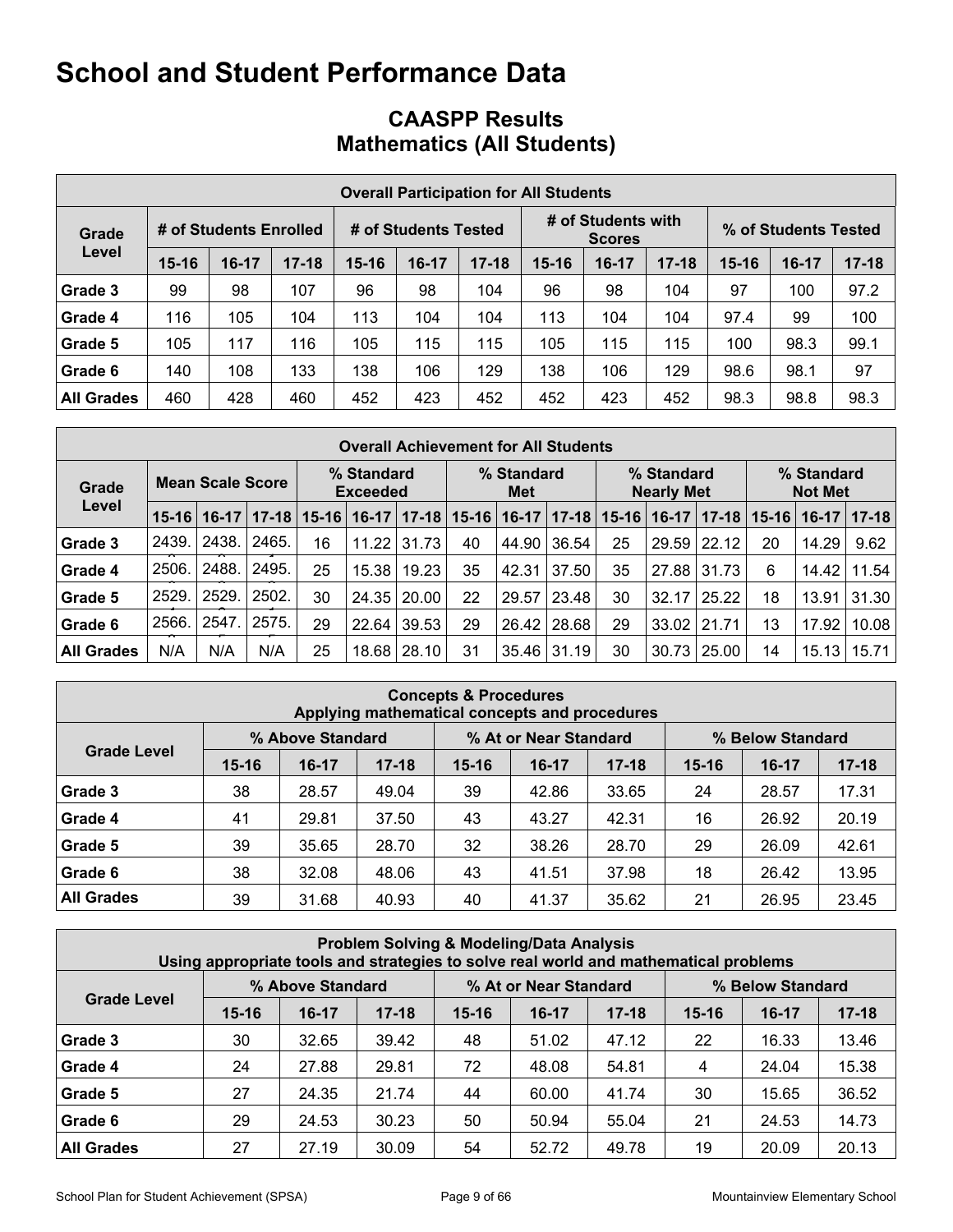| <b>Communicating Reasoning</b><br>Demonstrating ability to support mathematical conclusions |           |                  |           |           |                       |           |                  |         |           |  |  |
|---------------------------------------------------------------------------------------------|-----------|------------------|-----------|-----------|-----------------------|-----------|------------------|---------|-----------|--|--|
|                                                                                             |           | % Above Standard |           |           | % At or Near Standard |           | % Below Standard |         |           |  |  |
| <b>Grade Level</b>                                                                          | $15 - 16$ | $16-17$          | $17 - 18$ | $15 - 16$ | $16-17$               | $17 - 18$ | $15 - 16$        | $16-17$ | $17 - 18$ |  |  |
| Grade 3                                                                                     | 25        | 22.45            | 42.31     | 57        | 65.31                 | 47.12     | 18               | 12.24   | 10.58     |  |  |
| Grade 4                                                                                     | 36        | 29.81            | 28.85     | 51        | 44.23                 | 47.12     | 12               | 25.96   | 24.04     |  |  |
| Grade 5                                                                                     | 20        | 33.04            | 18.26     | 58        | 48.70                 | 55.65     | 22               | 18.26   | 26.09     |  |  |
| Grade 6                                                                                     | 30        | 26.42            | 37.98     | 59        | 49.06                 | 44.96     | 11               | 24.53   | 17.05     |  |  |
| <b>All Grades</b>                                                                           | 28        | 28.13            | 31.86     | 56        | 51.54                 | 48.67     | 15               | 20.33   | 19.47     |  |  |

#### **Conclusions based on this data:**

**1.** 2017/18 data shows that 59.29% of students met or exceeded the standard in mathematics (an increase of 5.15 %)

**2.** 2017/18 data shows an increase in the number of students who were above standard in Mathematics in all of the strands.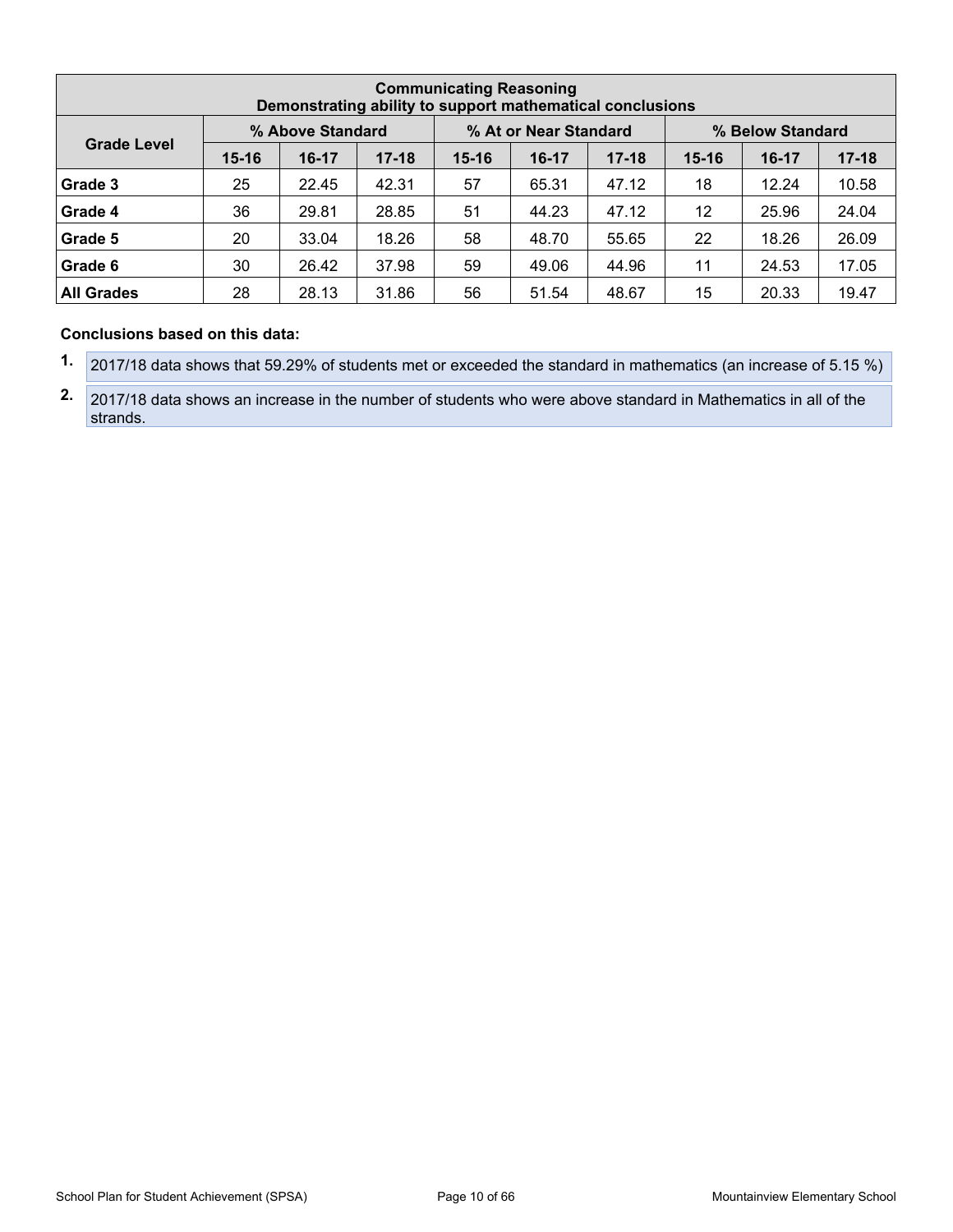## <span id="page-10-0"></span>**ELPAC Results**

| 2017-18 Summative Assessment Data<br><b>Number of Students and Mean Scale Scores for All Students</b> |                |                      |                         |                                     |  |  |  |  |  |  |  |
|-------------------------------------------------------------------------------------------------------|----------------|----------------------|-------------------------|-------------------------------------|--|--|--|--|--|--|--|
| Grade<br>Level                                                                                        | <b>Overall</b> | <b>Oral Language</b> | <b>Written Language</b> | Number of<br><b>Students Tested</b> |  |  |  |  |  |  |  |
| <b>Grade K</b>                                                                                        | 1463.3         | 1470.7               | 1445.7                  | 12                                  |  |  |  |  |  |  |  |
| Grade 1                                                                                               | $\star$        | $\star$              | $\star$                 | $\star$                             |  |  |  |  |  |  |  |
| Grade 2                                                                                               | $\star$        | $\star$              | $\star$                 | $\star$                             |  |  |  |  |  |  |  |
| Grade 3                                                                                               | $\star$        | $\star$              | $\star$                 | $\star$                             |  |  |  |  |  |  |  |
| Grade 4                                                                                               | $\star$        | $\star$              | $\star$                 | $\star$                             |  |  |  |  |  |  |  |
| Grade 5                                                                                               | $\star$        | $\star$              | $\star$                 | $\star$                             |  |  |  |  |  |  |  |
| Grade 6                                                                                               | $\star$        | $\star$              | $\star$                 | $\star$                             |  |  |  |  |  |  |  |
| <b>All Grades</b>                                                                                     |                |                      |                         | 45                                  |  |  |  |  |  |  |  |

|                   | <b>Overall Language</b><br>Number and Percentage of Students at Each Performance Level for All Students |               |         |               |         |                    |         |         |                        |  |  |  |  |
|-------------------|---------------------------------------------------------------------------------------------------------|---------------|---------|---------------|---------|--------------------|---------|---------|------------------------|--|--|--|--|
| Grade             |                                                                                                         | Level 4       |         | Level 3       |         | Level <sub>2</sub> | Level 1 |         | <b>Total Number of</b> |  |  |  |  |
| Level             | #                                                                                                       | $\frac{9}{6}$ | #       | $\frac{0}{0}$ | #       | $\%$               | #       | $\%$    | <b>Students</b>        |  |  |  |  |
| <b>Grade K</b>    | $\star$                                                                                                 | $\star$       | $\star$ | $\star$       | $\star$ | $\star$            | $\star$ | $\star$ | 12                     |  |  |  |  |
| Grade 1           | $\star$                                                                                                 | $\star$       | $\star$ | $\star$       |         |                    | $\star$ | $\star$ | $\star$                |  |  |  |  |
| <b>Grade 2</b>    | $\star$                                                                                                 | $\star$       |         |               |         |                    | $\star$ | $\star$ | $\star$                |  |  |  |  |
| Grade 3           | $\star$                                                                                                 | $\star$       | $\star$ | $\star$       |         |                    |         |         | $\star$                |  |  |  |  |
| Grade 4           | $\star$                                                                                                 | $\star$       | $\star$ | $\star$       |         |                    |         |         | $\star$                |  |  |  |  |
| Grade 5           | $\star$                                                                                                 | $\star$       | $\star$ | $\star$       |         |                    |         |         | $\star$                |  |  |  |  |
| <b>Grade 6</b>    |                                                                                                         |               | $\star$ | $\star$       |         |                    | $\star$ | $\star$ | $\star$                |  |  |  |  |
| <b>All Grades</b> | 29                                                                                                      | 64.44         | $\star$ | $\star$       | $\star$ | $\star$            | $\star$ | $\star$ | 45                     |  |  |  |  |

| <b>Oral Language</b><br>Number and Percentage of Students at Each Performance Level for All Students |         |               |         |               |         |               |         |               |                        |  |  |  |
|------------------------------------------------------------------------------------------------------|---------|---------------|---------|---------------|---------|---------------|---------|---------------|------------------------|--|--|--|
| Grade                                                                                                |         | Level 4       | Level 3 |               |         | Level 2       |         | Level 1       | <b>Total Number of</b> |  |  |  |
| Level                                                                                                | #       | $\frac{0}{0}$ | #       | $\frac{0}{0}$ | #       | $\frac{9}{6}$ | #       | $\frac{9}{6}$ | <b>Students</b>        |  |  |  |
| <b>Grade K</b>                                                                                       | $\star$ | $\star$       | $\star$ | $\star$       | $\star$ | $\star$       | $\star$ | $\star$       | 12                     |  |  |  |
| Grade 1                                                                                              | $\star$ | $\star$       | $\star$ | $\star$       |         |               | $\star$ | $\star$       | $\star$                |  |  |  |
| Grade 2                                                                                              | $\star$ | $\star$       |         |               |         |               | $\star$ | $\star$       | $\star$                |  |  |  |
| Grade 3                                                                                              | $\star$ | $\star$       | $\star$ | $\star$       |         |               |         |               | $\star$                |  |  |  |
| Grade 4                                                                                              | $\star$ | $\star$       | $\star$ | $\star$       |         |               |         |               | $\star$                |  |  |  |
| Grade 5                                                                                              | $\star$ | $\star$       |         |               |         |               |         |               | $\star$                |  |  |  |
| Grade 6                                                                                              |         |               | $\star$ | $\star$       |         |               | $\star$ | $\star$       | $\star$                |  |  |  |
| <b>All Grades</b>                                                                                    | 30      | 66.67         | $\star$ | $\ast$        | $\star$ | $\star$       | $\star$ | $\star$       | 45                     |  |  |  |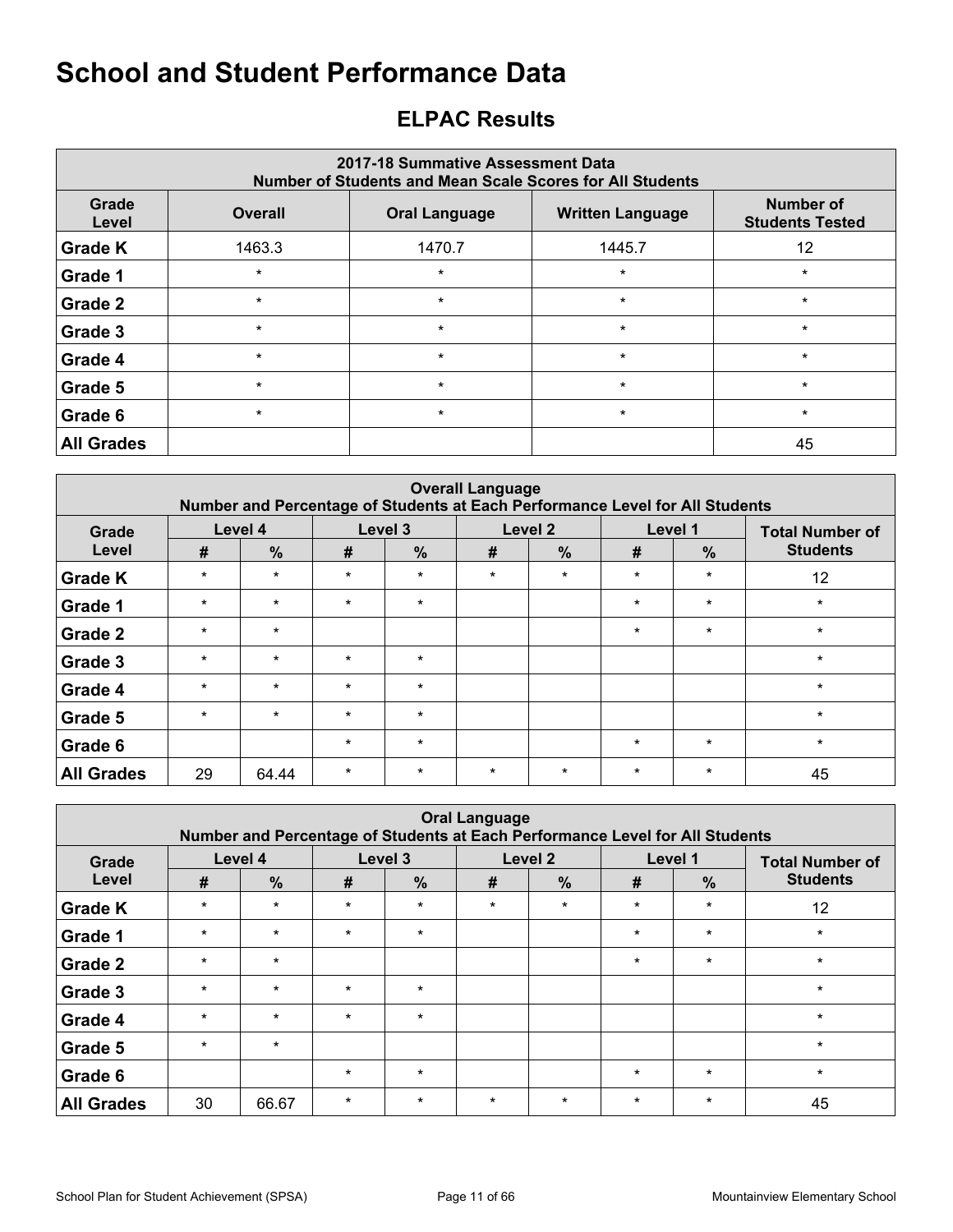| <b>Written Language</b><br>Number and Percentage of Students at Each Performance Level for All Students |         |               |         |               |         |               |         |                                   |                 |  |  |  |
|---------------------------------------------------------------------------------------------------------|---------|---------------|---------|---------------|---------|---------------|---------|-----------------------------------|-----------------|--|--|--|
| Grade                                                                                                   |         | Level 4       |         | Level 3       |         | Level 2       |         | Level 1<br><b>Total Number of</b> |                 |  |  |  |
| Level                                                                                                   | #       | $\frac{0}{0}$ | #       | $\frac{9}{6}$ | #       | $\frac{0}{0}$ | #       | $\frac{9}{6}$                     | <b>Students</b> |  |  |  |
| <b>Grade K</b>                                                                                          | $\star$ | $\star$       | $\star$ | $\ast$        | $\star$ | $\star$       | $\star$ | $\star$                           | 12              |  |  |  |
| Grade 1                                                                                                 | $\star$ | $\star$       | $\star$ | $\star$       |         |               | $\star$ | $\star$                           | $\star$         |  |  |  |
| <b>Grade 2</b>                                                                                          | $\star$ | $\star$       |         |               |         |               | $\star$ | $\star$                           | $\star$         |  |  |  |
| Grade 3                                                                                                 | $\star$ | $\star$       | $\star$ | $\ast$        | $\star$ | $\star$       |         |                                   | $\star$         |  |  |  |
| Grade 4                                                                                                 | $\star$ | $\star$       | $\star$ | $\star$       |         |               |         |                                   | $\star$         |  |  |  |
| Grade 5                                                                                                 | $\star$ | $\star$       |         |               | $\star$ | $\star$       |         |                                   | $\star$         |  |  |  |
| Grade 6                                                                                                 |         |               | $\star$ | $\ast$        |         |               | $\star$ | $\star$                           | $\star$         |  |  |  |
| <b>All Grades</b>                                                                                       | 26      | 57.78         | $\star$ | $\star$       | $\star$ | $\star$       | $\star$ | $\star$                           | 45              |  |  |  |

|                   | <b>Listening Domain</b><br>Number and Percentage of Students by Domain Performance Level for All Students |         |                     |         |         |                  |                                           |  |  |  |  |  |  |
|-------------------|-----------------------------------------------------------------------------------------------------------|---------|---------------------|---------|---------|------------------|-------------------------------------------|--|--|--|--|--|--|
| Grade<br>Level    | <b>Well Developed</b>                                                                                     |         | Somewhat/Moderately |         |         | <b>Beginning</b> | <b>Total Number of</b><br><b>Students</b> |  |  |  |  |  |  |
| <b>Grade K</b>    | $\star$                                                                                                   | $\star$ | $\star$             | $\star$ | $\star$ | $\star$          | 12                                        |  |  |  |  |  |  |
| Grade 1           | $\star$                                                                                                   | $\star$ |                     |         | $\star$ | $\star$          | $\star$                                   |  |  |  |  |  |  |
| Grade 2           | $\star$                                                                                                   | $\star$ | $\star$             | $\star$ | $\star$ | $\star$          | $\star$                                   |  |  |  |  |  |  |
| Grade 3           | $\star$                                                                                                   | $\star$ | $\star$             | $\star$ |         |                  | $\star$                                   |  |  |  |  |  |  |
| Grade 4           | $\star$                                                                                                   | $\star$ | $\star$             | $\star$ |         |                  | $\star$                                   |  |  |  |  |  |  |
| Grade 5           | $\star$                                                                                                   | $\star$ | $\star$             | $\star$ |         |                  | $\star$                                   |  |  |  |  |  |  |
| Grade 6           |                                                                                                           |         | $\star$             | $\star$ | $\star$ | $\star$          | $\star$                                   |  |  |  |  |  |  |
| <b>All Grades</b> | 32                                                                                                        | 71.11   | $\star$             | $\star$ | $\star$ | $\star$          | 45                                        |  |  |  |  |  |  |

|                   | <b>Speaking Domain</b><br>Number and Percentage of Students by Domain Performance Level for All Students |         |         |                     |         |                  |                                           |  |  |  |  |  |
|-------------------|----------------------------------------------------------------------------------------------------------|---------|---------|---------------------|---------|------------------|-------------------------------------------|--|--|--|--|--|
| Grade<br>Level    | <b>Well Developed</b>                                                                                    |         |         | Somewhat/Moderately |         | <b>Beginning</b> | <b>Total Number of</b><br><b>Students</b> |  |  |  |  |  |
| <b>Grade K</b>    | $\star$                                                                                                  | $\star$ | $\star$ | $\star$             | $\star$ | $\star$          | 12                                        |  |  |  |  |  |
| Grade 1           | $\star$                                                                                                  | $\star$ | $\star$ | $\star$             | $\star$ | $\star$          | $\star$                                   |  |  |  |  |  |
| Grade 2           | $\star$                                                                                                  | $\star$ |         |                     | $\star$ | $\star$          | $\star$                                   |  |  |  |  |  |
| Grade 3           | $\star$                                                                                                  | $\star$ | $\star$ | $\star$             |         |                  | $\star$                                   |  |  |  |  |  |
| Grade 4           | $\star$                                                                                                  | $\star$ |         |                     |         |                  | $\star$                                   |  |  |  |  |  |
| Grade 5           | $\star$                                                                                                  | $\star$ |         |                     |         |                  | $\star$                                   |  |  |  |  |  |
| Grade 6           | $\star$                                                                                                  | $\star$ |         |                     | $\star$ | $\star$          | $\ast$                                    |  |  |  |  |  |
| <b>All Grades</b> | 31                                                                                                       | 68.89   | $\star$ | $\star$             | $\star$ | $\star$          | 45                                        |  |  |  |  |  |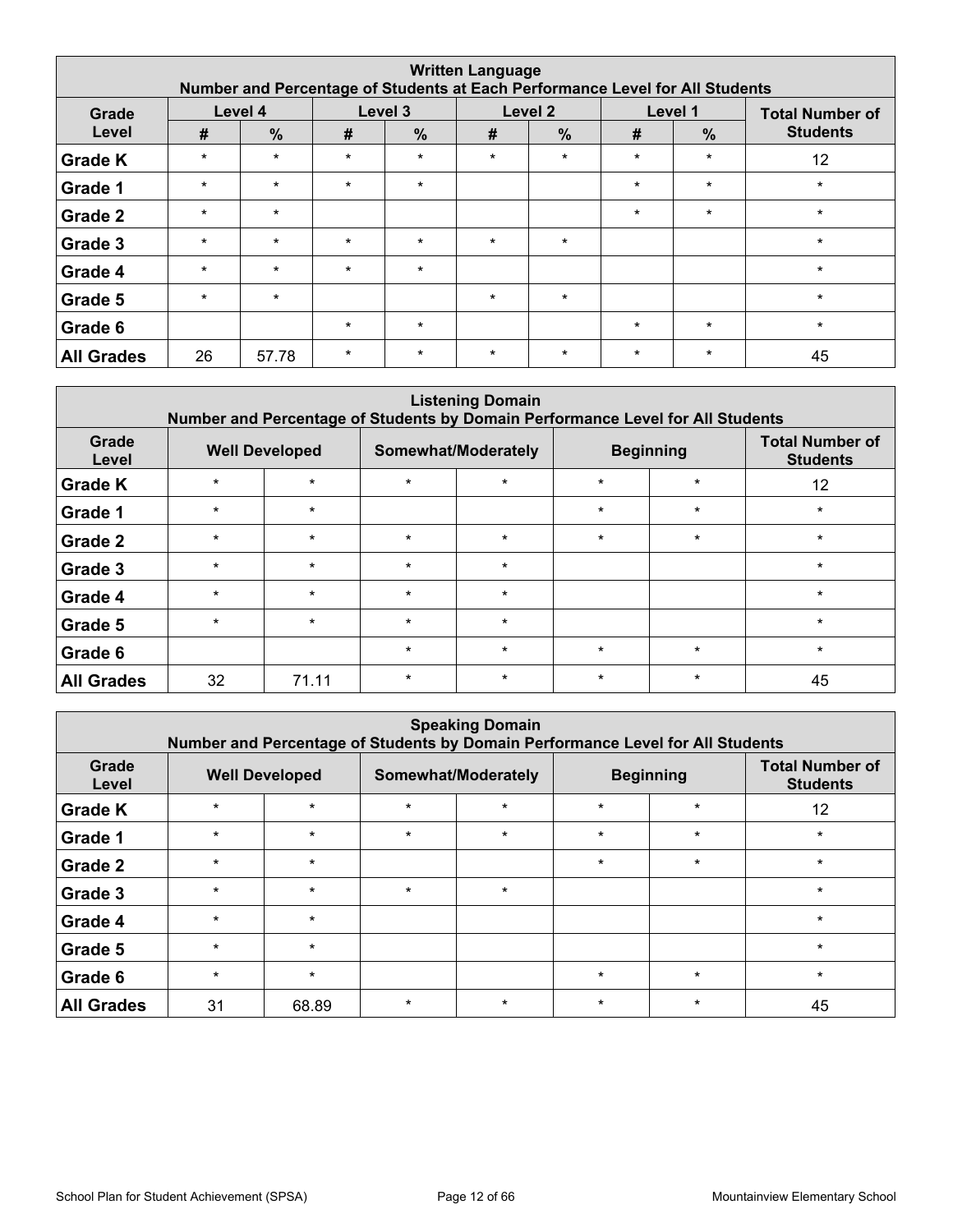|                   | <b>Reading Domain</b><br>Number and Percentage of Students by Domain Performance Level for All Students |                       |         |                     |         |                  |                                           |  |  |  |  |  |  |
|-------------------|---------------------------------------------------------------------------------------------------------|-----------------------|---------|---------------------|---------|------------------|-------------------------------------------|--|--|--|--|--|--|
| Grade<br>Level    |                                                                                                         | <b>Well Developed</b> |         | Somewhat/Moderately |         | <b>Beginning</b> | <b>Total Number of</b><br><b>Students</b> |  |  |  |  |  |  |
| <b>Grade K</b>    | $\star$                                                                                                 | $\star$               | $\star$ | $\star$             | $\star$ | $\star$          | 12                                        |  |  |  |  |  |  |
| Grade 1           | $\star$                                                                                                 | $\star$               | $\star$ | $\star$             | $\star$ | $\star$          | $\ast$                                    |  |  |  |  |  |  |
| Grade 2           | $\star$                                                                                                 | $\star$               |         |                     | $\star$ | $\star$          | $\star$                                   |  |  |  |  |  |  |
| Grade 3           | $\star$                                                                                                 | $\star$               | $\star$ | $\star$             |         |                  | $\star$                                   |  |  |  |  |  |  |
| Grade 4           | $\star$                                                                                                 | $\star$               | $\star$ | $\star$             |         |                  | $\star$                                   |  |  |  |  |  |  |
| Grade 5           | $\star$                                                                                                 | $\star$               |         |                     | $\star$ | $\star$          | $\star$                                   |  |  |  |  |  |  |
| Grade 6           | $\star$                                                                                                 | $\star$               |         |                     | $\star$ | $\star$          | $\star$                                   |  |  |  |  |  |  |
| <b>All Grades</b> | 29                                                                                                      | 64.44                 | 11      | 24.44               | $\star$ | $\star$          | 45                                        |  |  |  |  |  |  |

| <b>Writing Domain</b><br>Number and Percentage of Students by Domain Performance Level for All Students |         |                       |         |                     |         |                  |                                           |  |  |  |  |  |
|---------------------------------------------------------------------------------------------------------|---------|-----------------------|---------|---------------------|---------|------------------|-------------------------------------------|--|--|--|--|--|
| Grade<br>Level                                                                                          |         | <b>Well Developed</b> |         | Somewhat/Moderately |         | <b>Beginning</b> | <b>Total Number of</b><br><b>Students</b> |  |  |  |  |  |
| <b>Grade K</b>                                                                                          | $\star$ | $\star$               | $\star$ | $\star$             | $\star$ | $\star$          | 12                                        |  |  |  |  |  |
| Grade 1                                                                                                 | $\star$ | $\star$               | $\star$ | $\star$             | $\star$ | $\star$          | $\star$                                   |  |  |  |  |  |
| Grade 2                                                                                                 | $\star$ | $\star$               | $\star$ | $\star$             | $\star$ | $\star$          | $\star$                                   |  |  |  |  |  |
| Grade 3                                                                                                 | $\star$ | $\star$               | $\star$ | $\star$             |         |                  | $\star$                                   |  |  |  |  |  |
| Grade 4                                                                                                 | $\star$ | $\star$               | $\star$ | $\star$             |         |                  | $\star$                                   |  |  |  |  |  |
| Grade 5                                                                                                 | $\star$ | $\star$               |         |                     |         |                  | $\star$                                   |  |  |  |  |  |
| Grade 6                                                                                                 |         |                       | $\star$ | $\star$             | $\star$ | $\star$          | $\star$                                   |  |  |  |  |  |
| <b>All Grades</b>                                                                                       | 25      | 55.56                 | 15      | 33.33               | $\star$ | $\star$          | 45                                        |  |  |  |  |  |

**Conclusions based on this data:**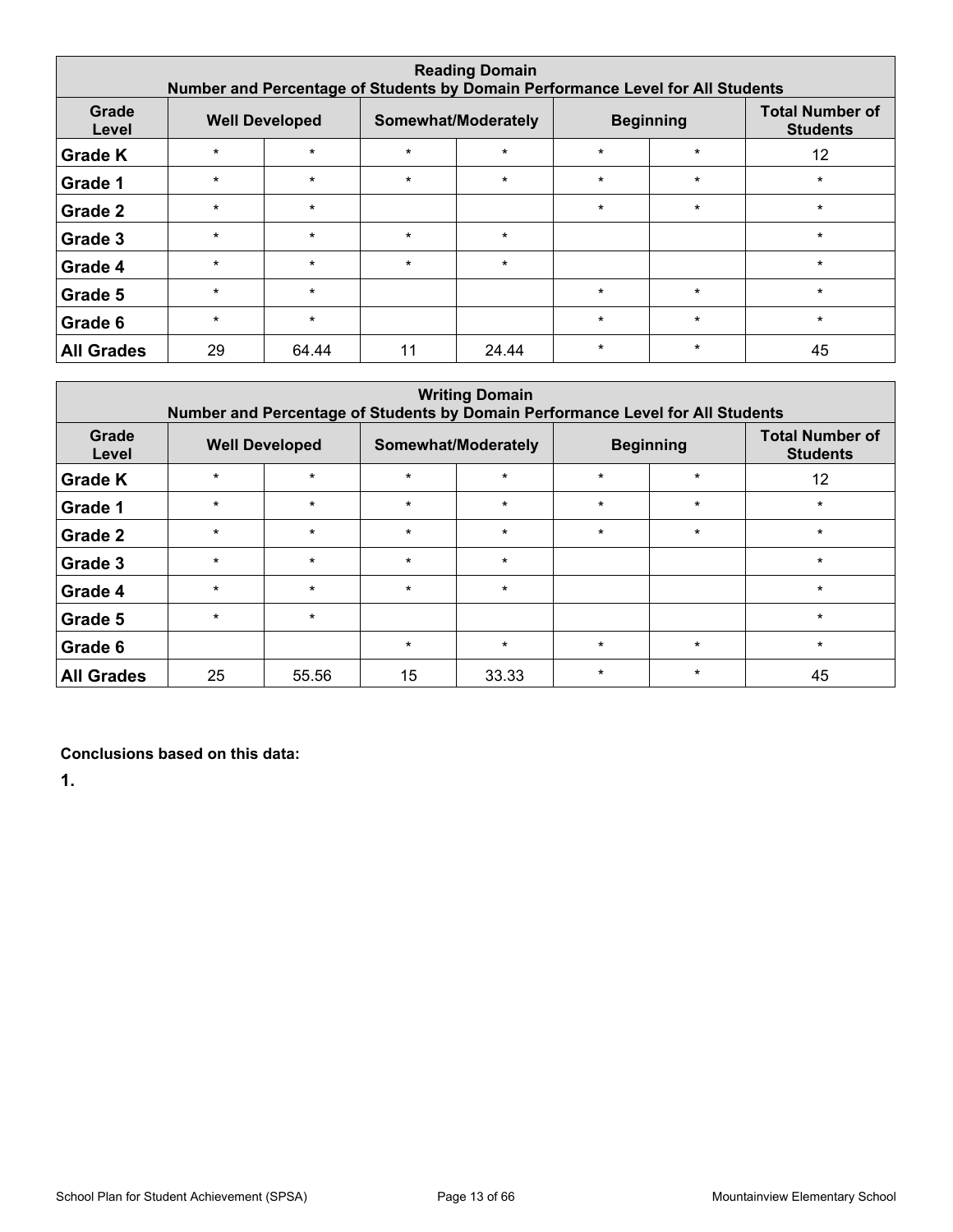## <span id="page-13-0"></span>**Student Population**

This section provides information about the school's student population.

| 2017-18 Student Population                        |                                                                                                                                                                     |                                                                                                                                                                                                    |                                                                                          |  |  |
|---------------------------------------------------|---------------------------------------------------------------------------------------------------------------------------------------------------------------------|----------------------------------------------------------------------------------------------------------------------------------------------------------------------------------------------------|------------------------------------------------------------------------------------------|--|--|
| <b>Total</b><br><b>Enrollment</b>                 | Socioeconomically<br><b>Disadvantaged</b>                                                                                                                           | <b>English</b><br><b>Learners</b>                                                                                                                                                                  | <b>Foster</b><br>Youth                                                                   |  |  |
| 885                                               | 12.4%                                                                                                                                                               | 5.0%                                                                                                                                                                                               | 0.2%                                                                                     |  |  |
| This is the total number of<br>students enrolled. | This is the percent of students<br>who are eligible for free or<br>reduced priced meals; or have<br>parents/quardians who did not<br>receive a high school diploma. | This is the percent of students<br>who are learning to communicate<br>effectively in English, typically<br>requiring instruction in both the<br>English Language and in their<br>academic courses. | This is the percent of students<br>whose well-being is the<br>responsibility of a court. |  |  |

| 2017-18 Enrollment for All Students/Student Group  |     |         |  |  |  |  |
|----------------------------------------------------|-----|---------|--|--|--|--|
| <b>Student Group</b><br><b>Total</b><br>Percentage |     |         |  |  |  |  |
| <b>English Learners</b>                            | 44  | 5.0%    |  |  |  |  |
| <b>Foster Youth</b>                                | 2   | 0.2%    |  |  |  |  |
| <b>Homeless</b>                                    | 6   | $0.7\%$ |  |  |  |  |
| <b>Socioeconomically Disadvantaged</b>             | 110 | 12.4%   |  |  |  |  |
| <b>Students with Disabilities</b>                  | 130 | 14.7%   |  |  |  |  |

| <b>Enrollment by Race/Ethnicity</b>                |     |       |  |  |  |  |  |  |
|----------------------------------------------------|-----|-------|--|--|--|--|--|--|
| <b>Student Group</b><br><b>Total</b><br>Percentage |     |       |  |  |  |  |  |  |
| <b>African American</b>                            | 20  | 2.3%  |  |  |  |  |  |  |
| <b>American Indian</b>                             | 1   | 0.1%  |  |  |  |  |  |  |
| Asian                                              | 40  | 4.5%  |  |  |  |  |  |  |
| <b>Filipino</b>                                    | 24  | 2.7%  |  |  |  |  |  |  |
| Hispanic                                           | 211 | 23.8% |  |  |  |  |  |  |
| <b>Two or More Races</b>                           | 32  | 3.6%  |  |  |  |  |  |  |
| <b>Pacific Islander</b>                            | 1   | 0.1%  |  |  |  |  |  |  |
| White                                              | 548 | 61.9% |  |  |  |  |  |  |

**Conclusions based on this data:**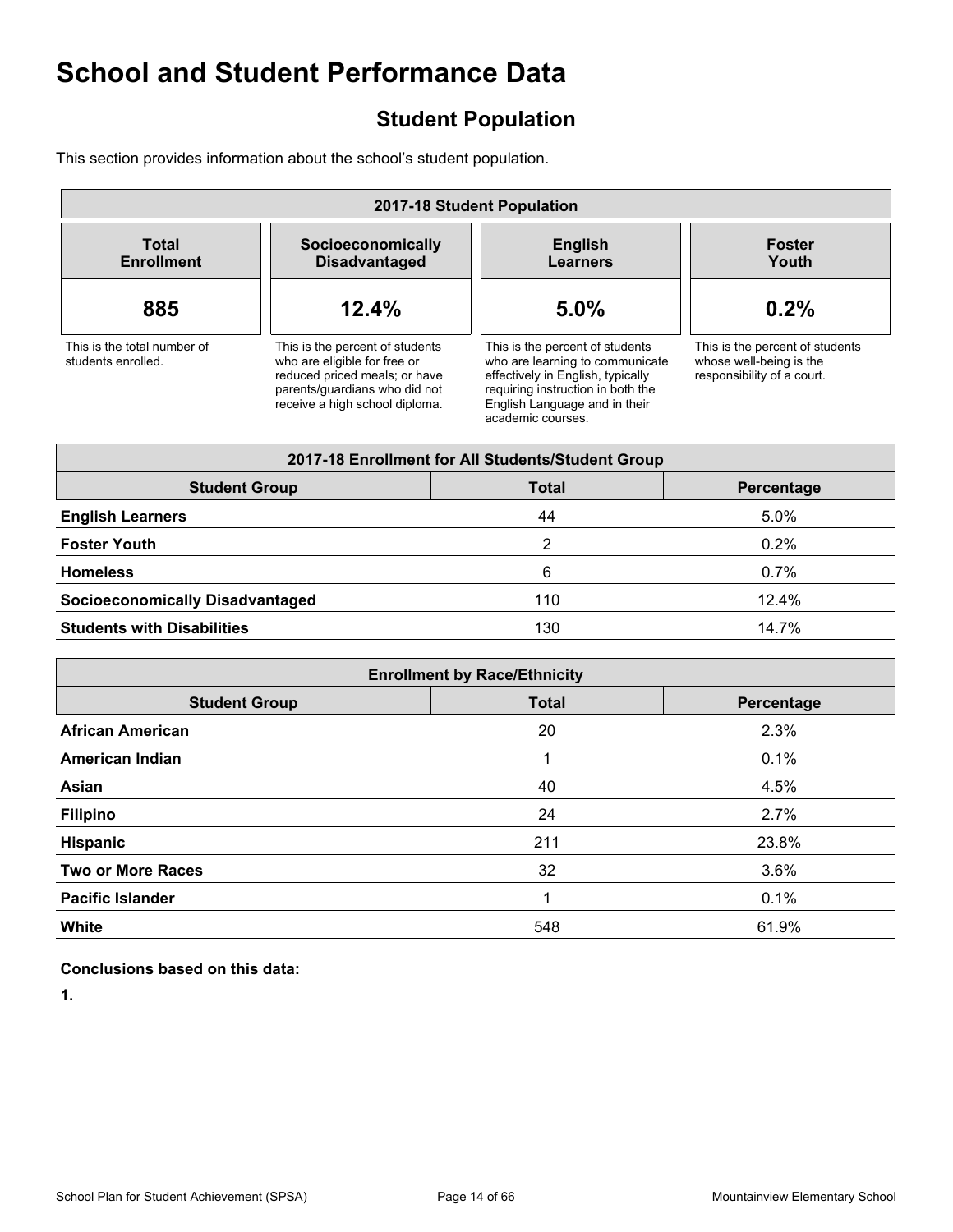## <span id="page-14-0"></span>**Overall Performance**

| 2018 Fall Dashboard Overall Performance for All Students |                                     |                                       |  |  |  |  |
|----------------------------------------------------------|-------------------------------------|---------------------------------------|--|--|--|--|
| <b>Academic Performance</b>                              | <b>Academic Engagement</b>          | <b>Conditions &amp; Climate</b>       |  |  |  |  |
| <b>English Language Arts</b><br>Green                    | <b>Chronic Absenteeism</b><br>Green | <b>Suspension Rate</b><br><b>Blue</b> |  |  |  |  |
| <b>Mathematics</b><br>Green                              |                                     |                                       |  |  |  |  |
| <b>English Learner Progress</b><br>No Performance Color  |                                     |                                       |  |  |  |  |

### **Conclusions based on this data:**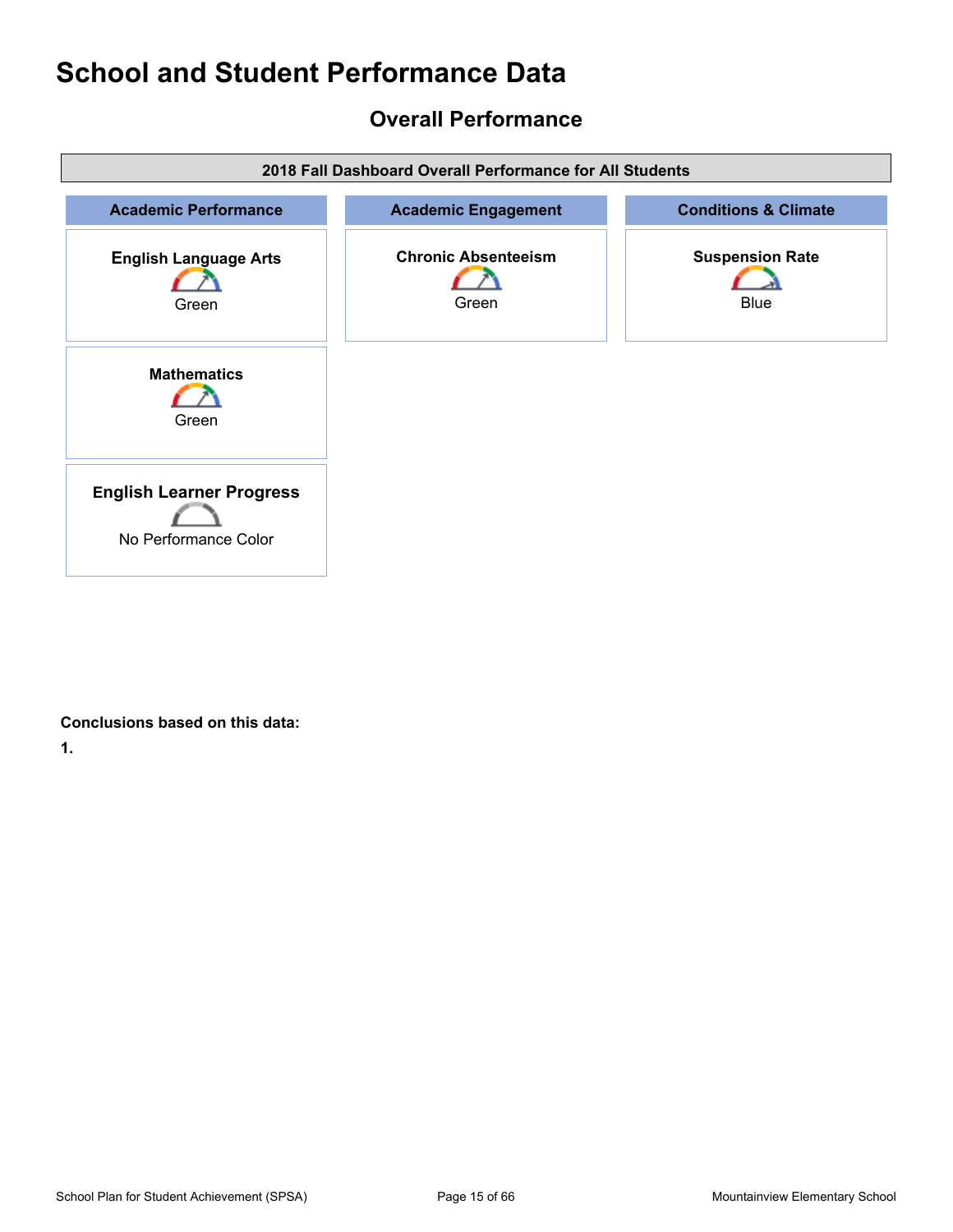## <span id="page-15-0"></span>**Academic Performance English Language Arts**

The performance levels are color-coded and range from lowest-to-highest performance in the following order:



This section provides number of student groups in each color.

| 2018 Fall Dashboard English Language Arts Equity Report              |  |  |  |  |  |
|----------------------------------------------------------------------|--|--|--|--|--|
| <b>Green</b><br><b>Blue</b><br><b>Yellow</b><br><b>Orange</b><br>RAU |  |  |  |  |  |
|                                                                      |  |  |  |  |  |

This section provides a view of Student Assessment Results and other aspects of this school's performance, specifically how well students are meeting grade-level standards on the English Language Arts assessment. This measure is based on student performance on the Smarter Balanced Summative Assessment, which is taken annually by students in grades 3–8 and grade 11.

| 2018 Fall Dashboard English Language Arts Performance for All Students/Student Group |                                        |                                     |  |  |  |
|--------------------------------------------------------------------------------------|----------------------------------------|-------------------------------------|--|--|--|
| <b>All Students</b>                                                                  | <b>Foster Youth</b>                    |                                     |  |  |  |
| Green                                                                                | No Performance Color                   | No Performance Color                |  |  |  |
| 41.3 points above standard                                                           | 24.5 points above standard             | Less than 11 Students - Data Not    |  |  |  |
| Maintained 1.1 points                                                                | Declined -9.8 points                   | Displayed for Privacy<br>1 students |  |  |  |
| 433 students                                                                         | 21 students                            |                                     |  |  |  |
| <b>Homeless</b>                                                                      | <b>Socioeconomically Disadvantaged</b> | <b>Students with Disabilities</b>   |  |  |  |
|                                                                                      |                                        |                                     |  |  |  |
| No Performance Color                                                                 | Orange                                 | Yellow                              |  |  |  |
| Less than 11 Students - Data Not                                                     | 9.3 points below standard              | 14.7 points below standard          |  |  |  |
| Displayed for Privacy<br>2 students                                                  | Declined -17 points                    | Increased 14.2 points               |  |  |  |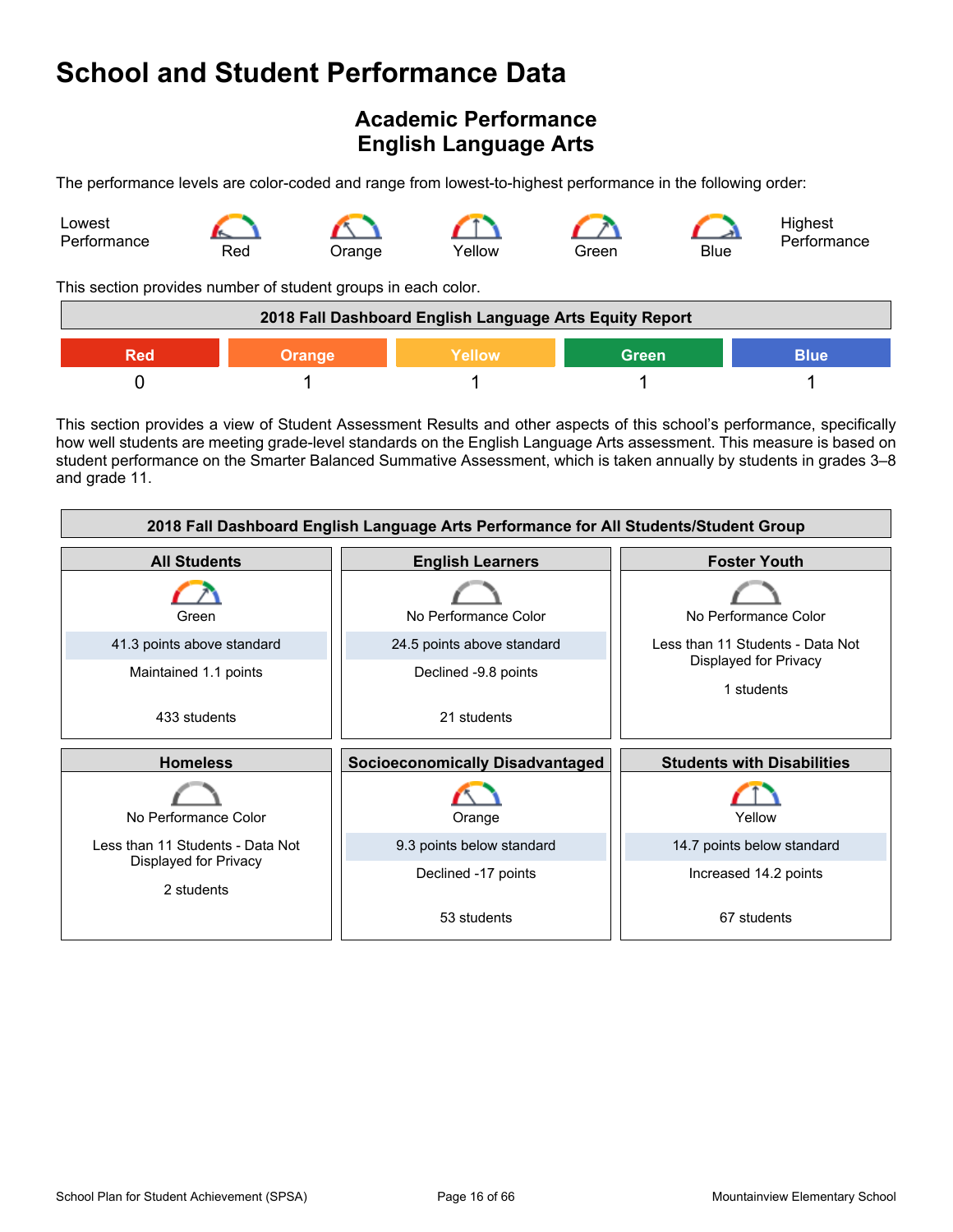

This section provides a view of Student Assessment Results and other aspects of this school's performance, specifically how well students are meeting grade-level standards on the English Language Arts assessment. This measure is based on student performance on the Smarter Balanced Summative Assessment, which is taken annually by students in grades 3–8 and grade 11.

| 2018 Fall Dashboard English Language Arts Data Comparisons for English Learners |                                      |                            |  |  |  |  |
|---------------------------------------------------------------------------------|--------------------------------------|----------------------------|--|--|--|--|
| <b>Current English Learner</b>                                                  | <b>Reclassified English Learners</b> | <b>English Only</b>        |  |  |  |  |
| 9.4 points below standard                                                       | Less than 11 Students - Data Not     | 41.7 points above standard |  |  |  |  |
| 12 students                                                                     | Displayed for Privacy<br>9 students  | Increased 3.1 points       |  |  |  |  |
|                                                                                 |                                      | 406 students               |  |  |  |  |

#### **Conclusions based on this data:**

**1.** Our SWD increased significantly (14.2 points) however, they are still the lowest scoring group in ELA at 14.7 points below standard (56 point gap compared to All Students Category)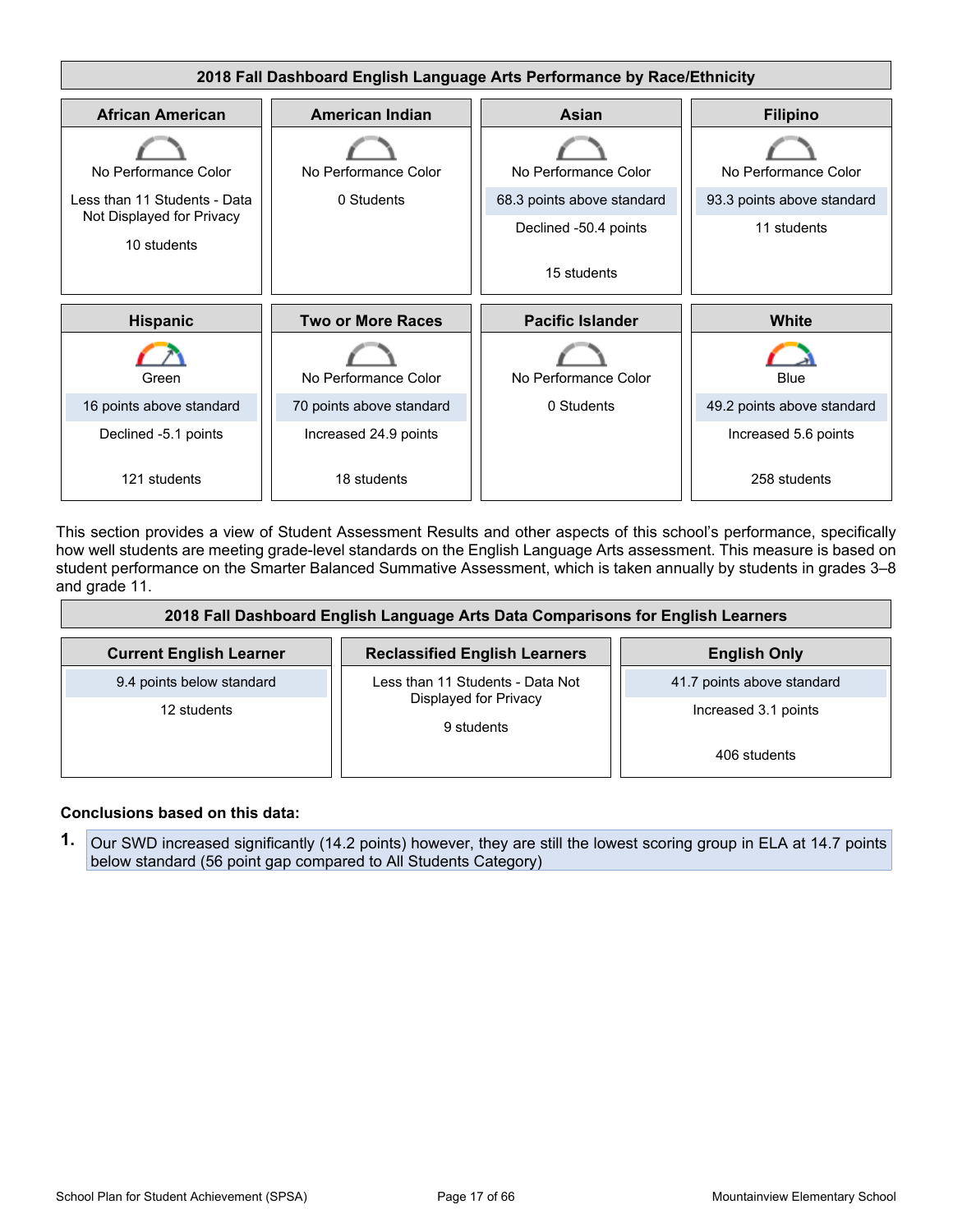### **Academic Performance Mathematics**

The performance levels are color-coded and range from lowest-to-highest performance in the following order:



This section provides number of student groups in each color.

| 2018 Fall Dashboard Mathematics Equity Report                 |  |  |  |  |  |
|---------------------------------------------------------------|--|--|--|--|--|
| <b>Green</b><br><b>Blue</b><br>Yellow<br>Red<br><b>Orange</b> |  |  |  |  |  |
|                                                               |  |  |  |  |  |

This section provides a view of Student Assessment Results and other aspects of this school's performance, specifically how well students are meeting grade-level standards on the Mathematics assessment. This measure is based on student performance on the Smarter Balanced Summative Assessment, which is taken annually by students in grades 3–8 and grade 11.

| 2018 Fall Dashboard Mathematics Performance for All Students/Student Group |                                        |                                     |  |  |  |
|----------------------------------------------------------------------------|----------------------------------------|-------------------------------------|--|--|--|
| <b>All Students</b>                                                        | <b>English Learners</b>                | <b>Foster Youth</b>                 |  |  |  |
| Green                                                                      | No Performance Color                   | No Performance Color                |  |  |  |
| 10.7 points above standard                                                 | 12.9 points below standard             | Less than 11 Students - Data Not    |  |  |  |
| Increased 9 points                                                         | Declined -8.2 points                   | Displayed for Privacy<br>1 students |  |  |  |
| 434 students                                                               | 21 students                            |                                     |  |  |  |
| <b>Homeless</b>                                                            | <b>Socioeconomically Disadvantaged</b> | <b>Students with Disabilities</b>   |  |  |  |
| No Performance Color                                                       | Yellow                                 | Orange                              |  |  |  |
| Less than 11 Students - Data Not                                           | 40.3 points below standard             | 47.4 points below standard          |  |  |  |
| Displayed for Privacy<br>2 students                                        | Increased 3.3 points                   | Maintained -0.1 points              |  |  |  |
|                                                                            | 53 students                            | 67 students                         |  |  |  |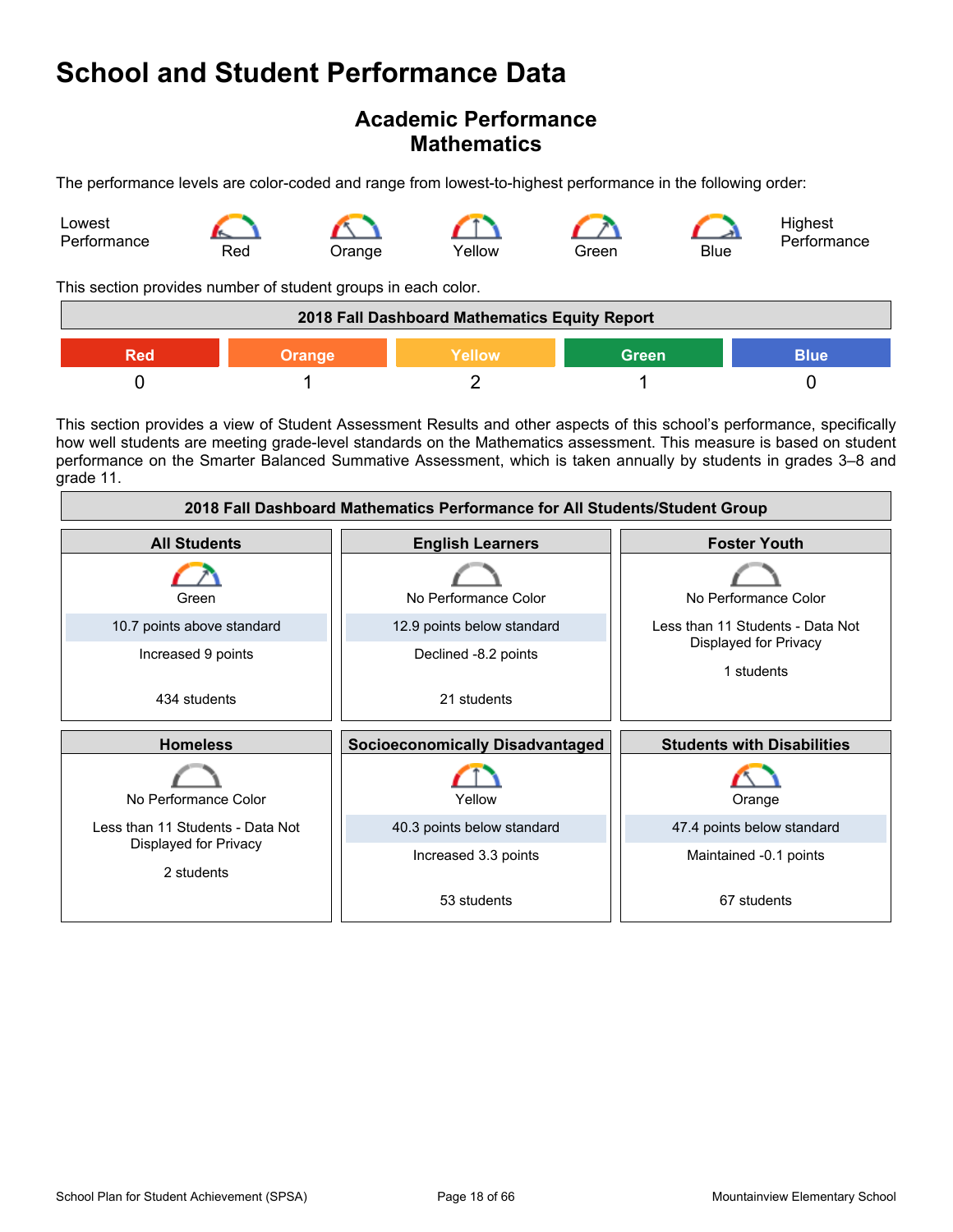

This section provides a view of Student Assessment Results and other aspects of this school's performance, specifically how well students are meeting grade-level standards on the Mathematics assessment. This measure is based on student performance on the Smarter Balanced Summative Assessment, which is taken annually by students in grades 3–8 and grade 11.

| 2018 Fall Dashboard Mathematics Data Comparisons for English Learners |                                                                         |                            |  |  |  |
|-----------------------------------------------------------------------|-------------------------------------------------------------------------|----------------------------|--|--|--|
| <b>Current English Learner</b>                                        | <b>Reclassified English Learners</b>                                    | <b>English Only</b>        |  |  |  |
| 44.9 points below standard                                            | Less than 11 Students - Data Not<br>Displayed for Privacy<br>9 students | 11.2 points above standard |  |  |  |
| 12 students                                                           |                                                                         | Increased 9.9 points       |  |  |  |
|                                                                       |                                                                         | 407 students               |  |  |  |

### **Conclusions based on this data:**

- **1.** All students category in math is "Green" with 10.7 points above standard, however, this is significantly lower than it is with ELA ( 41.3 points above standard)
- **2.** SWD are struggling the most in mathematics with 47.4 points below standard
- **3.** There is a 56.1 point gap between EL and EO students, however, EO students are only scoring 11.2 points above the standard. (Similar gap as ELA except that EO's are scoring 44 points above in ELA)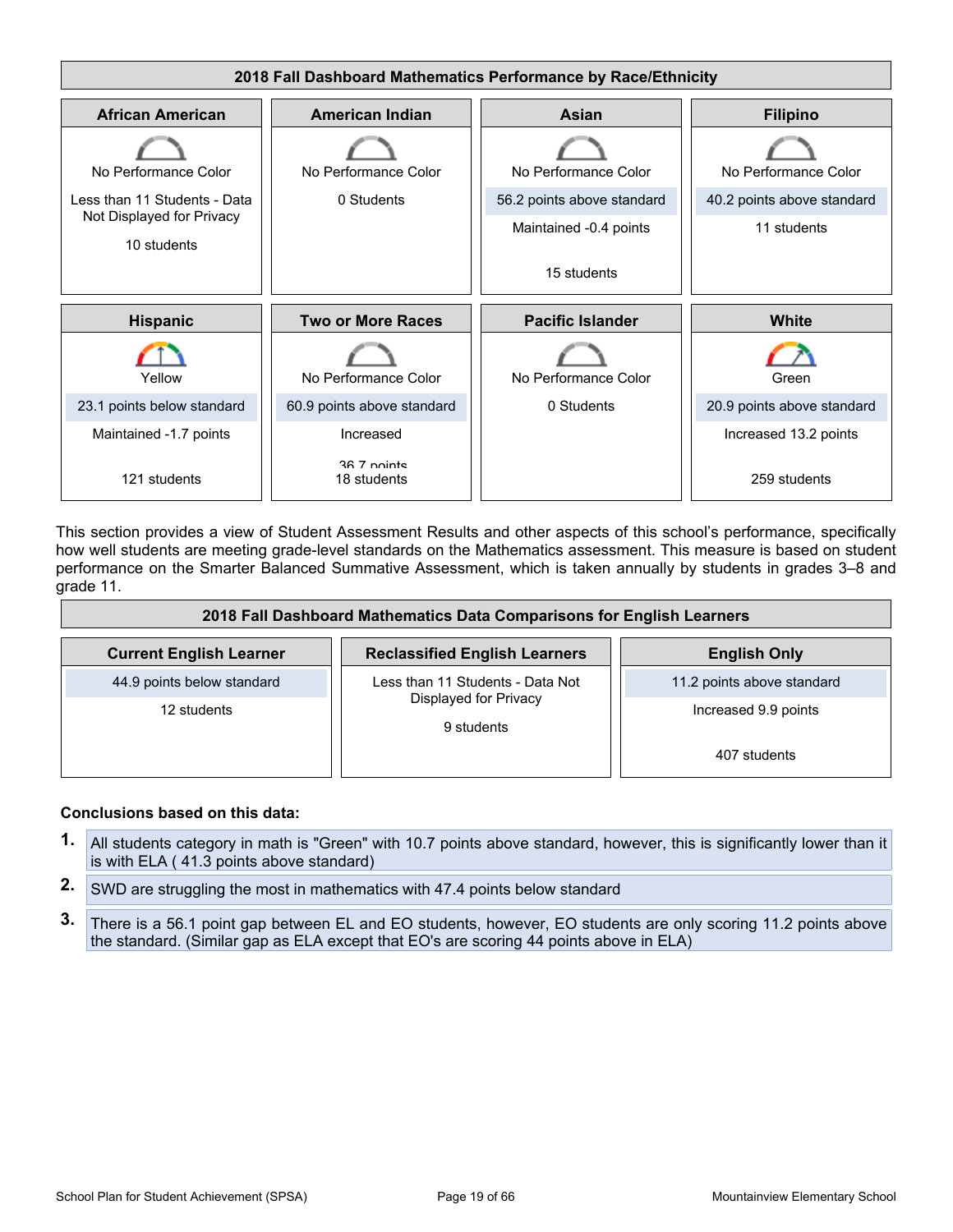## **Academic Performance English Learner Progress**

This section provides a view of the percent of students performing at each level on the new English Language Proficiency Assessments for California (ELPAC) assessment. With the transition ELPAC, the 2018 Dashboard is unable to report a performance level (color) for this measure.

| 2018 Fall Dashboard English Language Proficiency Assessments for California Results |                                     |                                                  |                                         |                                             |  |
|-------------------------------------------------------------------------------------|-------------------------------------|--------------------------------------------------|-----------------------------------------|---------------------------------------------|--|
| Number of<br><b>Students</b>                                                        | Level 4<br>Well<br><b>Developed</b> | Level 3<br><b>Moderately</b><br><b>Developed</b> | Level 2<br>Somewhat<br><b>Developed</b> | Level 1<br><b>Beginning</b><br><b>Stage</b> |  |
| 45                                                                                  | 64.4%                               | 22.2%                                            | 2.2%                                    | $11.1\%$                                    |  |

**Conclusions based on this data:**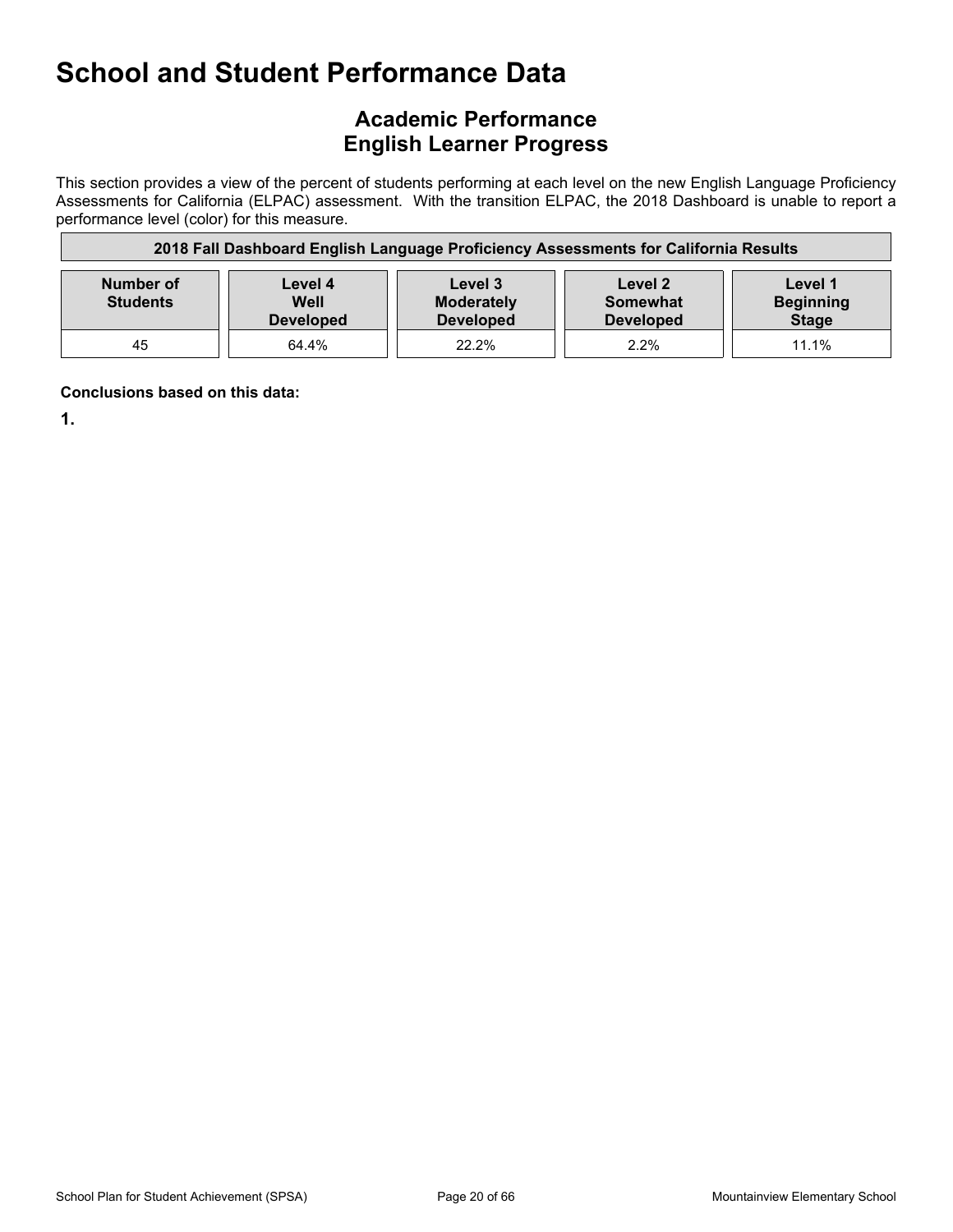### **Academic Performance College/Career**

The performance levels are color-coded and range from lowest-to-highest performance in the following order:

| Lowest<br>Performance                                         | Red                 | Orange                                                            | Yellow                          | Green                                                                       |                         | <b>Blue</b> | Highest<br>Performance                                                                                                     |
|---------------------------------------------------------------|---------------------|-------------------------------------------------------------------|---------------------------------|-----------------------------------------------------------------------------|-------------------------|-------------|----------------------------------------------------------------------------------------------------------------------------|
| This section provides number of student groups in each color. |                     |                                                                   |                                 |                                                                             |                         |             |                                                                                                                            |
|                                                               |                     | 2018 Fall Dashboard College/Career Equity Report                  |                                 |                                                                             |                         |             |                                                                                                                            |
| <b>Red</b>                                                    |                     | <b>Orange</b>                                                     | Yellow                          |                                                                             | <b>Green</b>            |             | <b>Blue</b>                                                                                                                |
| College/Career Indicator.                                     |                     |                                                                   |                                 |                                                                             |                         |             | This section provides information on the percentage of high school graduates who are placed in the "Prepared" level on the |
|                                                               |                     | 2018 Fall Dashboard College/Career for All Students/Student Group |                                 |                                                                             |                         |             |                                                                                                                            |
|                                                               | <b>All Students</b> |                                                                   | <b>English Learners</b>         |                                                                             |                         |             | <b>Foster Youth</b>                                                                                                        |
|                                                               | <b>Homeless</b>     |                                                                   |                                 | <b>Socioeconomically Disadvantaged</b><br><b>Students with Disabilities</b> |                         |             |                                                                                                                            |
|                                                               |                     | 2018 Fall Dashboard College/Career by Race/Ethnicity              |                                 |                                                                             |                         |             |                                                                                                                            |
| <b>African American</b>                                       |                     |                                                                   | <b>American Indian</b><br>Asian |                                                                             | <b>Filipino</b>         |             |                                                                                                                            |
| <b>Hispanic</b>                                               |                     | <b>Two or More Races</b>                                          |                                 |                                                                             | <b>Pacific Islander</b> |             | <b>White</b>                                                                                                               |
|                                                               |                     |                                                                   |                                 |                                                                             |                         |             | This section provides a view of the percent of students per vear that qualify as Not Prepared. Approaching Prepared, and   |

ection provides a view of the percent of students per year that qualify as Not Prepared, Approaching Prepared, and Prepared.

| 2018 Fall Dashboard College/Career 3-Year Performance |                             |                             |  |
|-------------------------------------------------------|-----------------------------|-----------------------------|--|
| Class of 2016                                         | Class of 2017               | Class of 2018               |  |
| <b>Prepared</b>                                       | <b>Prepared</b>             | <b>Prepared</b>             |  |
| <b>Approaching Prepared</b>                           | <b>Approaching Prepared</b> | <b>Approaching Prepared</b> |  |
| <b>Not Prepared</b>                                   | <b>Not Prepared</b>         | <b>Not Prepared</b>         |  |

**Conclusions based on this data:**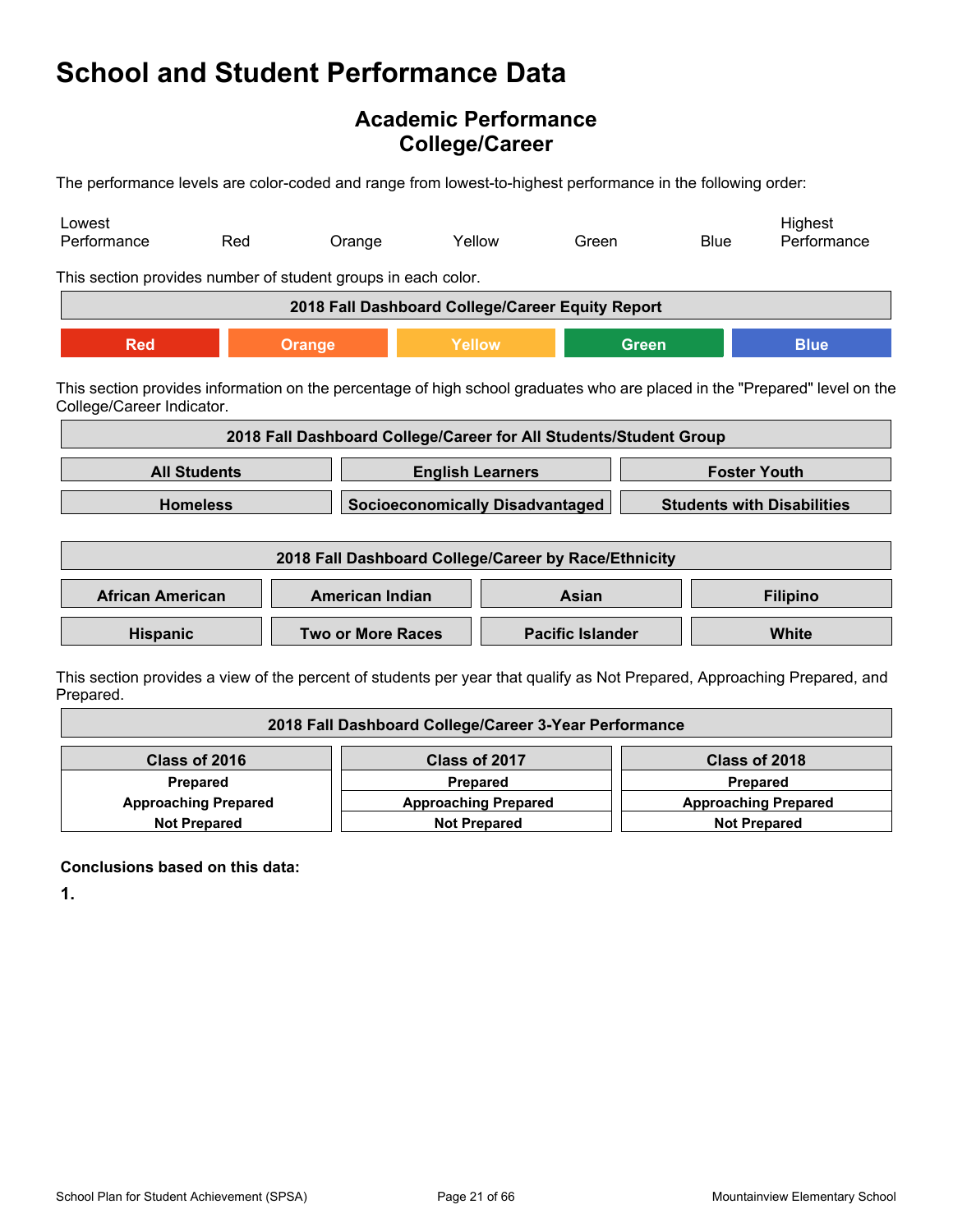## <span id="page-21-0"></span>**Academic Engagement Chronic Absenteeism**

The performance levels are color-coded and range from lowest-to-highest performance in the following order:



This section provides number of student groups in each color.

|  | 2018 Fall Dashboard Chronic Absenteeism Equity Report |       |      |
|--|-------------------------------------------------------|-------|------|
|  | <b>Nellow</b>                                         | Green | ۱۱۱۵ |
|  |                                                       |       |      |

This section provides information about the percentage of students in kindergarten through grade 8 who are absent 10 percent or more of the instructional days they were enrolled.

| 2018 Fall Dashboard Chronic Absenteeism for All Students/Student Group |                                        |                                     |  |  |
|------------------------------------------------------------------------|----------------------------------------|-------------------------------------|--|--|
| <b>All Students</b>                                                    | <b>English Learners</b>                | <b>Foster Youth</b>                 |  |  |
| Green                                                                  | Yellow                                 | No Performance Color                |  |  |
| 4.6% chronically absent                                                | 6.3% chronically absent                | Less than 11 Students - Data Not    |  |  |
| Maintained 0.1%                                                        | Maintained 0.4%                        | Displayed for Privacy<br>2 students |  |  |
| 919 students                                                           | 48 students                            |                                     |  |  |
| <b>Homeless</b>                                                        | <b>Socioeconomically Disadvantaged</b> | <b>Students with Disabilities</b>   |  |  |
| No Performance Color                                                   | Orange                                 | Yellow                              |  |  |
| Less than 11 Students - Data Not                                       | 8.2% chronically absent                | 12.4% chronically absent            |  |  |
| Displayed for Privacy<br>7 students                                    | Increased 3.9%                         | Declined 0.8%                       |  |  |
|                                                                        | 134 students                           | 153 students                        |  |  |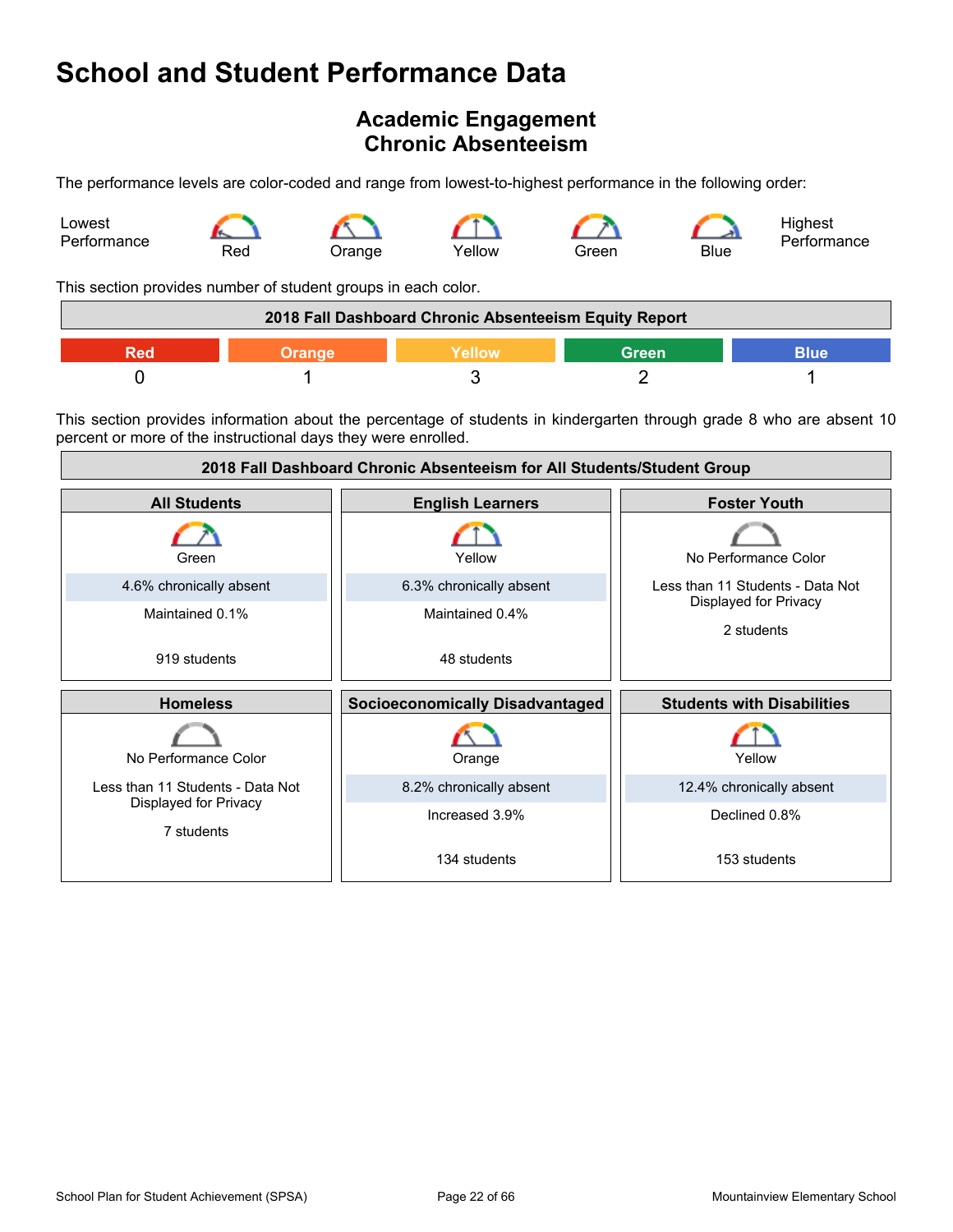

#### **Conclusions based on this data:**

**1.** SWD are struggling the most in both ELA and Math and have the highest % of absence at 12.4% chronically absent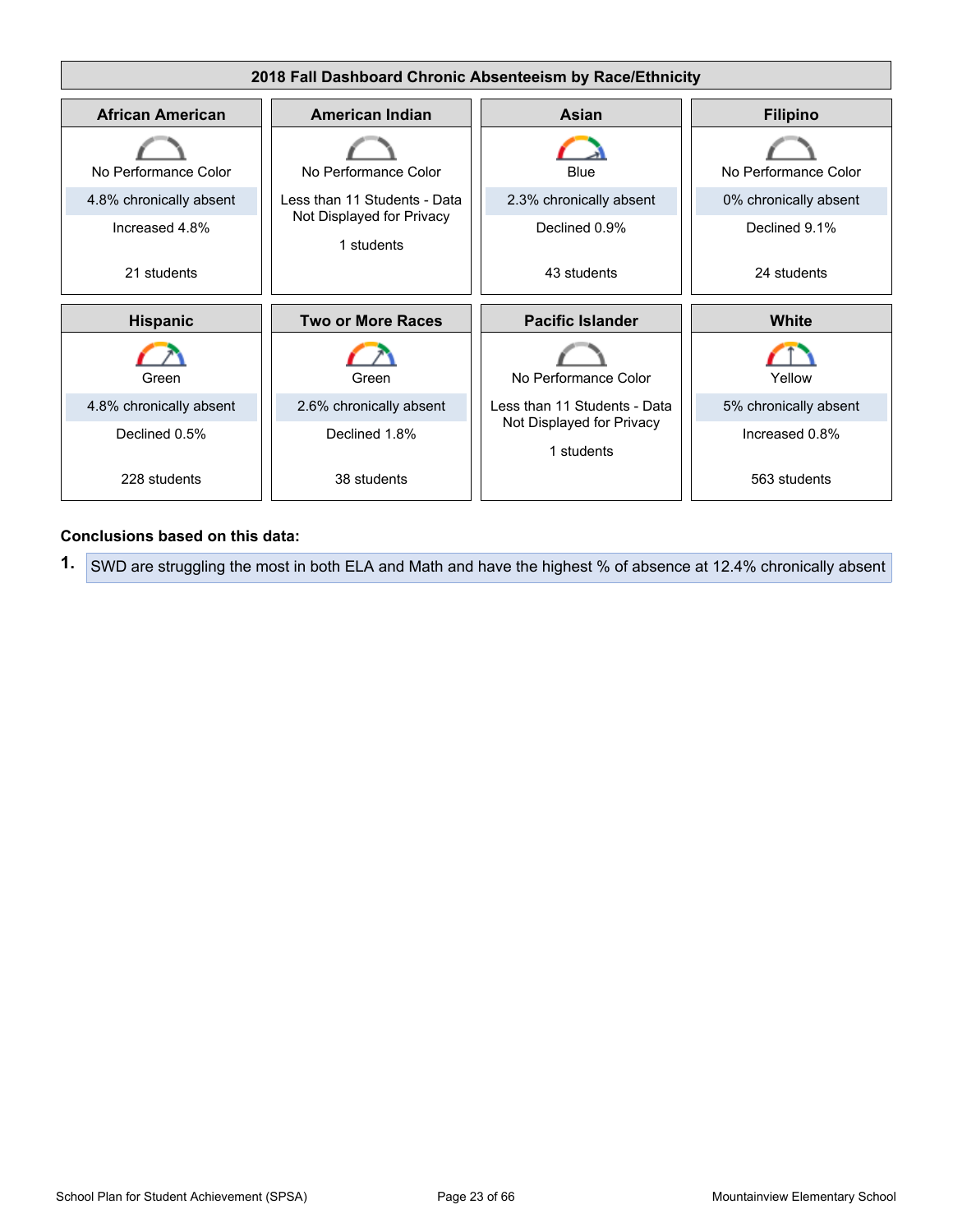### **Academic Engagement Graduation Rate**

The performance levels are color-coded and range from lowest-to-highest performance in the following order:

| Lowest<br>Performance                                                                                                                                                                                          | Red                                                                                            | Orange                                                             |                                             | Yellow | Green                   |              | <b>Blue</b> | Highest<br>Performance                                                                                                  |
|----------------------------------------------------------------------------------------------------------------------------------------------------------------------------------------------------------------|------------------------------------------------------------------------------------------------|--------------------------------------------------------------------|---------------------------------------------|--------|-------------------------|--------------|-------------|-------------------------------------------------------------------------------------------------------------------------|
| This section provides number of student groups in each color.                                                                                                                                                  |                                                                                                |                                                                    |                                             |        |                         |              |             |                                                                                                                         |
|                                                                                                                                                                                                                |                                                                                                | 2018 Fall Dashboard Graduation Rate Equity Report                  |                                             |        |                         |              |             |                                                                                                                         |
| <b>Red</b>                                                                                                                                                                                                     |                                                                                                | <b>Orange</b>                                                      | Yellow                                      |        |                         | <b>Green</b> |             | <b>Blue</b>                                                                                                             |
| high school diploma or complete their graduation requirements at an alternative school.                                                                                                                        |                                                                                                |                                                                    |                                             |        |                         |              |             | This section provides information about students completing high school, which includes students who receive a standard |
|                                                                                                                                                                                                                |                                                                                                | 2018 Fall Dashboard Graduation Rate for All Students/Student Group |                                             |        |                         |              |             |                                                                                                                         |
|                                                                                                                                                                                                                | <b>All Students</b><br><b>Foster Youth</b><br><b>English Learners</b>                          |                                                                    |                                             |        |                         |              |             |                                                                                                                         |
|                                                                                                                                                                                                                | <b>Homeless</b><br><b>Socioeconomically Disadvantaged</b><br><b>Students with Disabilities</b> |                                                                    |                                             |        |                         |              |             |                                                                                                                         |
| 2018 Fall Dashboard Graduation Rate by Race/Ethnicity                                                                                                                                                          |                                                                                                |                                                                    |                                             |        |                         |              |             |                                                                                                                         |
| <b>African American</b>                                                                                                                                                                                        |                                                                                                | <b>American Indian</b>                                             |                                             |        | Asian                   |              |             | <b>Filipino</b>                                                                                                         |
| Hispanic                                                                                                                                                                                                       |                                                                                                | <b>Two or More Races</b>                                           |                                             |        | <b>Pacific Islander</b> |              | White       |                                                                                                                         |
| This section provides a view of the percentage of students who received a high school diploma within four years of<br>entering ninth grade or complete their graduation requirements at an alternative school. |                                                                                                |                                                                    |                                             |        |                         |              |             |                                                                                                                         |
|                                                                                                                                                                                                                |                                                                                                |                                                                    | 2018 Fall Dashboard Graduation Rate by Year |        |                         |              |             |                                                                                                                         |

**2017 2018** 

**Conclusions based on this data:**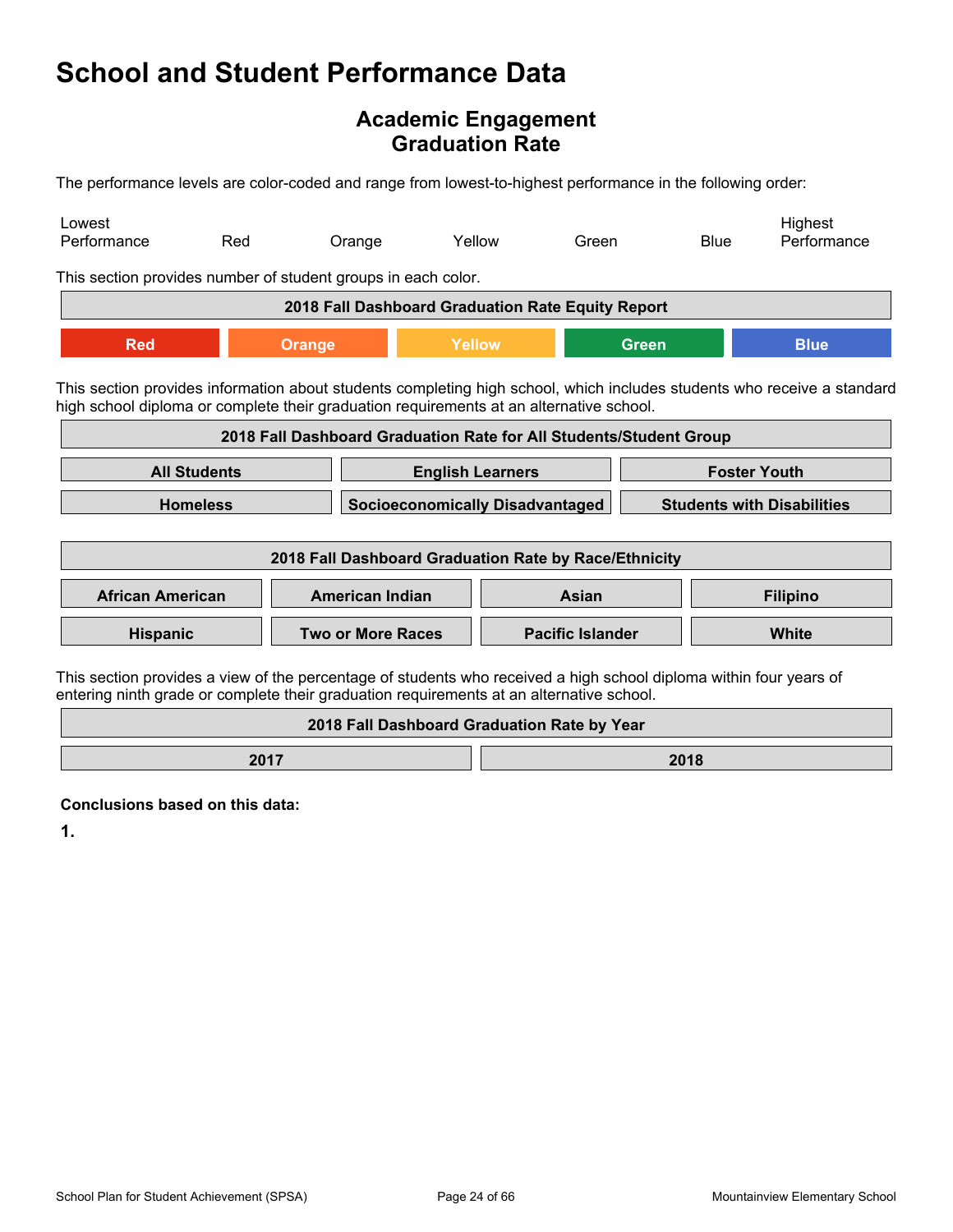## <span id="page-24-0"></span>**Conditions & Climate Suspension Rate**

The performance levels are color-coded and range from lowest-to-highest performance in the following order:



This section provides number of student groups in each color.

|     |               | 2018 Fall Dashboard Suspension Rate Equity Report |              |             |
|-----|---------------|---------------------------------------------------|--------------|-------------|
| Red | <b>Orange</b> | Yellow\                                           | <b>Green</b> | <b>Blue</b> |
|     |               |                                                   |              |             |

This section provides information about the percentage of students in kindergarten through grade 12 who have been suspended at least once in a given school year. Students who are suspended multiple times are only counted once.

| 2018 Fall Dashboard Suspension Rate for All Students/Student Group |                                        |                                                |  |  |
|--------------------------------------------------------------------|----------------------------------------|------------------------------------------------|--|--|
| <b>All Students</b>                                                | <b>English Learners</b>                | <b>Foster Youth</b>                            |  |  |
| Blue                                                               | <b>Blue</b>                            | No Performance Color                           |  |  |
| 0.2% suspended at least once                                       | 0% suspended at least once             | Less than 11 Students - Data Not<br>2 students |  |  |
| Maintained 0%                                                      | Maintained 0%                          |                                                |  |  |
| 926 students                                                       | 48 students                            |                                                |  |  |
|                                                                    |                                        |                                                |  |  |
| <b>Homeless</b>                                                    | <b>Socioeconomically Disadvantaged</b> | <b>Students with Disabilities</b>              |  |  |
| No Performance Color                                               | Blue                                   | Orange                                         |  |  |
| Less than 11 Students - Data Not<br>8 students                     | 0% suspended at least once             | 1.3% suspended at least once                   |  |  |
|                                                                    | Maintained 0%                          | Increased 1.3%                                 |  |  |
|                                                                    | 137 students                           | 154 students                                   |  |  |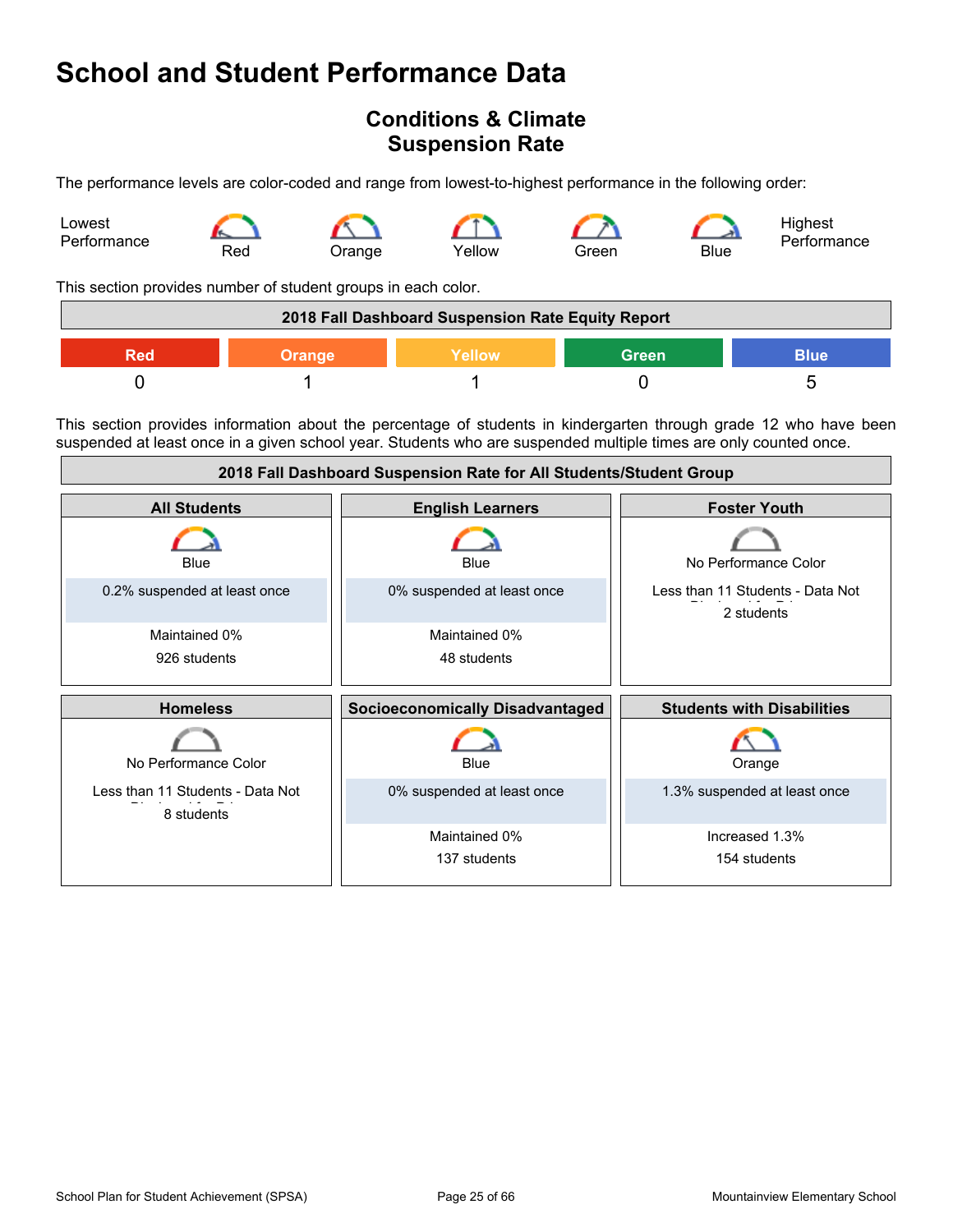

This section provides a view of the percentage of students who were suspended.

| 2018 Fall Dashboard Suspension Rate by Year |                              |                              |  |
|---------------------------------------------|------------------------------|------------------------------|--|
| 2016                                        | 2017                         | 2018                         |  |
| 0.3% suspended at least once                | 0.2% suspended at least once | 0.2% suspended at least once |  |

#### **Conclusions based on this data:**

**1.** SWD have the highest % of suspension at 1.3% suspended at least once (out of 154 students) compared to all students at 0.2% suspended at least once (out of 926 students)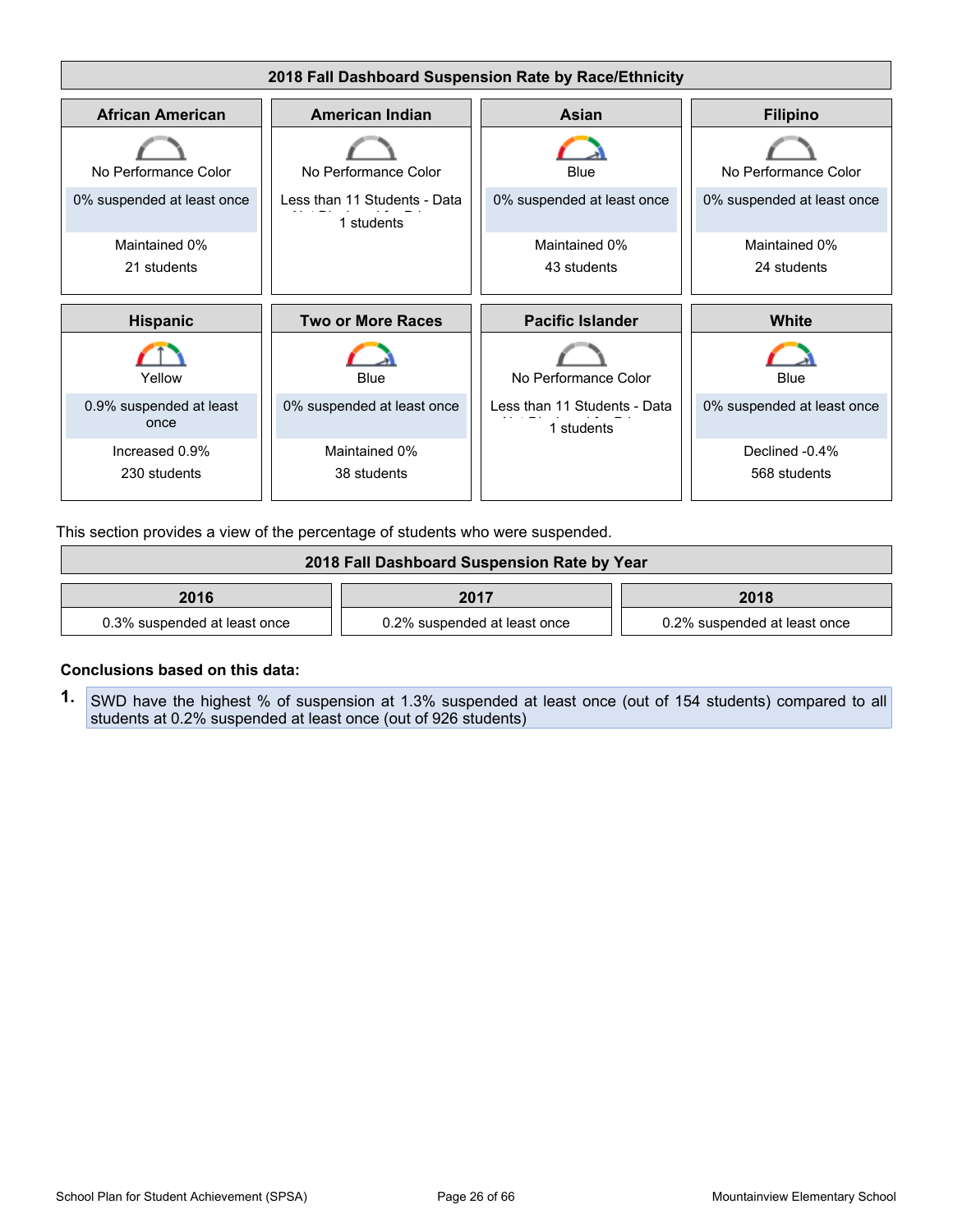## <span id="page-26-0"></span>**Goals, Strategies, & Proposed Expenditures**

# <span id="page-26-1"></span>**Goal 1**

### **Subject**

Pupil Achievement

## **Goal Statement**

\* Increase student achievement in English-Language Arts by 5% to 77% Met/Exceeded Standards as measured by 2018-19 CAASPP

\* Increase student achievement in Mathematics by 5% to 64% Met/Exceeded Standards on 2018-19 CAASPP

\* Increase student achievement for students with disabilities by 10 points from 14.7 points to 4.7 points below the standard in ELA and increase by 10 points from 47.4 points to 37.4 points below the standard in mathematics.

\* Continue to implement California State Standards in English Language Arts and Math

\* Continue to implement English Language Development (ELD) standards, and Implement California State Standards for Science and Physical Fitness.

\* Students receive instruction in all curricular areas as evidenced by regular administrator walk through, formal and informal observations, and teacher implementation of layered activities.

\* Increase student achievement in Science, Physical Education as evidenced by student achievement in grade level common assessments (all grades), SBAC results (grades 3-6), Physical Fitness

Testing (grade 5), and ELPAC tests. Science CAST results (Grade 5) will be a baseline this year.

\* Increase student achievement in Social Studies and VAPA standards as evidenced by student achievement in grade level common assessments and teacher observation.

\* Increase student access/use of technology and teacher technology integration to meet District guidelines

## **LCAP Goal**

Increase student achievement

## **Basis for this Goal**

Students in Grades 3-6 increased 3% in ELA in 2017/18 (72.28 % met/exceeded standard). All students category was 41.3 points above the standard.

Students in Grades 3-6 increased 5.15% in Math in 2017/18 (59.29% met/exceeded standard). All students category was 10.74 points above the standard.

Students with disabilities increased 14.2 points in ELA. They remain 14.7 points below the standard in ELA. Students with disabilities maintained -0.1 point in math. They are 47.4 points below the standard.

Socioeconomically disadvantaged students decreased 17 points in ELA. They remain at 9.3 points below the standard. These students increased 3.3 point in math however they remain 40.3 points below the standard.

38.5% of students in Grade 5 met all six criteria, and 32.5% met five of six criteria on the Physical Fitness Test in 2017/18.

There was a baseline using the new English Language Proficiency Assessments for California (ELPAC) this year. Of 45 students, 64.4% are level 4, 22.2% are level 3, 2.2% are level 2, and 11.1% are level 1.

Instruction in the Visual and Performing Arts standards in all grade levels

End of year data collected in Social Studies based upon the progress report card grades regarding progress toward meeting California State Standards.

### **Expected Annual Measurable Outcomes**

**Metric/Indicator Baseline Expected Outcome**

## **Planned Strategies/Activities**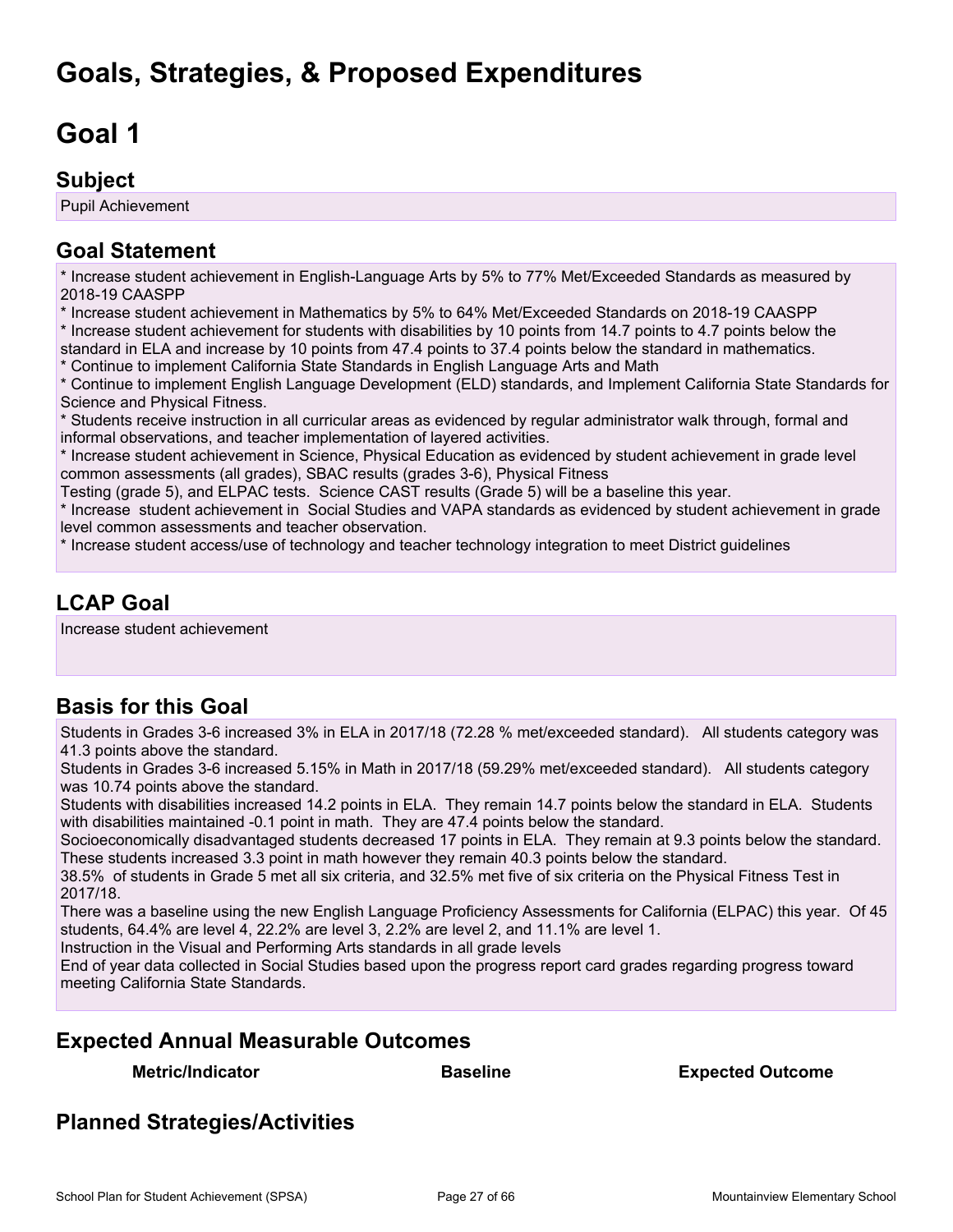English Language Arts and Math:

1- Teachers analyze data from the beginning of year and mid year assessments to establish and update their instructional program.Teachers develop lessons, and Layered Activities aligned to California State Standards

2- Teachers and Administrators analyze ELA/Math results from the new CAASPP assessment

3- Teachers provide intervention for identified struggling students using systematic flexible small group differentiated instruction with 2 instructional assistants.

4- TK and Kindergarten teachers utilize instructional aides to assist in small group instruction

5- Purchase supplemental materials/programs for ELA and Math

6- Purchase materials necessary for classrooms

7- Teachers continue Learning Walks and discussion of next steps in improving instruction and student achievement with "rigor in math"

8- Library media specialist provides weekly library access for all students.

9- Teachers are utilizing Interim Assessment Benchmarks and their results through the CAASPP system to drive instructional decisions

10. School-wide use of Reflex math for basic facts practice and automaticity

### **Students to be Served by this Strategy/Activity**

Actions 1, 3, 7, 8, 9,- TK/Kindergarten - 6th/Grade students Action 4- TK/Kindergarten Action 6- 1st-2nd grade students Action 10- 2nd-6th grade students Action 2- 3rd- 6th/Grade students

### **Timeline**

Ongoing for 2019-2020

### **Person(s) Responsible**

Actions 1, 2, 6, 8 - Teachers, Administrators Action 3- Teachers Action 5- Teachers, Instructional Aides Action 7- Teachers, Administrators, office staff Action 9- Library Media Specialist Action 10- Teachers, TOSAs, Administrators

| Amount                  | 0                                                                                                                                        |
|-------------------------|------------------------------------------------------------------------------------------------------------------------------------------|
| <b>Source</b>           | None Specified                                                                                                                           |
| <b>Budget Reference</b> | None Specified                                                                                                                           |
| <b>Description</b>      | Wednesday CIP time, staff meeting time, use of core literature and Ready Common<br>Core, Scholastic Reading Counts, Read Theory, and SRI |
| Amount                  | 0                                                                                                                                        |
| <b>Source</b>           | District Funded                                                                                                                          |
| <b>Budget Reference</b> | 1000-1999: Certificated Personnel Salaries                                                                                               |
| <b>Description</b>      | Wednesday CIP time, staff meeting time                                                                                                   |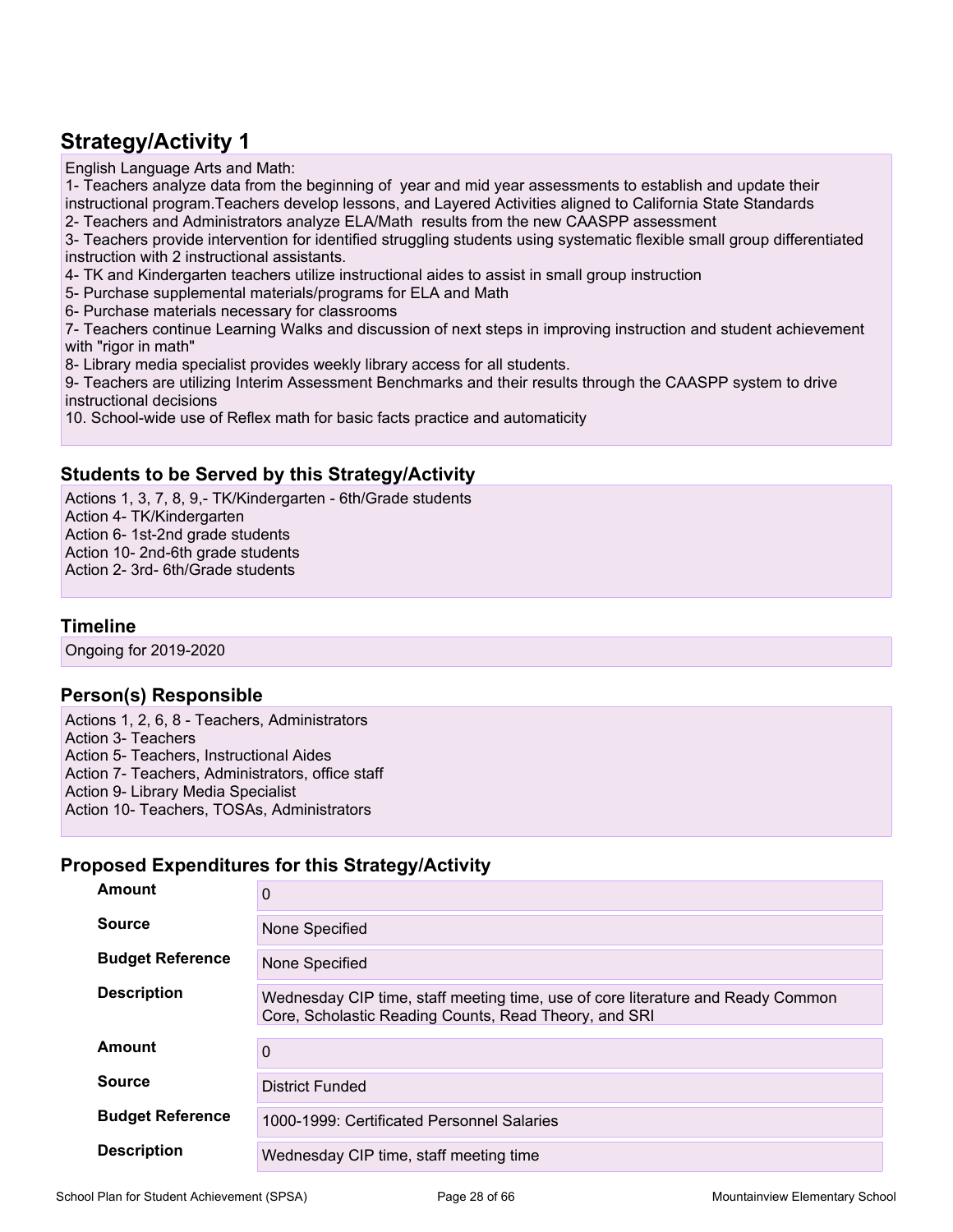| <b>Amount</b>           | 3830.00                                                                                                                                            |
|-------------------------|----------------------------------------------------------------------------------------------------------------------------------------------------|
| <b>Source</b>           | Per Pupil                                                                                                                                          |
| <b>Budget Reference</b> | 2000-2999: Classified Personnel Salaries                                                                                                           |
| <b>Description</b>      | Wednesday CIP time, staff meeting time, Classified aide support (2), additional<br>supplemental support                                            |
| <b>Amount</b>           | 4010.45                                                                                                                                            |
| <b>Source</b>           | LCFF - Supplemental                                                                                                                                |
| <b>Budget Reference</b> | 2000-2999: Classified Personnel Salaries                                                                                                           |
| <b>Description</b>      | Classified aide support (2)- Grades K-3 focus on ELA, Grades 4-6 focus on math                                                                     |
| <b>Amount</b>           | 10,000.00                                                                                                                                          |
| <b>Source</b>           | Unrestricted                                                                                                                                       |
| <b>Budget Reference</b> | 2000-2999: Classified Personnel Salaries                                                                                                           |
| <b>Description</b>      | Classified aide support (3)                                                                                                                        |
| <b>Amount</b>           | 7817.55                                                                                                                                            |
| <b>Source</b>           | LCFF - Supplemental                                                                                                                                |
| <b>Budget Reference</b> | 0000: Unrestricted                                                                                                                                 |
| <b>Description</b>      | Purchase Hearbuilders and Read Live online intervention programs, purchase Reflex<br>Math, purchase additional materials for intervention purposes |
| <b>Amount</b>           | 29322.00                                                                                                                                           |
| <b>Source</b>           | Per Pupil                                                                                                                                          |
| <b>Budget Reference</b> | 4000-4999: Books And Supplies                                                                                                                      |
| <b>Description</b>      | classroom supplies                                                                                                                                 |
| <b>Amount</b>           | 6000.00                                                                                                                                            |
| <b>Source</b>           | <b>District Funded</b>                                                                                                                             |
| <b>Budget Reference</b> | 1000-1999: Certificated Personnel Salaries                                                                                                         |
| <b>Description</b>      | All staff to have sub release time to participate- LCAP funded                                                                                     |
| <b>Source</b>           | <b>District Funded</b>                                                                                                                             |
| <b>Budget Reference</b> | 2000-2999: Classified Personnel Salaries                                                                                                           |
| <b>Description</b>      | All classes visit library for research and/or book selection                                                                                       |
| <b>Amount</b>           | $\pmb{0}$                                                                                                                                          |
| <b>Source</b>           | None Specified                                                                                                                                     |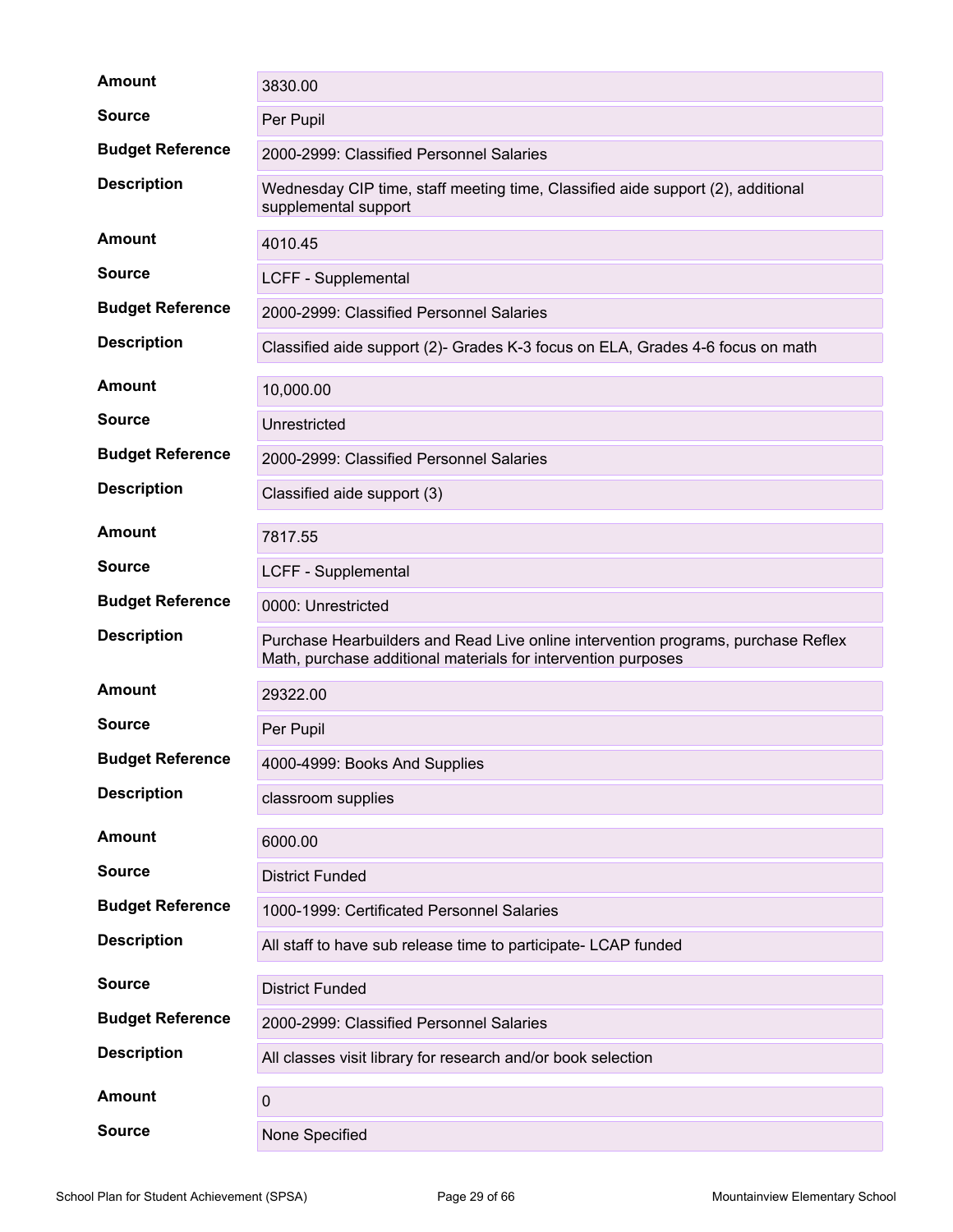### **Budget Reference** None Specified

**Description** IABs used throughout the year. Teachers analyze data to help make instructional decisions

### **Strategy/Activity 2**

English Language Development (ELD):

1- ELD cluster teachers receive substitute release time to administer ADEPT assessment

- 2- ELD cluster teachers receive substitute release time to administer ELPAC assessment
- 3- Purchase supplies and materials to support ELD program
- 4- Provide Summer School opportunities at another site for students who qualify for support.
- 5- Provide planning time with ELD coach/TOSA to review Systematic ELD lessons (after school, CIP time, staff meetings)
- 6- Teachers receive refresher training to administer initial ELPAC
- 7- Teachers receive training in allowing EL students access to core instruction (Constructing Meaning)

#### **Students to be Served by this Strategy/Activity**

ELD students in grades K-6

#### **Timeline**

Ongoing for 2019-2020

### **Person(s) Responsible**

Actions 1, 2, 4, 5 Teachers, Administrators Action 3- Administrators Actions 6, 7 - Teachers

| <b>Amount</b>           | 500.00                                     |
|-------------------------|--------------------------------------------|
| <b>Source</b>           | LCFF - Supplemental                        |
| <b>Budget Reference</b> | 1000-1999: Certificated Personnel Salaries |
| <b>Description</b>      | Substitute costs for Adept                 |
| Amount                  | 1000.00                                    |
| <b>Source</b>           | LCFF - Supplemental                        |
| <b>Budget Reference</b> | 1000-1999: Certificated Personnel Salaries |
| <b>Description</b>      | Substitute costs for ELPAC                 |
| Amount                  | 734.00                                     |
| <b>Source</b>           | LCFF - Supplemental                        |
| <b>Budget Reference</b> | 4000-4999: Books And Supplies              |
| <b>Description</b>      | purchase additional supplies               |
| <b>Source</b>           | <b>District Funded</b>                     |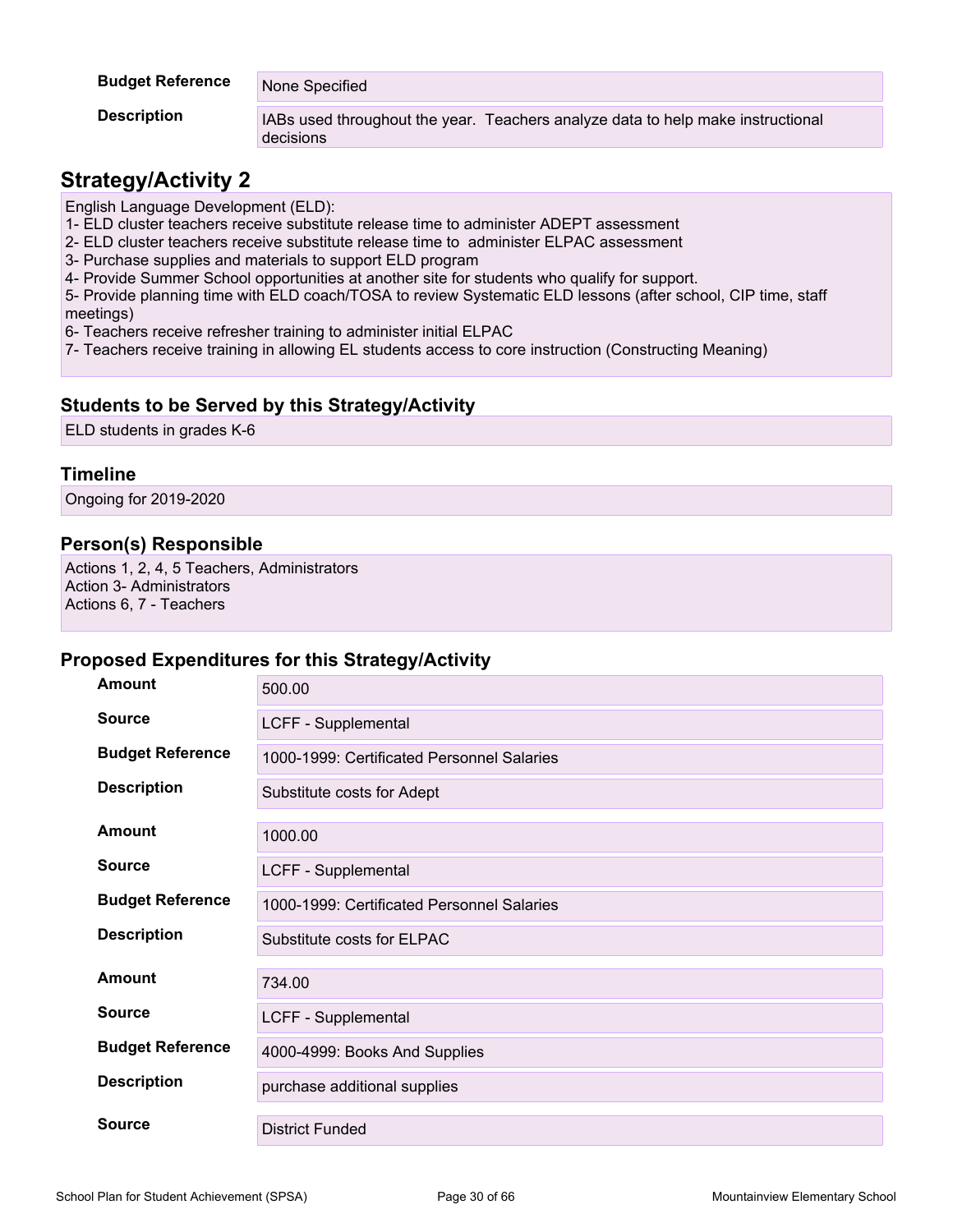| <b>Budget Reference</b> | 1000-1999: Certificated Personnel Salaries                                                                |
|-------------------------|-----------------------------------------------------------------------------------------------------------|
| <b>Description</b>      | Identified EL students are invited based on targeted instruction planned                                  |
| Amount                  | 520.00                                                                                                    |
| <b>Source</b>           | LCFF - Supplemental                                                                                       |
| <b>Budget Reference</b> | 1000-1999: Certificated Personnel Salaries                                                                |
| <b>Description</b>      | Extra duty, extra pay for after school only for EL planning                                               |
| <b>Source</b>           | <b>District Funded</b>                                                                                    |
| <b>Budget Reference</b> | 1000-1999: Certificated Personnel Salaries                                                                |
| <b>Description</b>      | Summer training at DO                                                                                     |
| <b>Source</b>           | <b>District Funded</b>                                                                                    |
| <b>Budget Reference</b> | 1000-1999: Certificated Personnel Salaries                                                                |
| <b>Description</b>      | Sub release time to attend Constructing Meaning workshops<br>(16 previous teachers<br>and 3 new teachers) |
| Amount                  | 1500.00                                                                                                   |
| <b>Source</b>           | LCFF - Supplemental                                                                                       |
| <b>Budget Reference</b> | 1000-1999: Certificated Personnel Salaries                                                                |
| <b>Description</b>      | Sub release time for EL cluster teachers and coordinator to plan                                          |

Science:

1- Staff meeting and CIP time to collaborate with grade level colleagues to analyze science assessments.

2- PTA and Site share costs to provide science related assembly opportunities for different grade levels

3- Continue to restock science materials

4- Provide CIP planning time related to science (Investigating NGSS)aand time to work with new Science TOSA

5- NGSS district committee and NGSS Steering Committee

6- Teachers analyze grade level common assessments to drive curriculum and make instructional decisions

7- All teacher provided Mystery Science in grades K-5

8- 6th grade teachers provided with STEMScopes science materials and PD in use of these materials

### **Students to be Served by this Strategy/Activity**

Action 1- Students in grade 5 Actions 2, 3, 4, 5, 6- Students in grades K-6 Action 7- Students in grades K-5 Action 8- Students in grade 6

### **Timeline**

Ongoing for 2019-2020

### **Person(s) Responsible**

Actions 1, 3, 4, 5, 6, 7, 8- Administrators, Teachers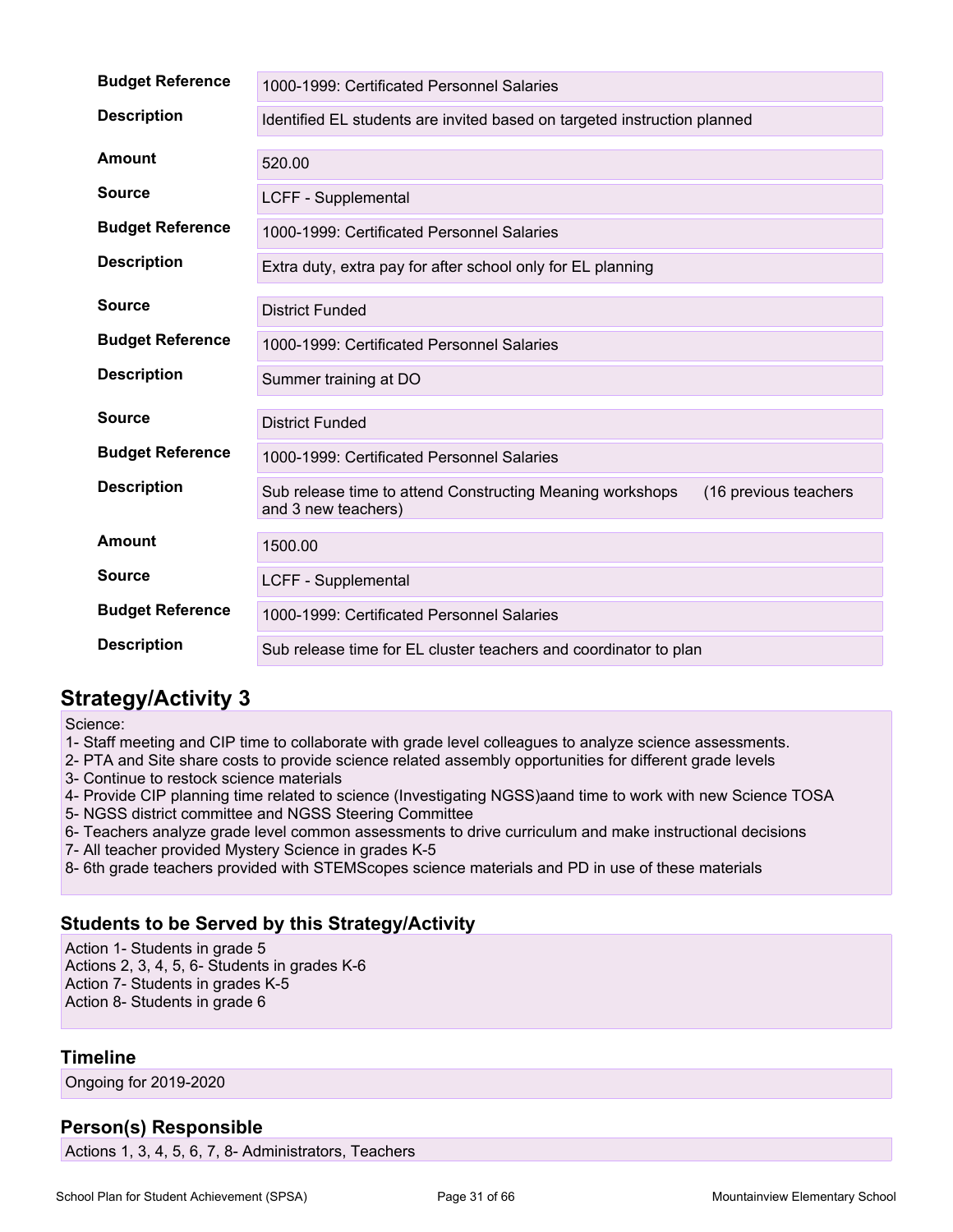| <b>Amount</b>           | $\pmb{0}$                                                                                                               |
|-------------------------|-------------------------------------------------------------------------------------------------------------------------|
| <b>Source</b>           | None Specified                                                                                                          |
| <b>Budget Reference</b> | None Specified                                                                                                          |
| <b>Description</b>      | Planning time                                                                                                           |
| <b>Source</b>           | Parent-Teacher Association (PTA)                                                                                        |
| <b>Budget Reference</b> | 0000: Unrestricted                                                                                                      |
| <b>Description</b>      | Science related assemblies                                                                                              |
| <b>Amount</b>           | 5540.25                                                                                                                 |
| <b>Source</b>           | Per Pupil                                                                                                               |
| <b>Budget Reference</b> | 4000-4999: Books And Supplies                                                                                           |
| <b>Description</b>      | Purchase new/replace needed Science materials                                                                           |
| <b>Amount</b>           | $\mathbf 0$                                                                                                             |
| <b>Source</b>           | None Specified                                                                                                          |
| <b>Budget Reference</b> | 1000-1999: Certificated Personnel Salaries                                                                              |
| <b>Description</b>      | Planning time                                                                                                           |
| <b>Amount</b>           | 1000.00                                                                                                                 |
| <b>Source</b>           | Per Pupil                                                                                                               |
| <b>Budget Reference</b> | 1000-1999: Certificated Personnel Salaries                                                                              |
| <b>Description</b>      | 2 teachers and 2 administrators attend NGSS district committee, 1 administrator is on<br><b>NGSS Steering Committee</b> |
| <b>Amount</b>           | $\mathbf 0$                                                                                                             |
| <b>Source</b>           | None Specified                                                                                                          |
| <b>Budget Reference</b> | None Specified                                                                                                          |
| <b>Description</b>      | Planning time to analyze data                                                                                           |
| <b>Amount</b>           | 1800.00                                                                                                                 |
| <b>Source</b>           | None Specified                                                                                                          |
| <b>Budget Reference</b> | None Specified                                                                                                          |
| <b>Description</b>      | Mystery Science Online curriculum                                                                                       |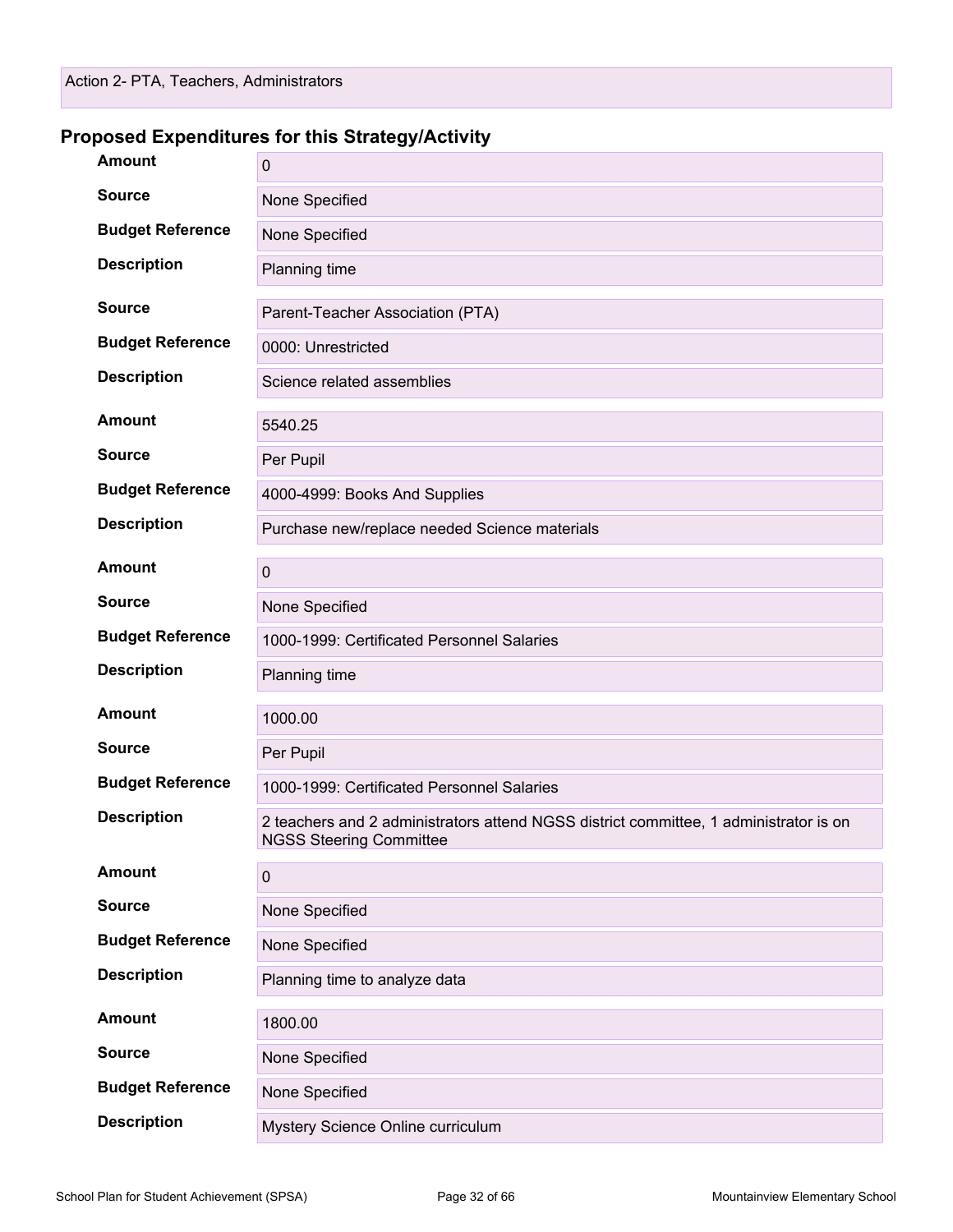Physical Education:

- 1- Planning time to meet PE standards of 200 min per every 10 days and turn in lesson plans
- 2- Restock necessary materials for SPARK program
- 3- Teachers given observation time with PE TOSA

### **Students to be Served by this Strategy/Activity**

Actions 1, 2, 3- Students in grades TK/K-6

### **Timeline**

Ongoing for 2019-2020

### **Person(s) Responsible**

Action 1- Teachers, Administrators Action 2- Office Manager, ,Administrators, Teachers, TOSA Action 3- Teachers, TOSA

### **Proposed Expenditures for this Strategy/Activity**

| <b>Amount</b>           | $\mathbf{0}$                                                                                                                 |
|-------------------------|------------------------------------------------------------------------------------------------------------------------------|
| <b>Source</b>           | None Specified                                                                                                               |
| <b>Budget Reference</b> | None Specified                                                                                                               |
| <b>Description</b>      | Planning time                                                                                                                |
| <b>Amount</b>           | 2000.00                                                                                                                      |
| <b>Source</b>           | Per Pupil                                                                                                                    |
| <b>Budget Reference</b> | 4000-4999: Books And Supplies                                                                                                |
| <b>Description</b>      | <b>PE</b> materials                                                                                                          |
| <b>Amount</b>           | $\mathbf 0$                                                                                                                  |
| <b>Source</b>           | <b>District Funded</b>                                                                                                       |
| <b>Budget Reference</b> | 1000-1999: Certificated Personnel Salaries                                                                                   |
| <b>Description</b>      | PE TOSA demonstrates PE lessons and gives recommendations for student activities<br>that improve physical fitness and health |

### **Strategy/Activity 5**

Social Studies:

1- Teachers analyze grade level common assessments to drive curriculum and make instructional decisions

2- Work with PTA to align FAME art program to Social Studies standards

### **Students to be Served by this Strategy/Activity**

Actions 1,2- Students in grades TK/ K-6

### **Timeline**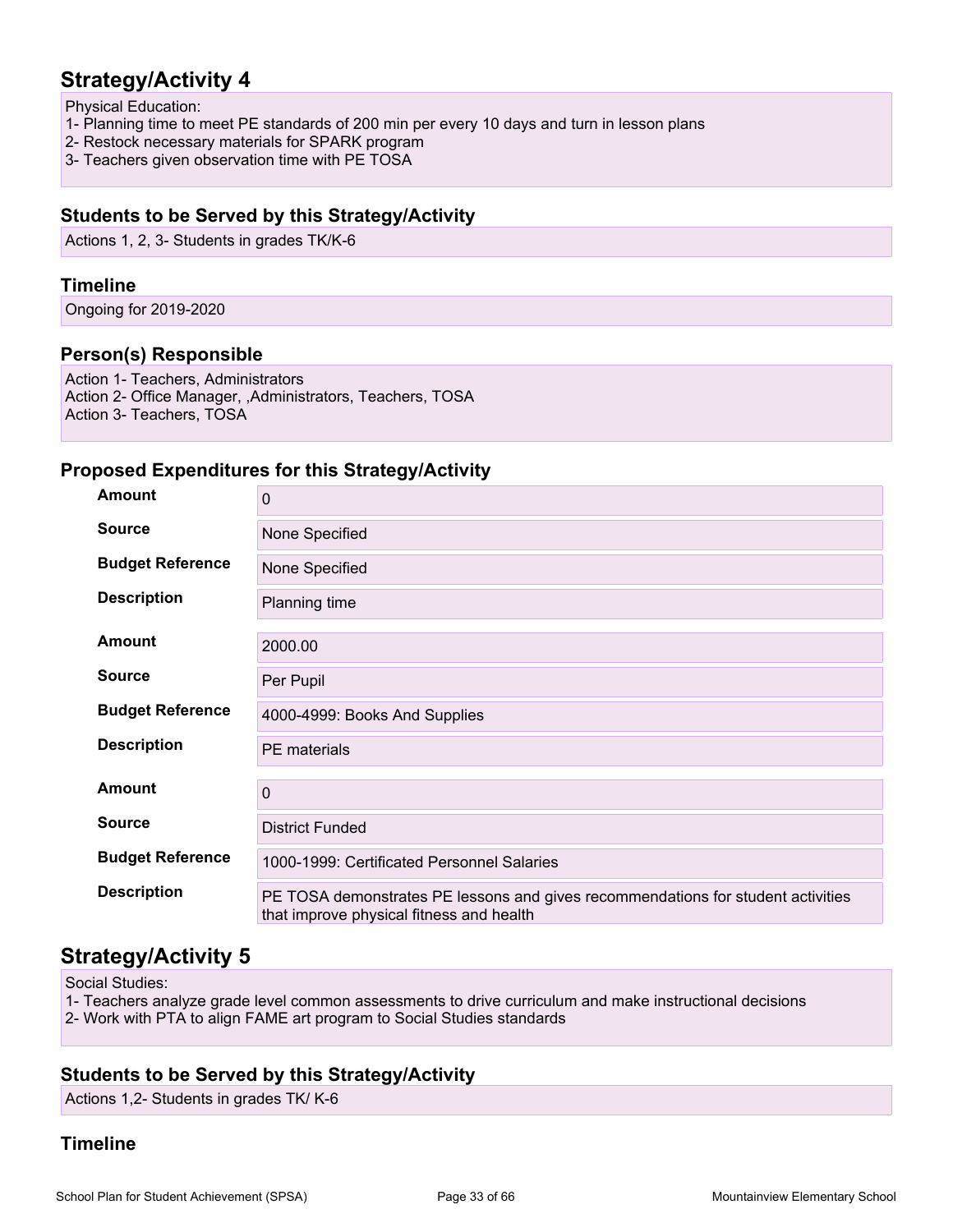### **Person(s) Responsible**

Action 1- Teachers, Administrators Action 2- PTA, Administrators, Liaison for PAC

#### **Proposed Expenditures for this Strategy/Activity**

| <b>Amount</b>           | 0                                         |
|-------------------------|-------------------------------------------|
| <b>Source</b>           | None Specified                            |
| <b>Budget Reference</b> | None Specified                            |
| <b>Description</b>      | planning time                             |
| Amount                  | $\mathbf 0$                               |
| <b>Source</b>           | None Specified                            |
| <b>Budget Reference</b> | None Specified                            |
| <b>Description</b>      | Meetings with PTA/ Performing Arts Center |

### **Strategy/Activity 6**

Visual and Performing Arts:

1- Volunteer teachers attend Kennedy Arts Integration Consortium

2- Teachers integrate arts into the classroom

3- Students attend specialized VAPA classes (aka FAME) from 8-13 weeks

### **Students to be Served by this Strategy/Activity**

Actions 1, 2, 3 - Students in grades TK/K-6

### **Timeline**

Ongoing for 2019-2020

### **Person(s) Responsible**

Action 1 -Teachers, Art TOSAs Actions 2, 4 - Teachers, Administration, PTA

| <b>Amount</b>           | 0                                                  |
|-------------------------|----------------------------------------------------|
| <b>Source</b>           | District Funded                                    |
| <b>Budget Reference</b> | None Specified                                     |
| <b>Description</b>      | Training and implementation (6 teachers currently) |
| <b>Amount</b>           | 0                                                  |
| <b>Source</b>           | Parent-Teacher Association (PTA)                   |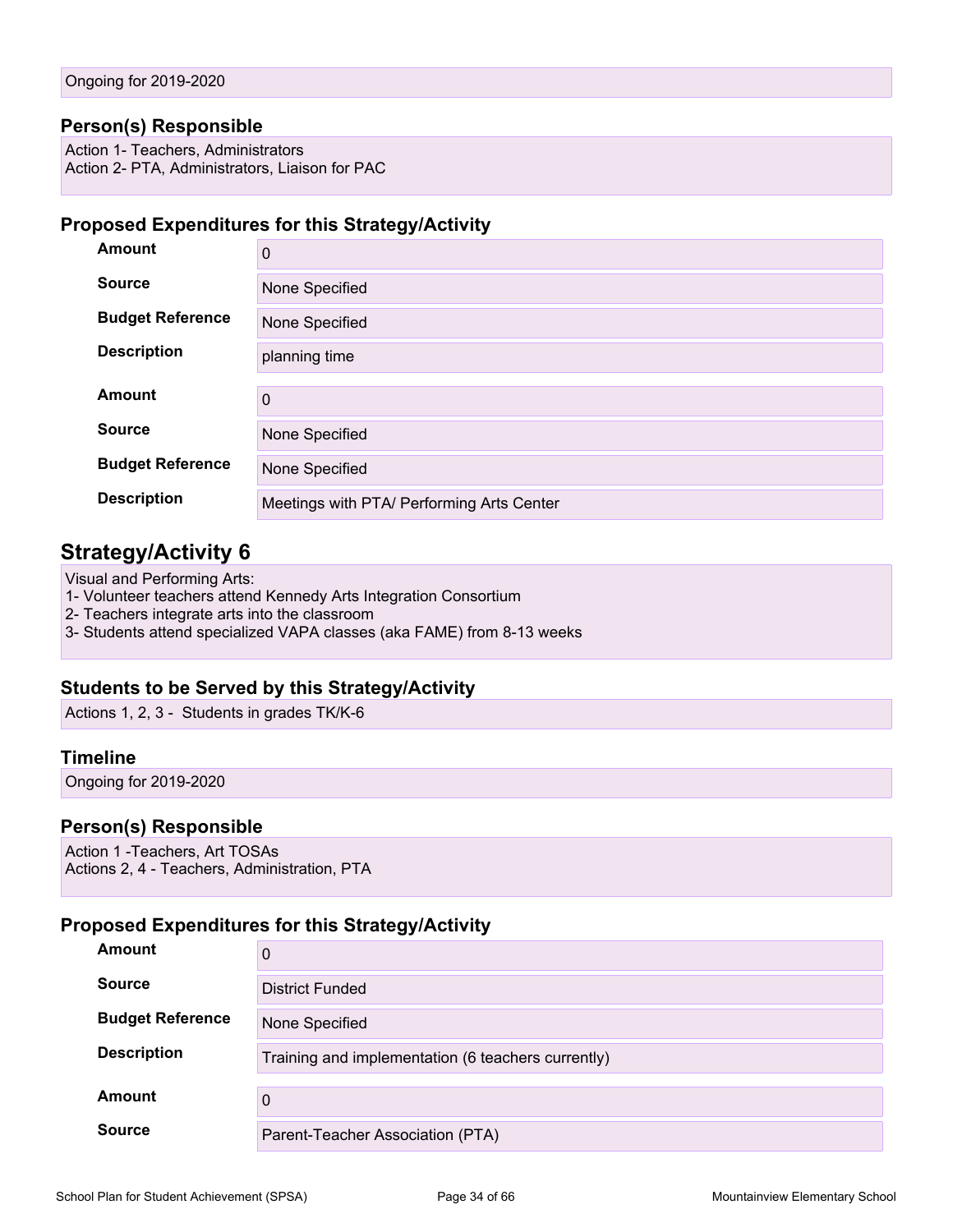| <b>Budget Reference</b> | 4000-4999: Books And Supplies                                                                              |
|-------------------------|------------------------------------------------------------------------------------------------------------|
| <b>Description</b>      | Program- Great Artist Program                                                                              |
| Amount                  | 2000                                                                                                       |
| <b>Source</b>           | Per Pupil                                                                                                  |
| <b>Budget Reference</b> | 4000-4999: Books And Supplies                                                                              |
| <b>Description</b>      | Art supplies for Great Artist Program                                                                      |
| Amount                  | 25,000.00                                                                                                  |
| <b>Source</b>           | Parent-Teacher Association (PTA)                                                                           |
| <b>Budget Reference</b> | None Specified                                                                                             |
| <b>Description</b>      | Specialists through our partnership with PAC teacher 8-13 week classes, busses and<br>entrance fees at PAC |

Technology:

1-Teachers in grades K- 2 utilize 3:1 chromebooks inside the classroom, 3rd-6th grade classrooms utilize 1:1 chromebooks inside the classroom

2- Student access to Chromebooks in classrooms for additional integration into daily curriculum for all grades K-6

3- Continued teacher use of Interactive Flat Panels (IFPs) for lesson delivery, visuals and student interaction

4- iPads repurposed and provided to SDC classes for students use to practice skills

5- Teachers use of online component of ELA and math curriculum

6- Teachers learning to use Google- Docs, Drive, Sheets, Google Classroom (Staff mtgs and professional development days through district)

### **Students to be Served by this Strategy/Activity**

Ongoing for 2019-2020

#### **Timeline**

Action 1, 3, 4, 5, 6- Students in grades TK/K-6 Action 2- Students in grade 1-6

### **Person(s) Responsible**

Action 1- Teachers Action 2, 3, 4, 5, 6 - Teachers, Administration, TOSAs

| Amount                  | 0                                                                                                 |
|-------------------------|---------------------------------------------------------------------------------------------------|
| <b>Source</b>           | District Funded                                                                                   |
| <b>Budget Reference</b> | None Specified                                                                                    |
| <b>Description</b>      | Teachers able to attend district trainings offered for technology integration with<br>Chromebooks |
| Amount                  | 0                                                                                                 |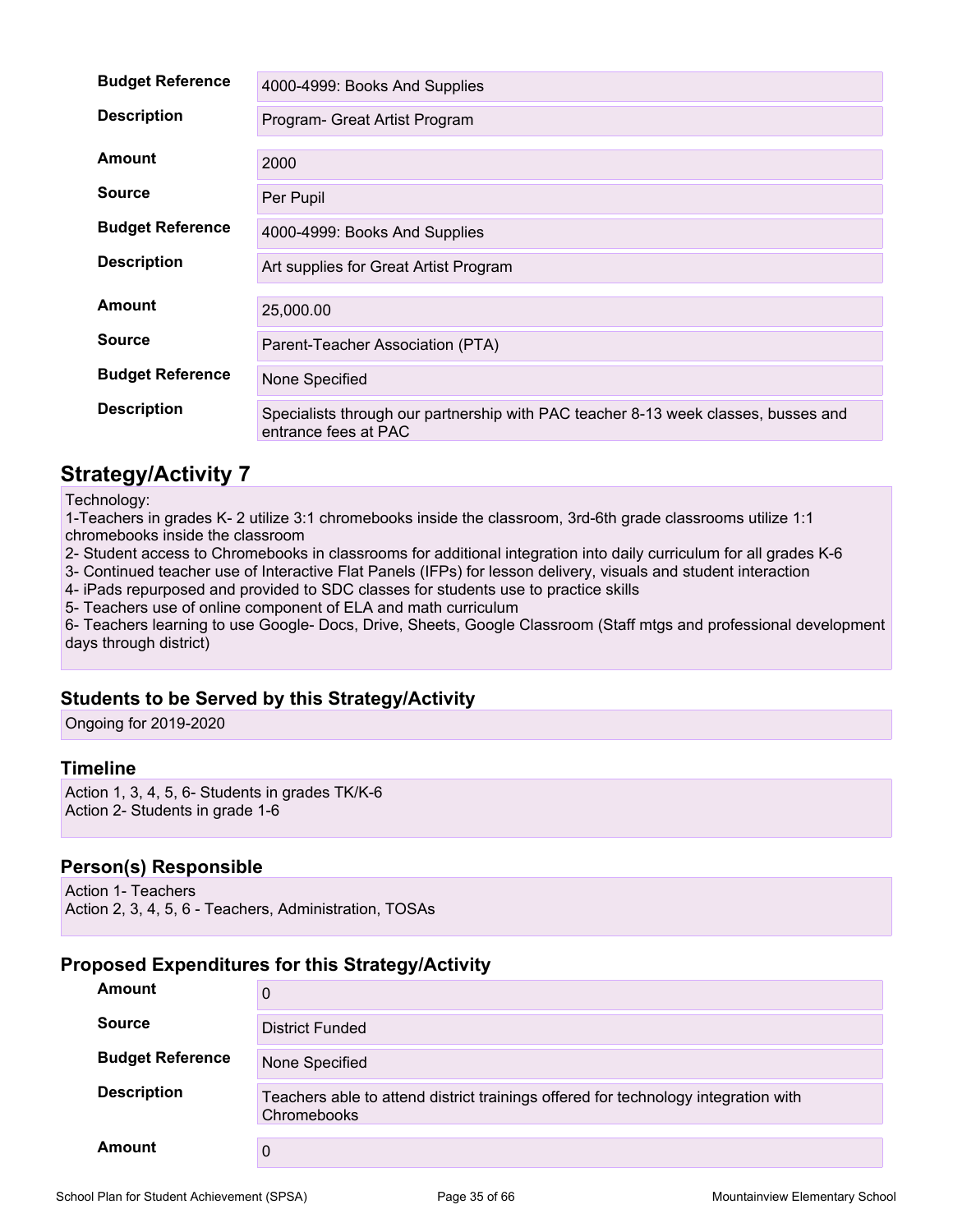| <b>Source</b>           | <b>District Funded</b>                                                                                   |
|-------------------------|----------------------------------------------------------------------------------------------------------|
| <b>Budget Reference</b> | None Specified                                                                                           |
| <b>Description</b>      | Teacher ongoing professional development for use of technology integration using<br>Chromebooks          |
| <b>Amount</b>           | $\mathbf 0$                                                                                              |
| Source                  | <b>District Funded</b>                                                                                   |
| <b>Budget Reference</b> | None Specified                                                                                           |
| <b>Description</b>      | Teacher ongoing professional development for lesson delivery and technology<br>integration using the IFP |
| Amount                  | 800.00                                                                                                   |
| <b>Source</b>           | Per Pupil                                                                                                |
| <b>Budget Reference</b> | 4000-4999: Books And Supplies                                                                            |
| <b>Description</b>      | Purchase of protective cases for iPads                                                                   |

Increase student achievement on IEP goals:

- 1- Benchmarking completed by RSP and SLP to determine if progress is being made
- 2- Job alike meetings for support providers (RSP, SLP, OT, APE, Psychologists)
- 3- Use of Hearbuilders, Read (Naturally) Live, iReady
- 4- Supplemental intervention materials for RtI in grades 4-6

### **Students to be Served by this Strategy/Activity**

Action 1, 2,- Students with IEP's grades TK/K-6 Action 3- Students with IEP's grades 2-6 Action 4- Students with IEP's grades 4-6

### **Timeline**

Ongoing for 2019-2020

### **Person(s) Responsible**

Action 1, 3, 4- Teachers, Administration, RSP, SLP, OT, APE, Psychologists Action 2- District Administration, RSP, SLP, OT, APE, Psychologists Action 3, 4- Teachers, Administration, RSP

| Amount                  | 300.00                                                                                           |
|-------------------------|--------------------------------------------------------------------------------------------------|
| <b>Source</b>           | LCFF - Supplemental                                                                              |
| <b>Budget Reference</b> | 1000-1999: Certificated Personnel Salaries                                                       |
| <b>Description</b>      | Sub provided for RSP/SLP teachers to meet with teachers to discuss IEPs and<br>classroom support |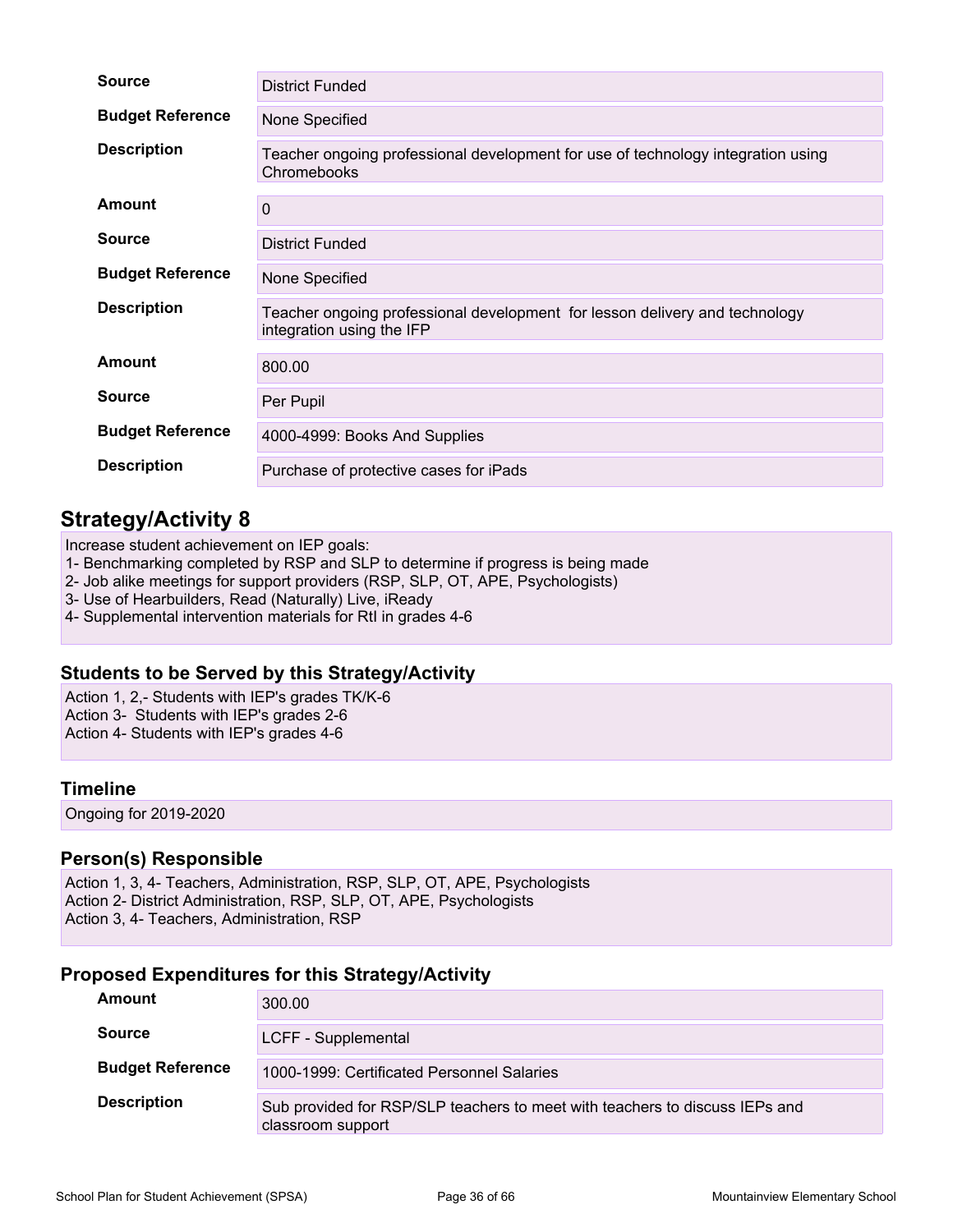| <b>Amount</b>           | 0                                                                                                                                     |
|-------------------------|---------------------------------------------------------------------------------------------------------------------------------------|
| <b>Source</b>           | <b>District Funded</b>                                                                                                                |
| <b>Budget Reference</b> | None Specified                                                                                                                        |
| <b>Description</b>      | RSP/SLP teachers assess students to ensure IEP goals and classroom support is<br>helping student achievement                          |
| Amount                  | 6391.00                                                                                                                               |
| <b>Source</b>           | <b>District Funded</b>                                                                                                                |
| <b>Budget Reference</b> | None Specified                                                                                                                        |
| <b>Description</b>      | Job alike meetings during staff meeting time                                                                                          |
| <b>Amount</b>           | 328.00                                                                                                                                |
| <b>Source</b>           | LCFF - Supplemental                                                                                                                   |
| <b>Budget Reference</b> | 4000-4999: Books And Supplies                                                                                                         |
| <b>Description</b>      | Rtl programs used for Unduplicated students that provides intervention at their individual<br>level (Hearbuilders, Read Live, iReady) |

Increase student achievement of students identified as GATE:

1- Coordinators arrange for and present GATE parent meetings ( two times annually- one on first trimester and one after 3rd grade GATE testing)

2- GATE assessment for all 3rd grade students and 4-6 recommended by teacher/parent

3- Newsletter to parents regarding GATE projects (one time per trimester - 3 times annually)

4- Release time for teachers to create GATE projects and prepare information for newsletters

### **Students to be Served by this Strategy/Activity**

Students in grades 3-6

### **Timeline**

Ongoing for 2019-2020

### **Person(s) Responsible**

Teachers, Administration

| Amount                  | 418.00                                     |
|-------------------------|--------------------------------------------|
| <b>Source</b>           | LCFF - Base                                |
| <b>Budget Reference</b> | 1000-1999: Certificated Personnel Salaries |
| <b>Description</b>      | Extra duty extra pay for parents meetings  |
| Amount                  |                                            |
|                         | 150.00                                     |
| <b>Source</b>           | LCFF - Base                                |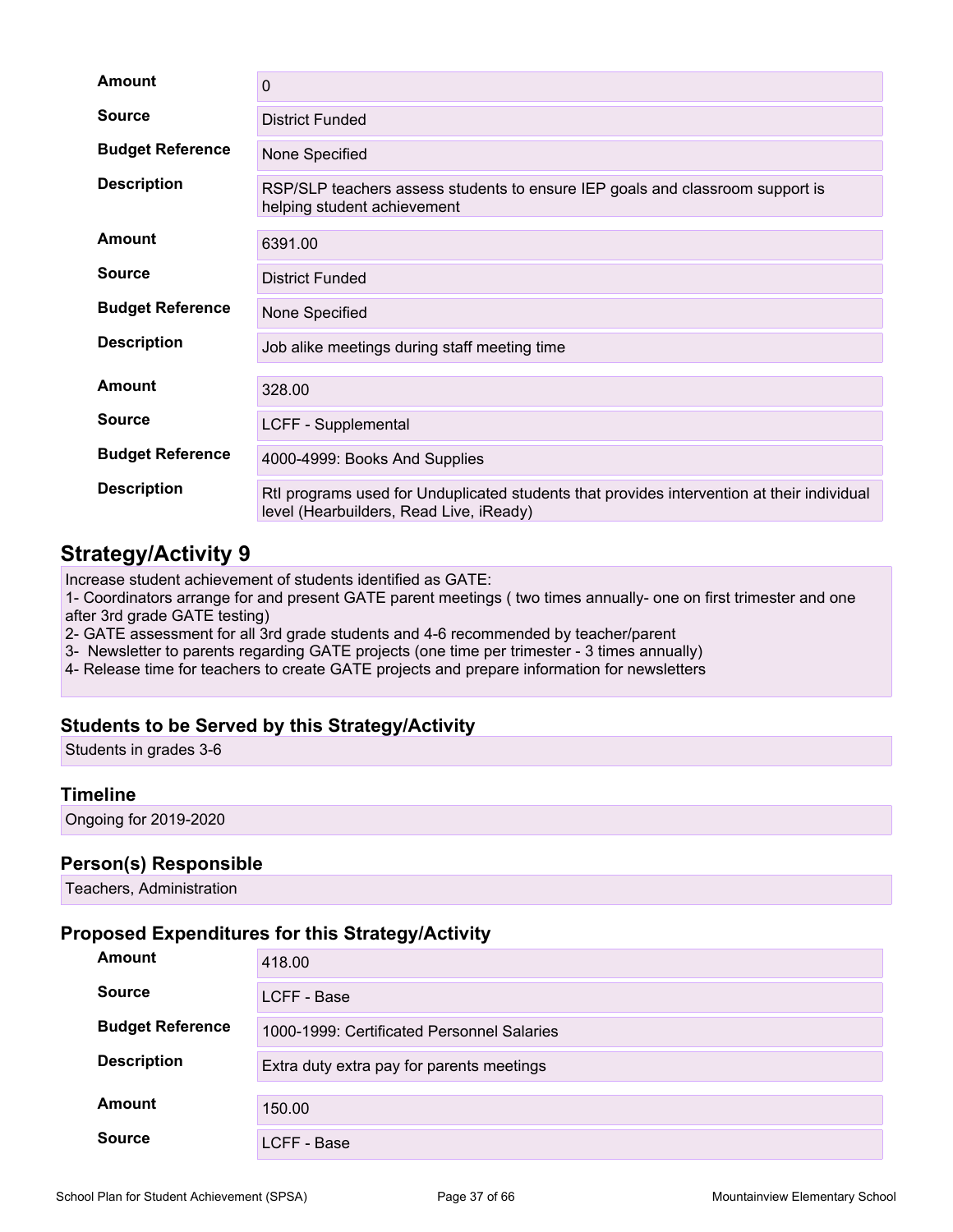| <b>Budget Reference</b> | 1000-1999: Certificated Personnel Salaries                                                                                                             |
|-------------------------|--------------------------------------------------------------------------------------------------------------------------------------------------------|
| <b>Description</b>      | Substitute release time for GATE teacher to administer online assessment                                                                               |
| Amount                  | 900.00                                                                                                                                                 |
| <b>Source</b>           | LCFF - Base                                                                                                                                            |
| <b>Budget Reference</b> | 1000-1999: Certificated Personnel Salaries                                                                                                             |
| <b>Description</b>      | Substitute release time for project planning and development of tri-annual newsletter to<br>better inform parents of GATE projects and differentiation |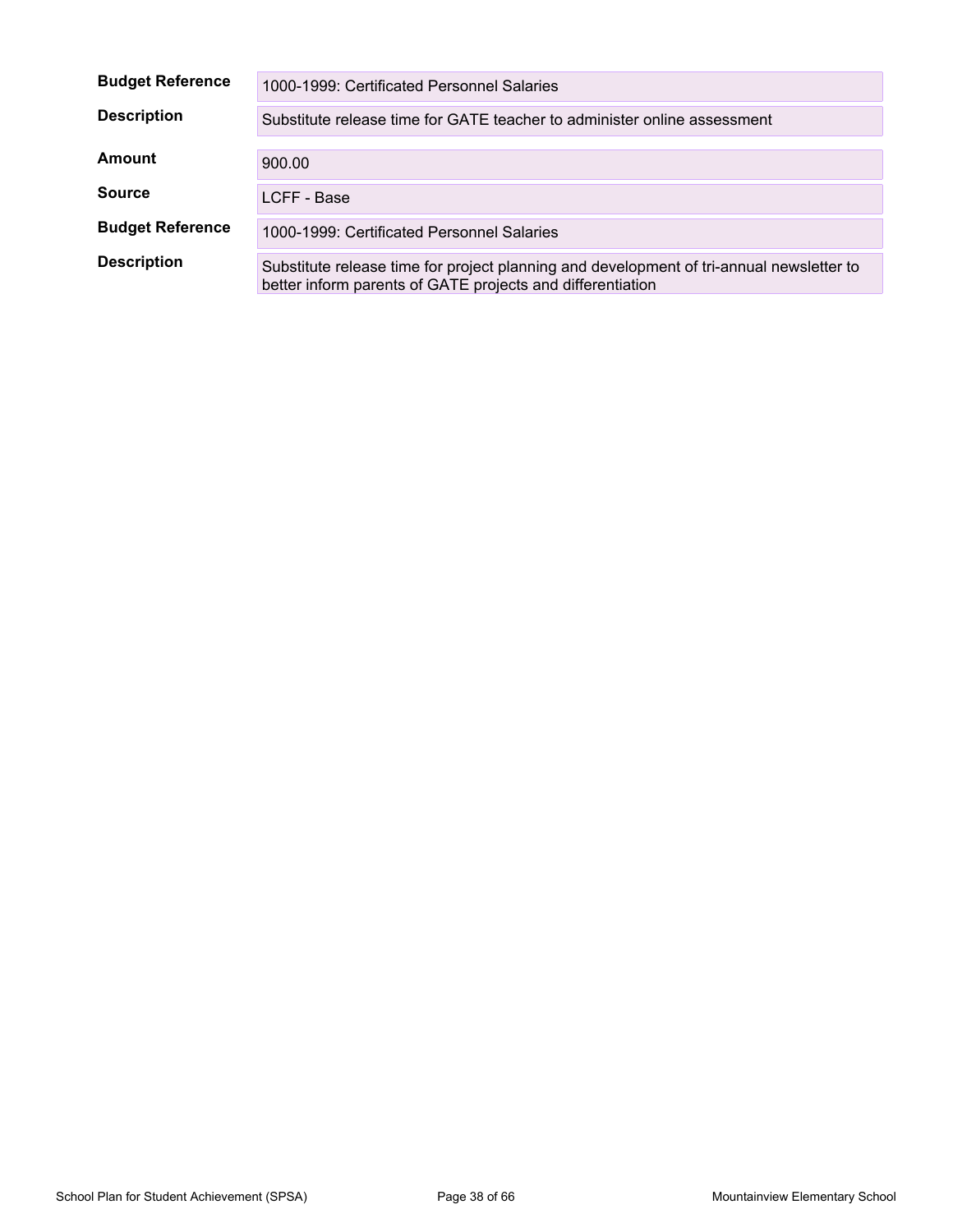## **Goals, Strategies, & Proposed Expenditures**

# <span id="page-38-0"></span>**Goal 2**

### **Subject**

Student and Parent Engagement.

## **Goal Statement**

\* Continued rollout of Positive Behavioral Interventions and Supports (PBIS) school-wide matrix and student created videos of behavioral expectations for the 2019-20 year

\* Continued implementation of programs to encourage sense of safety and connectedness to school for students, parents, and staff, and maintenance of suspension

rate below 0.2%. Programs shall include Circle of Friends, Peer Mentoring, Peer Buddies, Student Service, and PBIS.

- \* Provide parent workshops to increase parent understanding and support of student learning
- \* Increase student and parent engagement evidenced by parent attendance at school events, and volunteering
- \* Decrease truancy from 22% to 18%%
- \* Decrease chronic absenteeism (18 or more absences) from 1.8% to 1.5%

## **LCAP Goal**

Increase meaningful and purposeful student and parent engagement

## **Basis for this Goal**

School Site Council Survey Data Attendance Records from parent meetings Attendance rates recorded in Infinite Campus. SART, DART, and SARB results. Suspension data. School Site Council Survey Parent input solicited at parent meetings Number of student participants in Circle of Friends or Peer Mentor program

### **Expected Annual Measurable Outcomes**

### **Metric/Indicator Baseline Expected Outcome**

### **Planned Strategies/Activities**

### **Strategy/Activity 1**

Parent Involvement:

1- Encourage parents to attend Awards Assemblies, FAME performances, and volunteering in classrooms (both general education and special education)

- 2- Schedule and conduct parent meetings
- 3- Encourage parent involvement/participation in district wide meetings/committees
- 4- Provide instructional resources for parent/ families on weekly bulletins
- 5- Supplies for PBIS roll-out (PAWS, t-shirts, posters, etc.)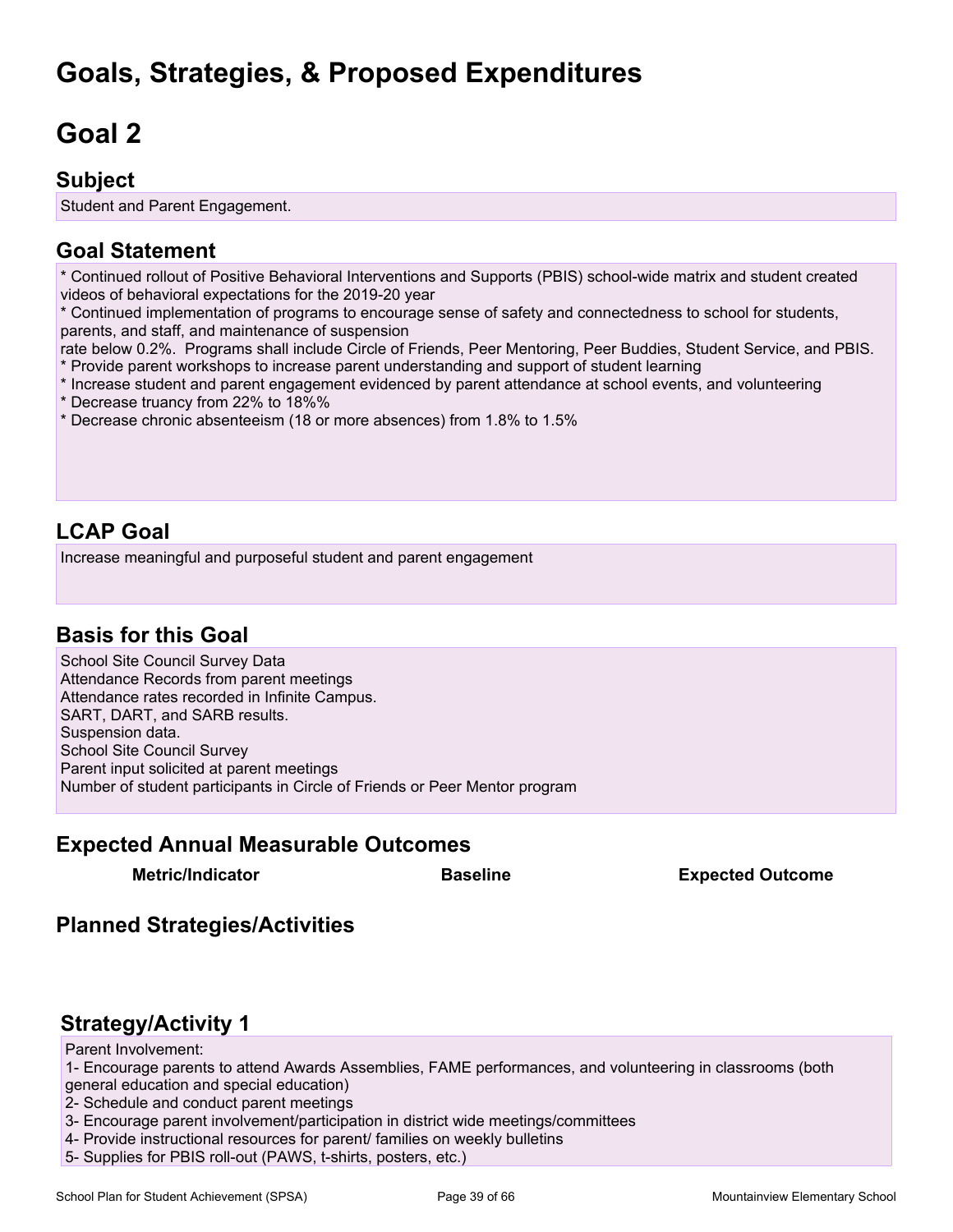6- Parent engagement/family nights (technology, Circle of Friends Gala, etc. that includes students as well)

7- Class Dojo/Email communications to parents, school wide newsletter

8- PTA Events- Father/Daughter Dance, Mother/Son Event, Movie Night, Mother/Daughter Paint Night, VIP Day, Restaurant Nights, Book Fair, McTeacher night, Barnes & Noble Teacher Readers, etc.

### **Students to be Served by this Strategy/Activity**

TK/Kindergarten-6th grade

### **Timeline**

Ongoing for the 2019-2020 school year

### **Person(s) Responsible**

Action 1, 3,- Administrators, Teachers Action 2- Administrators, Teachers, Parents Action 4- Administrators Action 5- Administrators, Teachers, Parents, PBIS team (school psychologist, CDP director, teachers, administrators Action 6, 7, 8- Parents, administrators, teachers

| <b>Amount</b>           | $\pmb{0}$                                                        |
|-------------------------|------------------------------------------------------------------|
| <b>Source</b>           | None Specified                                                   |
| <b>Budget Reference</b> | None Specified                                                   |
| <b>Description</b>      | email, newsletters, fliers, phone calls                          |
| <b>Amount</b>           | 402.00                                                           |
| <b>Source</b>           | Per Pupil                                                        |
| <b>Budget Reference</b> | 1000-1999: Certificated Personnel Salaries                       |
| <b>Description</b>      | GATE, School Site Council, ELAC (sub costs/extra duty extra pay) |
| Amount                  | $\pmb{0}$                                                        |
| <b>Source</b>           | None Specified                                                   |
| <b>Budget Reference</b> | None Specified                                                   |
| <b>Description</b>      | Information shared in parent emails from teachers                |
|                         |                                                                  |
| <b>Amount</b>           | $\mathbf 0$                                                      |
| <b>Source</b>           | None Specified                                                   |
| <b>Budget Reference</b> | None Specified                                                   |
| <b>Description</b>      | Information shared in school bulletin                            |
| <b>Amount</b>           | 2000.00                                                          |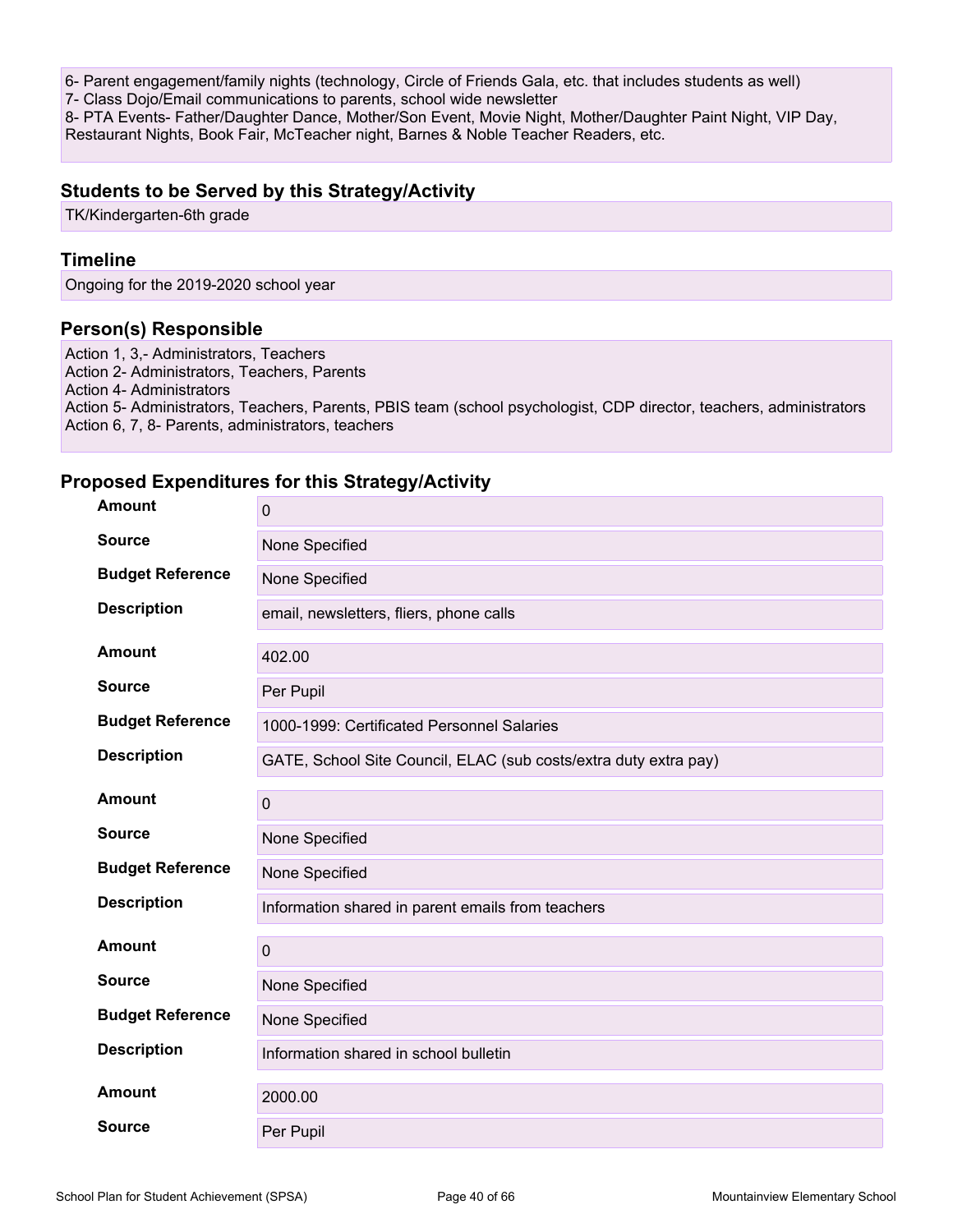| <b>Budget Reference</b> | 4000-4999: Books And Supplies                                                                                |
|-------------------------|--------------------------------------------------------------------------------------------------------------|
| <b>Description</b>      | T-shirts, posters, tickets, etc.                                                                             |
| Amount                  | 300.00                                                                                                       |
| <b>Source</b>           | Per Pupil                                                                                                    |
| <b>Budget Reference</b> | 0000: Unrestricted                                                                                           |
| <b>Description</b>      | Brainstorm ideas with district parent engagement advisers, plan for additional parent<br>engagement evenings |

Attendance:

1- Include comments regarding negative impact of absences and tardies on student report cards.

2- Provide Parent Education on the importance of attendance (notices and weekly bulletin).

3- Notify parents regularly of student attendance through phone calls, attendance letters and meetings (SART, DART, SARB).

### **Students to be Served by this Strategy/Activity**

TK/Kindergarten-6th grade

### **Timeline**

Ongoing for the 2019-2020 school year

### **Person(s) Responsible**

Action 1- Administrators, Teachers Action 2- Administrators Action 3- Administrators, Office staff

| <b>Amount</b>           | $\pmb{0}$                                   |
|-------------------------|---------------------------------------------|
| <b>Source</b>           | None Specified                              |
| <b>Budget Reference</b> | None Specified                              |
| <b>Description</b>      | Information shared on progress report cards |
| <b>Amount</b>           | $\mathbf 0$                                 |
| <b>Source</b>           | None Specified                              |
| <b>Budget Reference</b> | None Specified                              |
| <b>Description</b>      | Information shared in bulletin              |
| <b>Amount</b>           | 200.00                                      |
| <b>Source</b>           | Per Pupil                                   |
| <b>Budget Reference</b> | 0000: Unrestricted                          |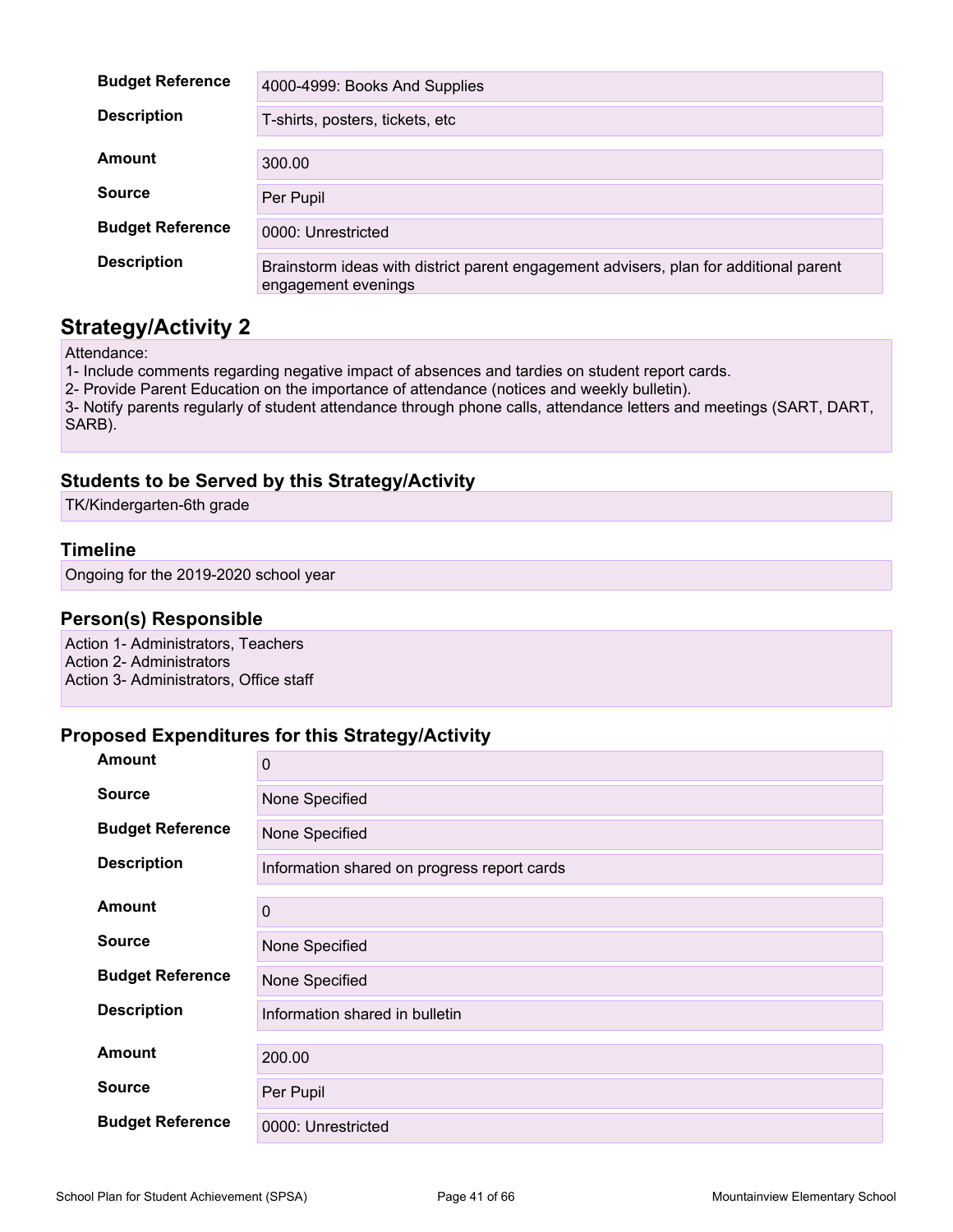**Description** Letters generated if students have more than 3 tardies or 3 unexcused absences. Additional meetings and development of support plan if attendance does not change

## **Strategy/Activity 3**

School Climate:

- 1- Provide assemblies to promote Character Building/Anti-Bullying education. (Character Strong)
- 2- Provide Counseling services and/or Social Skills to support school engagement and student achievement.
- 3- Recognize student achievement with incentives and Awards Assemblies.
- 4- Allow for staff bonding activities at staff meetings.
- 5- Use of Cross-Grade Level Buddy Activities.
- 6- Encourage student service opportunities
- 7- Circle of Friends Program
- 8- Reinstate game table at lunch
- 9- Peer mentor program for 4-6th grade students to help in primary SDC classrooms
- 10- Roll-out of PBIS program

#### **Students to be Served by this Strategy/Activity**

Actions 1, 2, 3, 4, 5, 6, 10- TK/Kindergarten-6th grade Action 7- Students Grade 4-6, Upper SDC Action 8- Students Grade 4-6 Action 9- Students Grade 4-6, Primary SDC

### **Timeline**

Ongoing for the 2019-2020 school year

### **Person(s) Responsible**

- Action 1- Teachers, Administrators, PTA, Student Service
- Action 2- Teachers, Administrators, PTA, School Counselor, School Psychologist
- Action 3, 4 Administrators, Teachers

Action 5- Teachers

Action 6- Teachers,, Administrators, School Psychologist

Action 7- Teachers, Administrators, School Psychologist, Counselor, SLPs, Aides

Action 8- Primary SDC teachers, Administration

Action 9- Teachers, Administrators, All Support Staff

| <b>Amount</b>           | 1308.75                                        |
|-------------------------|------------------------------------------------|
| <b>Source</b>           | Per Pupil                                      |
| <b>Budget Reference</b> | None Specified                                 |
| <b>Description</b>      | <b>Character Strong Conference/ Materials</b>  |
| <b>Source</b>           | <b>District Funded</b>                         |
| <b>Budget Reference</b> | 1000-1999: Certificated Personnel Salaries     |
| <b>Description</b>      | DIS counselling for students with IEP services |
| Amount                  | 100.00                                         |
| Source                  | Per Pupil                                      |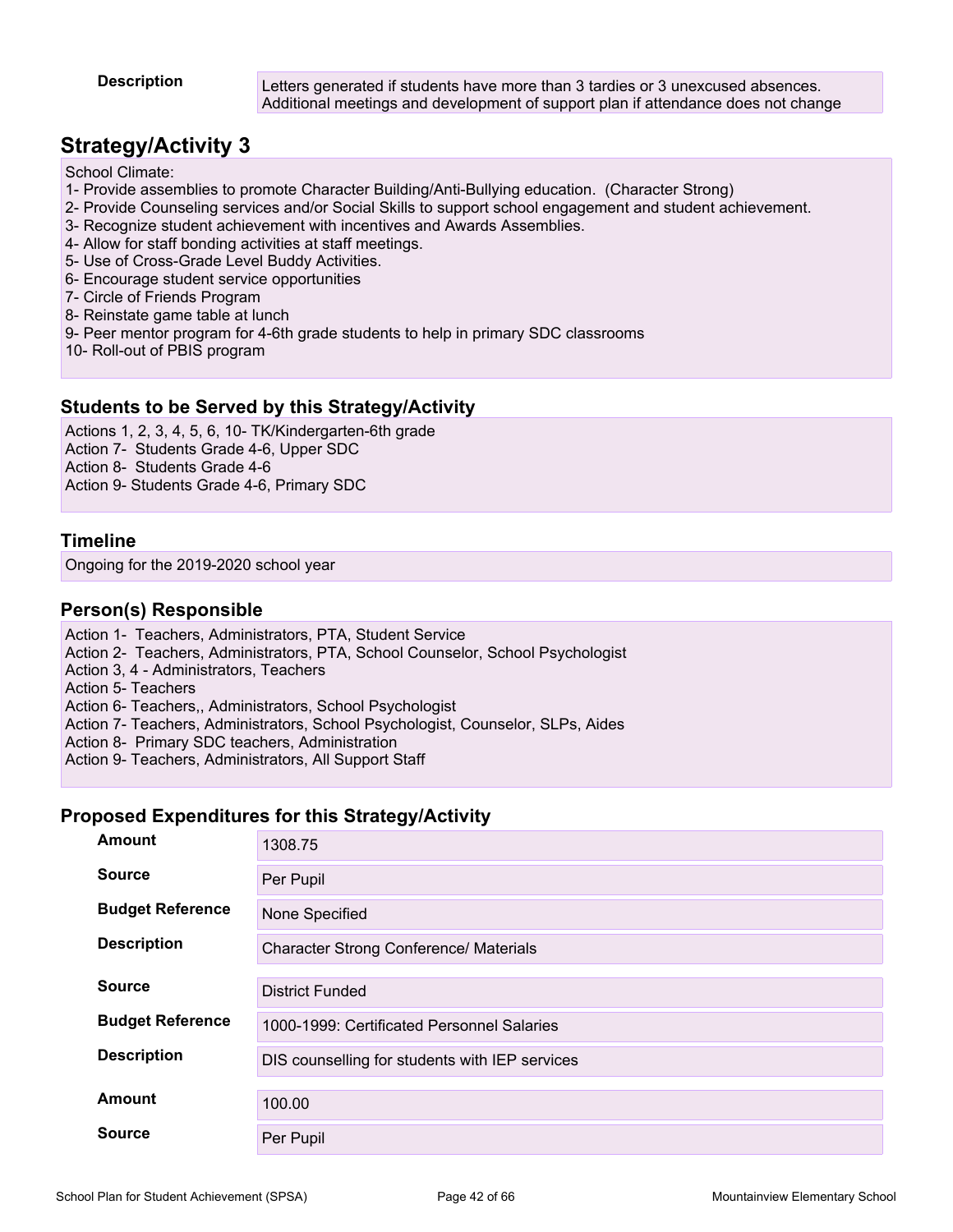| <b>Budget Reference</b> | 0000: Unrestricted                                        |
|-------------------------|-----------------------------------------------------------|
| <b>Description</b>      | Assemblies three times annually to recognize students     |
| <b>Amount</b>           | $\mathbf 0$                                               |
| <b>Source</b>           | None Specified                                            |
| <b>Budget Reference</b> | None Specified                                            |
| <b>Description</b>      | Safe School curriculum/ use of Character Strong materials |
| <b>Amount</b>           | 1000.00                                                   |
| <b>Source</b>           | Per Pupil                                                 |
| <b>Budget Reference</b> | 0000: Unrestricted                                        |
| <b>Description</b>      | T-Shirts for staff and student participants               |
| <b>Amount</b>           | 300                                                       |
| <b>Source</b>           | Per Pupil                                                 |
| <b>Budget Reference</b> | 0000: Unrestricted                                        |
| <b>Description</b>      | games                                                     |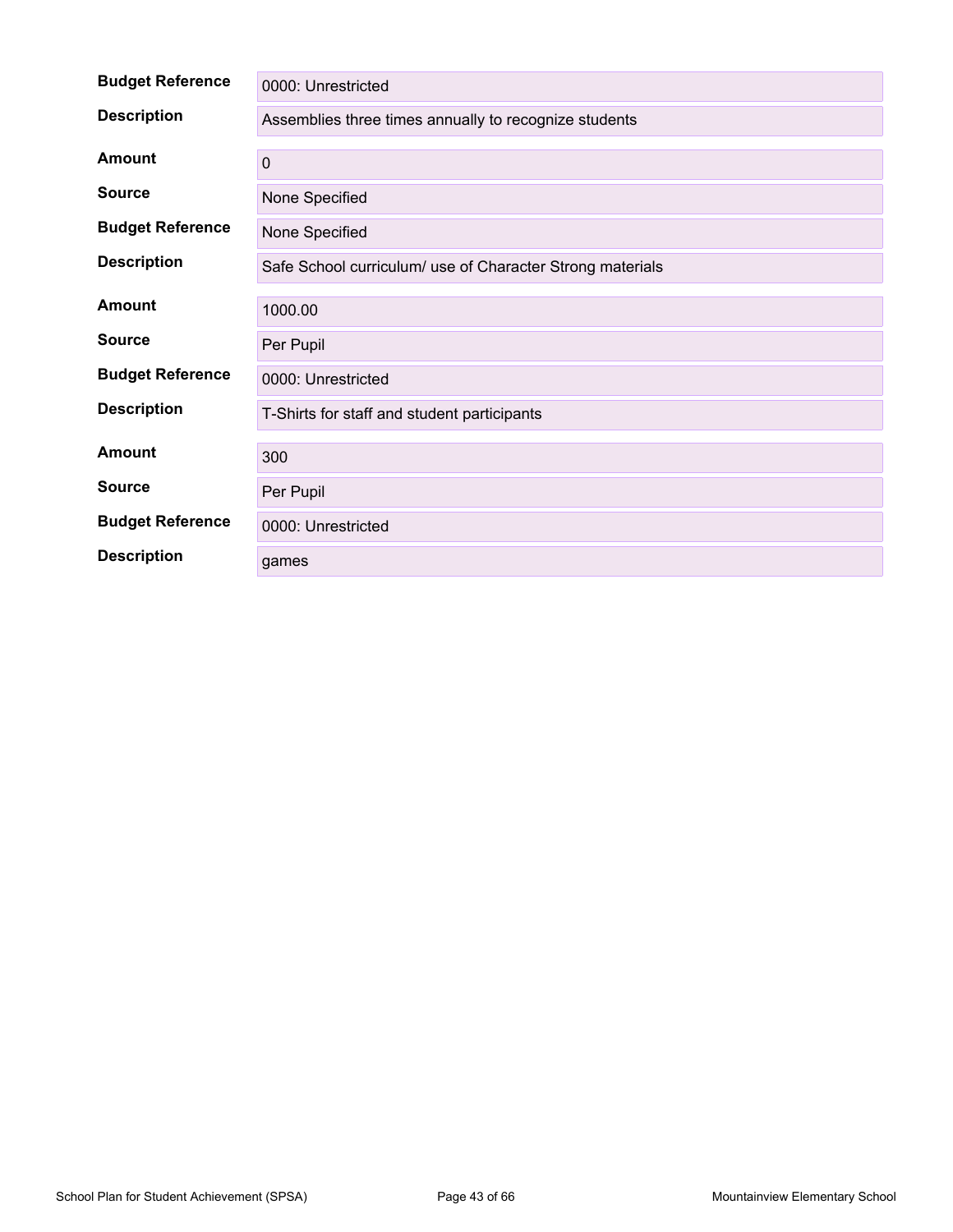## **Goals, Strategies, & Proposed Expenditures**

## <span id="page-43-0"></span>**Goal 3**

### **Subject**

Basic Conditions of Learning

## **Goal Statement**

\* Provide district purchased standards-based textbooks of Math, Language Arts, Social Studies and Science in both General Education and Special Education classrooms

\* Support new teachers through our District Induction Program and PAR program

\* Provide Learning Walks for all teachers with the focus of Rigor in Mathematics as selected by teachers and administrator input for 2018- 2020(on and off site observations)

\* Maintain clean and safe facilities and request repairs based on site walk through by administration and head custodian as well as teacher/staff input and observations

\* Provide annual school survey to parents

## **LCAP Goal**

Provide an appropriate basic condition of learning.

### **Basis for this Goal**

\* Materials survey completed by administration confirming that standards-based textbooks of Math, Language Arts, and Social Studies are available for every student. NGSS Science materials purchased.

\* 45-day Professional Planning Conferences, Triad Meetings for the Induction Program with new teachers and support providers, formal and informal observations, summative evaluation forms

\* Submissions of data collection during Learning Walks, staff agendas showing evidence of staff reflections of learning walks, teacher input via Google Surveys for input toward and reflection of Learning Walks

\* Summary of Open Work Orders through SchoolDude, monthly walk through of site with Head Custodian

### **Expected Annual Measurable Outcomes**

**Metric/Indicator Baseline Expected Outcome**

### **Planned Strategies/Activities**

### **Strategy/Activity 1**

Provide teachers/students with state adopted, standards-based materials and supplemental Science Materials (Mystery Science, STEMscopes)

### **Students to be Served by this Strategy/Activity**

Students in grades TK-6

### **Timeline**

Ongoing for the 2019-2020 school year

### **Person(s) Responsible**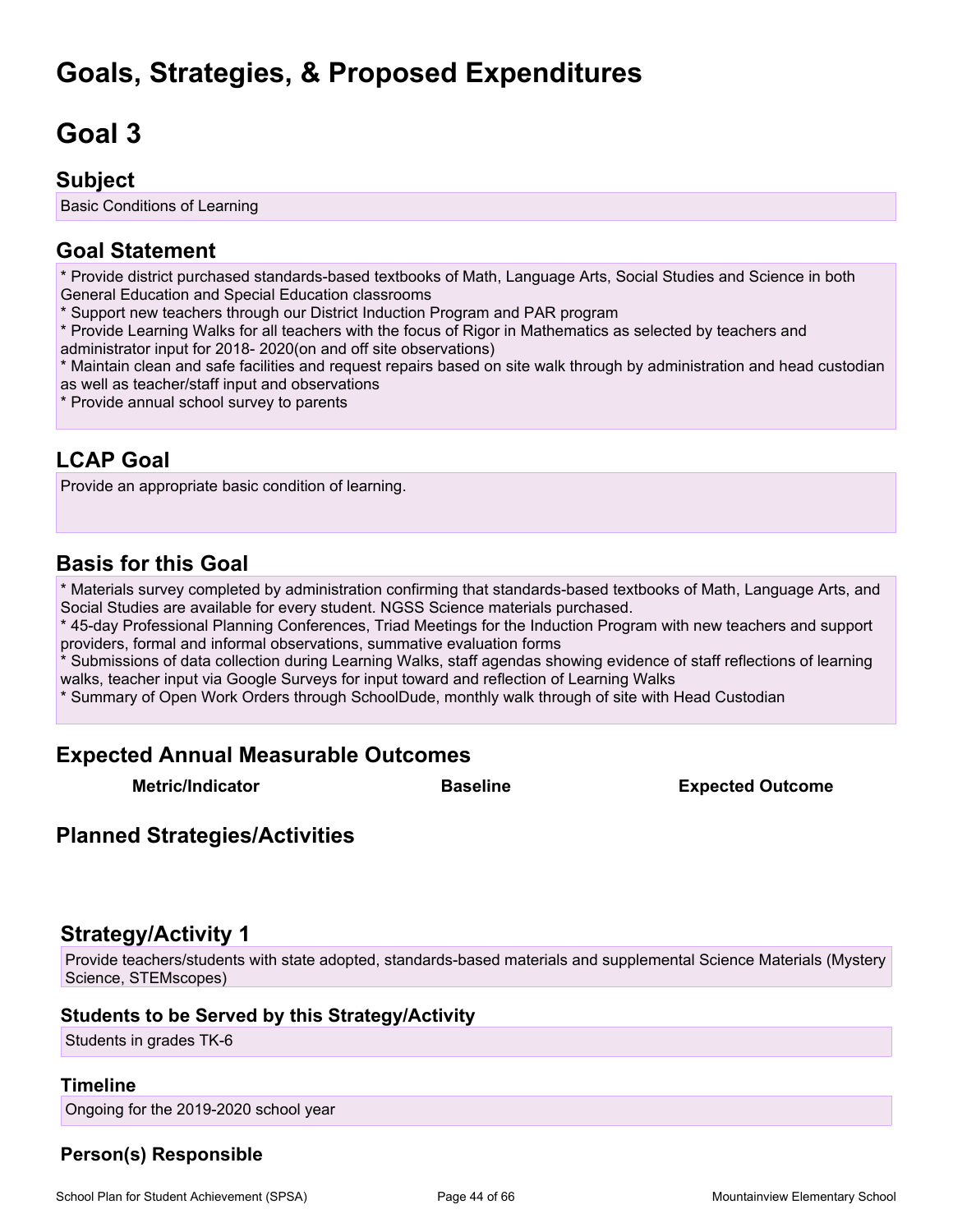### **Proposed Expenditures for this Strategy/Activity**

| Amount                  | 0                                                                                                                                                                                      |
|-------------------------|----------------------------------------------------------------------------------------------------------------------------------------------------------------------------------------|
| <b>Source</b>           | <b>District Funded</b>                                                                                                                                                                 |
| <b>Budget Reference</b> | None Specified                                                                                                                                                                         |
| <b>Description</b>      | Teachers inventory textbooks and materials, teachers let administrators know if additional<br>materials are needed                                                                     |
| <b>Amount</b>           | $\pmb{0}$                                                                                                                                                                              |
| <b>Source</b>           | None Specified                                                                                                                                                                         |
| <b>Budget Reference</b> | None Specified                                                                                                                                                                         |
| <b>Description</b>      | Formal and informal meetings and observations, feedback provided regarding effective<br>instructional practices                                                                        |
| Amount                  | $\mathbf 0$                                                                                                                                                                            |
| <b>Source</b>           | Per Pupil                                                                                                                                                                              |
| <b>Budget Reference</b> | 0000: Unrestricted                                                                                                                                                                     |
| <b>Description</b>      | Teachers will be surveyed by the end of the 2018-2019 school year to determine the<br>focus for the 2019-2020 school year.                                                             |
| <b>Amount</b>           | 0                                                                                                                                                                                      |
| <b>Source</b>           | None Specified                                                                                                                                                                         |
| <b>Budget Reference</b> | None Specified                                                                                                                                                                         |
| <b>Description</b>      | Teachers submit IAQ surveys, staff relay concerns regarding facilities, SchoolDude<br>system used for entering work orders, review of weekly open work order reports, parent<br>survey |
| Amount                  | 1600.00                                                                                                                                                                                |
| <b>Source</b>           | Site Based Gifts and Donations                                                                                                                                                         |
| <b>Budget Reference</b> | 0000: Unrestricted                                                                                                                                                                     |
| <b>Description</b>      | Purchase of additional walkie talkies for students with safety issues                                                                                                                  |

### **Strategy/Activity 2**

2- Support for new teachers through our district Induction Program and Peer Assistance and Review

### **Students to be Served by this Strategy/Activity**

Action 2- Students in grades K, 2, 4, and 5th grades

### **Timeline**

Ongoing for the 2019-2020 school year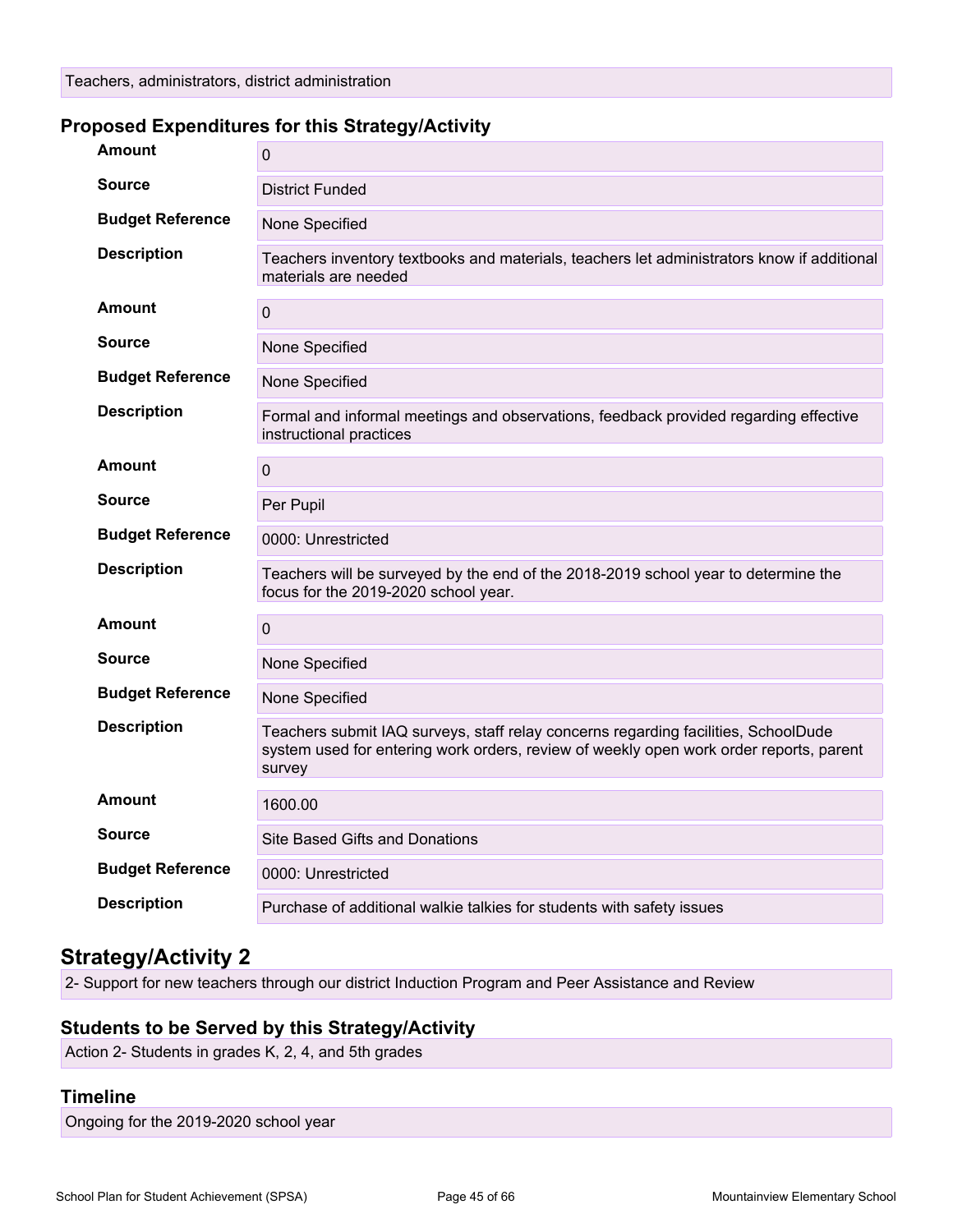### **Person(s) Responsible**

Action 2- Induction support teachers, PAR support teachers, administrators

### **Proposed Expenditures for this Strategy/Activity**

### **Strategy/Activity 3**

3- Schedule Learning Walks for all teachers with a new focus for 2018-19

### **Students to be Served by this Strategy/Activity**

Students in grades TK-6

#### **Timeline**

October- December 2019

### **Person(s) Responsible**

Grade level teams in TK-6, administrators

#### **Proposed Expenditures for this Strategy/Activity**

| Amount                  | 3000.00                                                                                                                         |
|-------------------------|---------------------------------------------------------------------------------------------------------------------------------|
| <b>Source</b>           | District Funded                                                                                                                 |
| <b>Budget Reference</b> | 1000-1999: Certificated Personnel Salaries                                                                                      |
| <b>Description</b>      | Sub release time for students to observe each others classrooms and teaching practices.<br>Planning time immediately following. |

### **Strategy/Activity 4**

Maintain clean and safe facilities Walk site with head custodian on a regular basis

### **Students to be Served by this Strategy/Activity**

Students in grades TK-6

### **Timeline**

Ongoing through the 2019-2020 school year.

### **Person(s) Responsible**

Teachers, administrators, classified staff, custodial staff, district M&O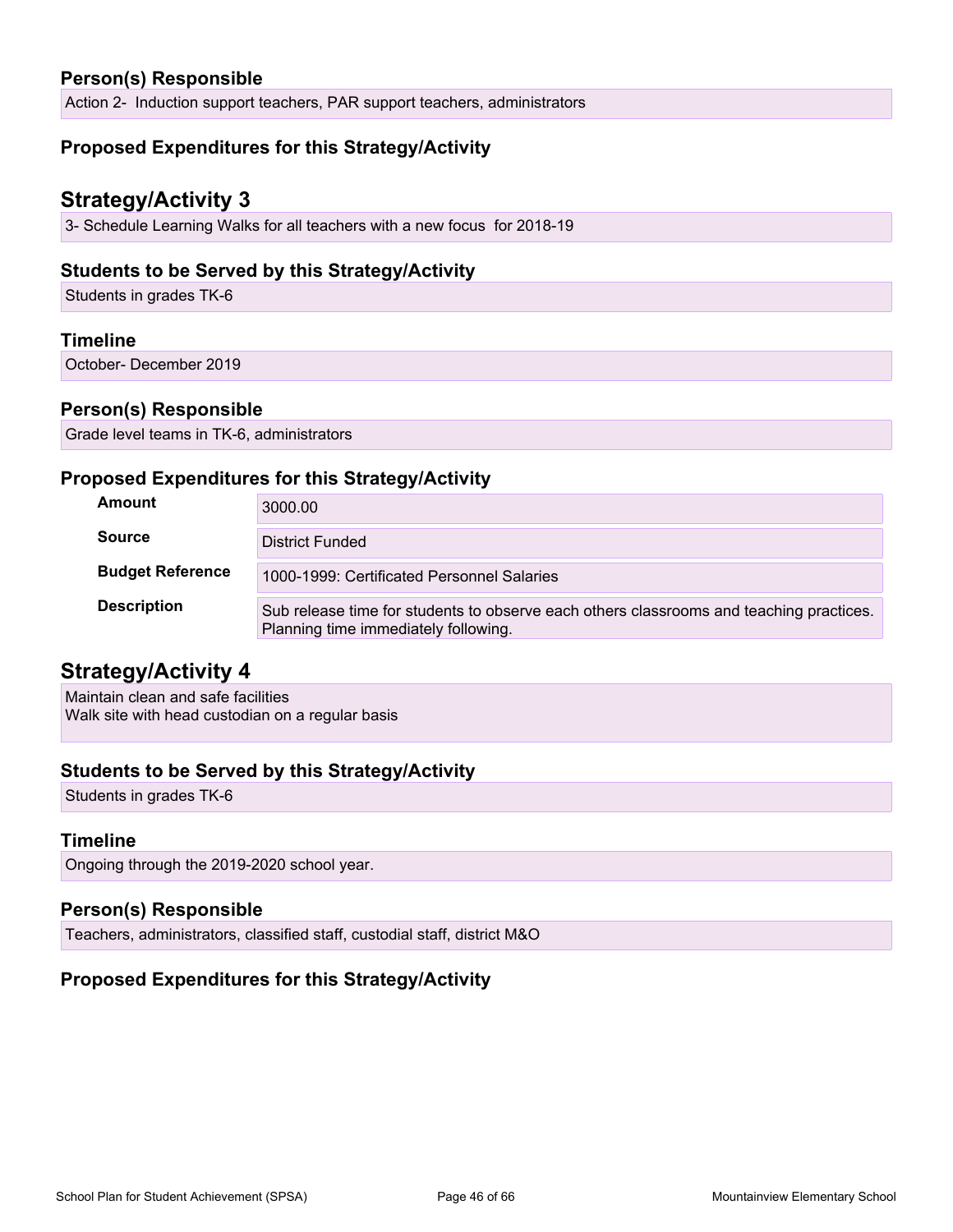## <span id="page-46-0"></span>**Annual Review and Update**

## **SPSA Year Reviewed: 2018-19**

## <span id="page-46-1"></span>**Goal 1**

\* Increase student achievement in English-Language Arts by 5% to 74% Met/Exceeded Standards as measured by 2017-18 CAASPP

\* Increase student achievement in Mathematics by 5% to 59% Met/Exceeded Standards on 2017-18 CAASPP

\* Increase student achievement for students with disabilities by 5% from 31% to 36% in ELA and from 25% to 30% in mathematics.

\* Implement California State Standards in English Language Arts and Math

\* Implement English Language Development (ELD) standards, and Implement California State Standards for Science and Physical Fitness.

\* Students receive instruction in all curricular areas as evidenced by regular administrator walk through, formal and informal observations, and teacher implementation of layered activities.

\* Increase student achievement in Science, Physical Education as evidenced by student achievement in grade level common assessments (all grades), SBAC results (grades 3-6), Physical Fitness

Testing (grade 5), and CELDT tests. No Science CST results (Grade 5) as we are transitioning to NGSS standards and the CAST. New Statewide assessments for EL students coming as well.

\* Increase student achievement in Social Studies and VAPA standards as evidenced by student achievement in grade level common assessments and teacher observation.

\* Increase student access/use of technology and teacher technology integration to meet District guidelines

### **Annual Measurable Outcomes**

**Metric/Indicator Expected Outcomes Actual Outcomes**

### **Strategies/Activities for Goal 1**

| <b>Planned</b><br><b>Actions/Services</b>                                                                                                                                                         | <b>Actual</b><br><b>Actions/Services</b>                                                                                                                                                           | <b>Proposed</b><br><b>Expenditures</b>                                                                                                                                                            | <b>Estimated Actual</b><br><b>Expenditures</b> |
|---------------------------------------------------------------------------------------------------------------------------------------------------------------------------------------------------|----------------------------------------------------------------------------------------------------------------------------------------------------------------------------------------------------|---------------------------------------------------------------------------------------------------------------------------------------------------------------------------------------------------|------------------------------------------------|
| English Language Arts<br>and Math:<br>* Teachers analyze data<br>from the beginning of<br>year and mid year<br>assessments to establish<br>and update their<br>instructional<br>program. Teachers | English Language Arts<br>and Math:<br>* Teachers analyzed data<br>from the beginning of<br>year and mid year<br>assessments to establish<br>and update their<br>instructional<br>program. Teachers | Wednesday CIP time,<br>staff meeting time, use<br>of core literature and<br>Ready Common Core,<br><b>Scholastic Reading</b><br>Counts, Read Theory,<br>and SRI None Specified<br>None Specified 0 |                                                |
| develop lessons, and<br>Layered Activities aligned<br>to California State<br><b>Standards</b>                                                                                                     | developed lessons, and<br>Layered Activities aligned<br>to California State<br><b>Standards</b>                                                                                                    | Wednesday CIP time,<br>staff meeting time 1000-<br>1999: Certificated<br><b>Personnel Salaries</b><br><b>District Funded 0</b>                                                                    |                                                |
| * Teachers and<br>Administrators analyze<br>ELA/Math results from<br>the new CAASPP<br>assessment<br>* Teachers provide<br>intervention for identified                                            | * Teachers and<br>Administrators analyzed<br>ELA/Math results from<br>the new CAASPP<br>assessment<br>* Teachers provided<br>intervention for identified                                           | Wednesday CIP time,<br>staff meeting time,<br>Classified aide support<br>(2), additional<br>supplemental support<br>2000-2999: Classified<br><b>Personnel Salaries Per</b>                        |                                                |
| struggling students using                                                                                                                                                                         | struggling students using                                                                                                                                                                          | Pupil 3830.00                                                                                                                                                                                     |                                                |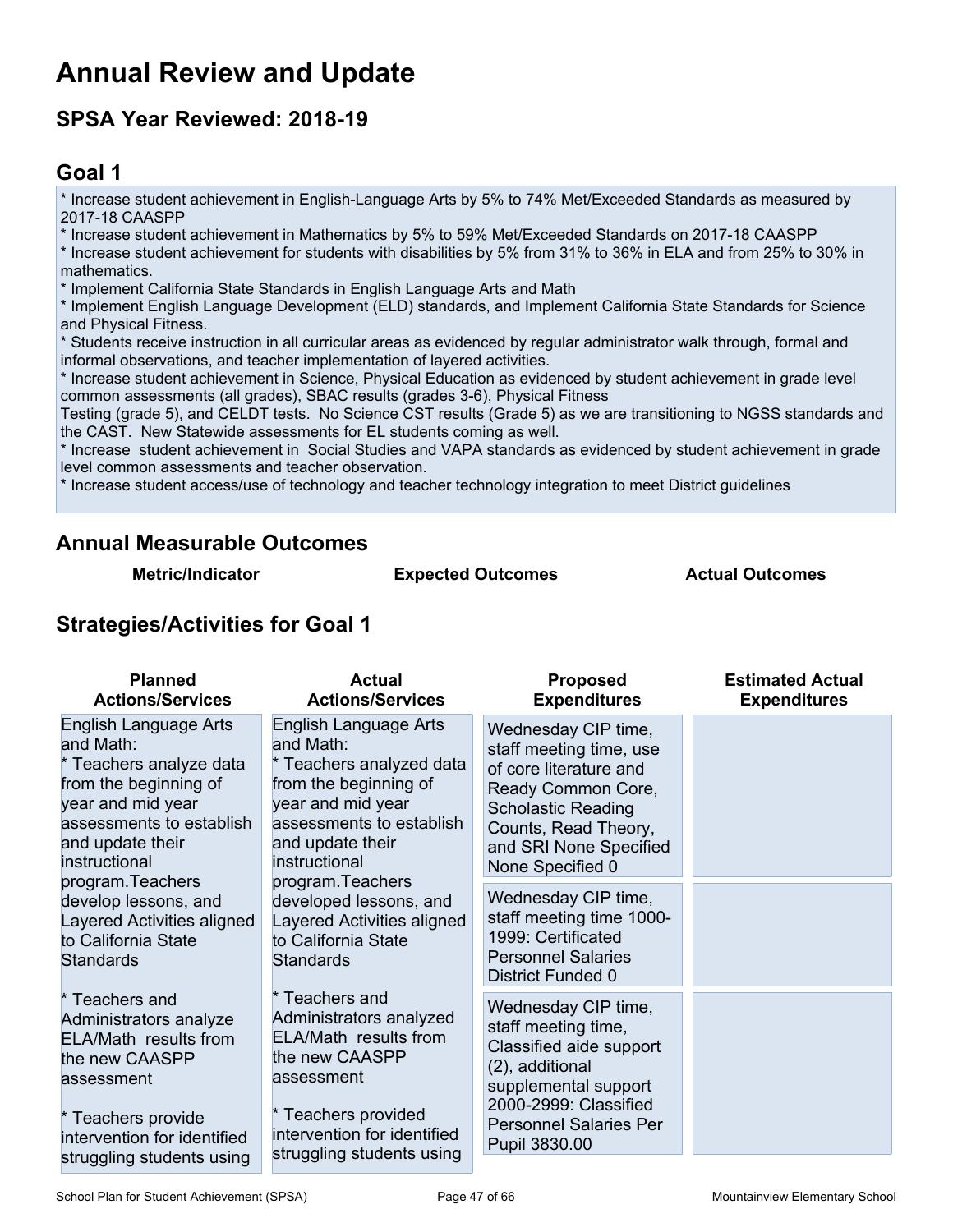| <b>Planned</b><br><b>Actions/Services</b>                                                                                                                                     | <b>Actual</b><br><b>Actions/Services</b>                                                                                                                                                                                     | <b>Proposed</b><br><b>Expenditures</b>                                                                                                                                                                                                                    | <b>Estimated Actual</b><br><b>Expenditures</b> |
|-------------------------------------------------------------------------------------------------------------------------------------------------------------------------------|------------------------------------------------------------------------------------------------------------------------------------------------------------------------------------------------------------------------------|-----------------------------------------------------------------------------------------------------------------------------------------------------------------------------------------------------------------------------------------------------------|------------------------------------------------|
| systematic flexible small<br>group differentiated<br>instruction with 2<br>instructional assistants.<br>*Teachers provide<br>intervention for identified                      | systematic flexible small<br>group differentiated<br>instruction with 2<br>instructional assistants.<br>*Teachers provided<br>intervention for identified                                                                    | Classified aide support<br>(2)- Grades K-3 focus on<br>ELA, Grades 4-6 focus<br>on math 2000-2999:<br><b>Classified Personnel</b><br>Salaries LCFF -<br>Supplemental 5173.00                                                                              |                                                |
| struggling students using<br>systematic flexible small<br>group differentiated<br>instruction with 2<br>instructional assistants.                                             | struggling students using<br>systematic flexible small<br>group differentiated<br>instruction with 2<br>instructional assistants.                                                                                            | Classified aide support<br>(3) 2000-2999:<br><b>Classified Personnel</b><br><b>Salaries Unrestricted</b><br>12000.00                                                                                                                                      |                                                |
| * Kindergarten teachers<br>utilize instructional aides<br>to assist in small group<br>instruction<br>* Purchase supplemental<br>materials/programs for<br><b>ELA and Math</b> | Kindergarten teachers<br>utilized instructional aides<br>to assist in small group<br>instruction<br>* Purchased supplemental<br>materials/programs for<br>ELA and Math. These<br>were used regularly<br>throughout the year. | <b>Purchase Hearbuilders</b><br>and Read Live online<br>intervention programs,<br>purchase Reflex Math,<br>purchase additional<br>materials for intervention<br>purposes 0000:<br><b>Unrestricted Site Based</b><br><b>Gifts and Donations</b><br>1500.00 |                                                |
| * Materials necessary for<br>classrooms<br>* Teachers continue<br>Learning Walks and                                                                                          | Reports show<br>improvement. We will see<br>if CAASPP data supports<br>this as well.                                                                                                                                         | classroom supplies<br>4000-4999: Books And<br><b>Supplies Per Pupil</b><br>29322.00                                                                                                                                                                       |                                                |
| discussion of next steps in<br>improving instruction and<br>student achievement<br>* Library media specialist<br>provides weekly library                                      | Materials purchased as<br>requested that were<br>necessary for classrooms<br>* Leadership team<br>conducted initial Learning<br>Walk in the Fall. Staff                                                                      | All staff to have sub<br>release time to<br>participate-LCAP<br>funded 1000-1999:<br><b>Certificated Personnel</b><br><b>Salaries District Funded</b>                                                                                                     |                                                |
| access for all students.<br>* Teachers are utilizing<br><b>Interim Assessment</b><br>Benchmarks and their<br>results through the                                              | meeting PD referred to<br>rigor in mathematics. K-2<br>grade learning walks in<br>April/May.<br>6th grade learning walks<br>at Arroyo Seco JH in May.                                                                        | All classes visit library<br>for research and/or book<br>selection 2000-2999:<br><b>Classified Personnel</b><br><b>Salaries District Funded</b>                                                                                                           |                                                |
| CAASPP system to drive<br>instructional decisions                                                                                                                             | Grades 3-5 were given<br>options based on request<br>due to timing with learning<br>walks and CAASPP<br>testing schedule.<br>* Library media specialist                                                                      | IABs used throughout<br>the year. Teachers<br>analyze data to help<br>make instructional<br>decisions None<br><b>Specified None</b><br>Specified 0                                                                                                        |                                                |
|                                                                                                                                                                               | provides weekly library<br>access for all students.<br>* Teachers utilized Interim<br><b>Assessment Benchmarks</b>                                                                                                           |                                                                                                                                                                                                                                                           |                                                |

and their results through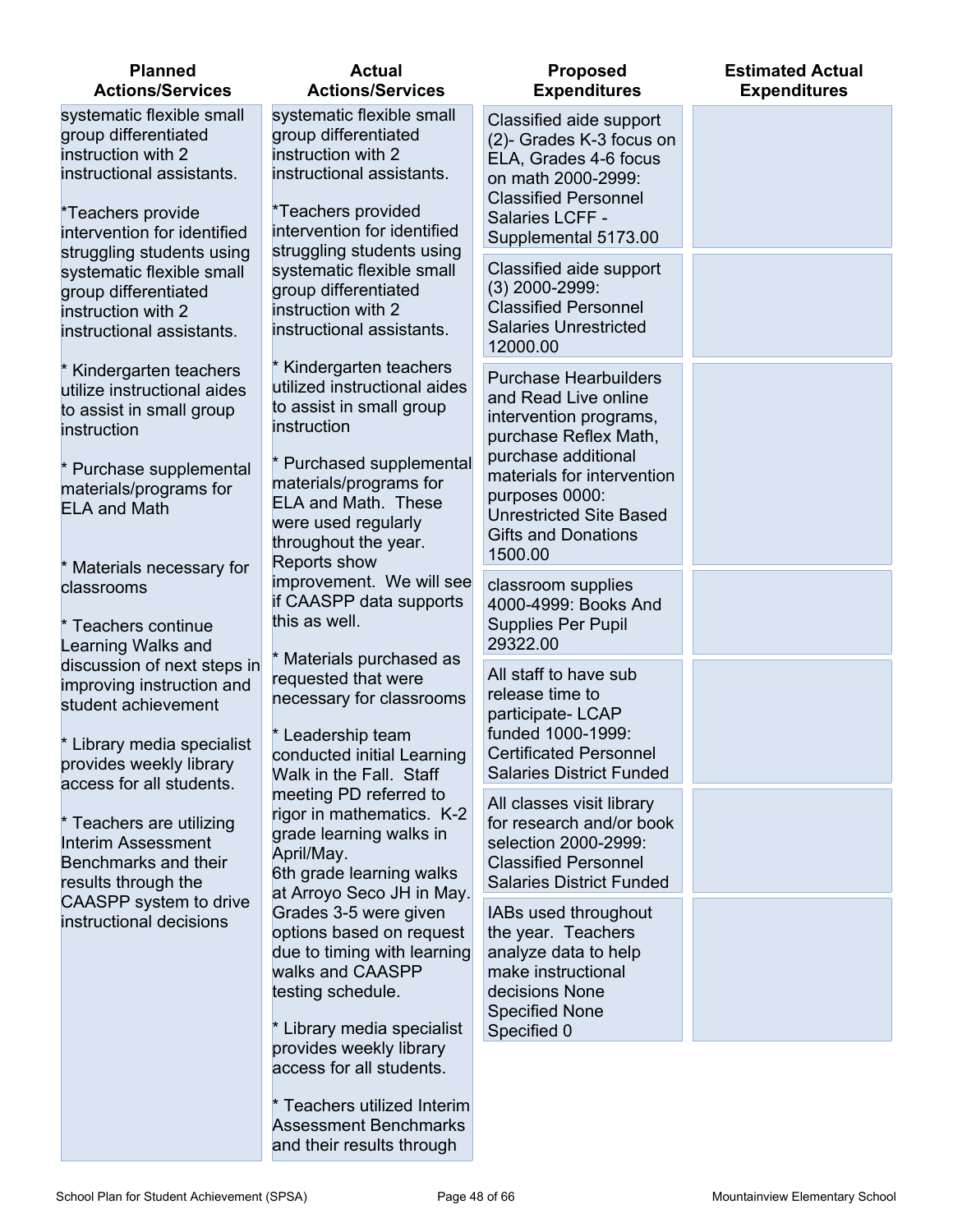| <b>Planned</b><br><b>Actions/Services</b>                                                                                                               | <b>Actual</b><br><b>Actions/Services</b>                                                                                                              | <b>Proposed</b><br><b>Expenditures</b>                                                                                                                                                            | <b>Estimated Actual</b><br><b>Expenditures</b> |
|---------------------------------------------------------------------------------------------------------------------------------------------------------|-------------------------------------------------------------------------------------------------------------------------------------------------------|---------------------------------------------------------------------------------------------------------------------------------------------------------------------------------------------------|------------------------------------------------|
|                                                                                                                                                         | the CAASPP system to<br>drive instructional<br>decisions according to<br><b>SUSD benchmark</b><br>requirements. (Grades 3-<br>6)                      |                                                                                                                                                                                                   |                                                |
| English Language<br>Development (ELD):<br>* ELD cluster teachers<br>receive substitute release                                                          | English Language<br>Development (ELD):<br>* ELD cluster teachers<br>received substitute<br>release time to administer                                 | Substitute costs 1000-<br>1999: Certificated<br><b>Personnel Salaries</b><br><b>LCFF - Supplemental</b><br>500.00                                                                                 |                                                |
| time to administer ADEPT<br>assessment<br>* ELD cluster teachers<br>receive substitute release<br>time to administer                                    | <b>ADEPT</b> assessment<br>* ELD cluster teachers<br>received substitute<br>release time to                                                           | Substitute costs 1000-<br>1999: Certificated<br><b>Personnel Salaries</b><br><b>LCFF - Supplemental</b><br>1000.00                                                                                |                                                |
| <b>CELDT/ELPAC</b><br>assessment<br>* Purchase supplies and<br>materials to support ELD                                                                 | administer<br><b>CELDT/ELPAC</b><br>assessment<br>* Purchased requested<br>supplies and materials to                                                  | purchase additional<br>supplies 4000-4999:<br><b>Books And Supplies</b><br><b>LCFF - Supplemental</b><br>734.00                                                                                   |                                                |
| program<br>* Provide Summer School<br>opportunities at another<br>site for students who<br>qualify for support.                                         | support ELD program<br>* Provided Summer<br>School invitation for<br>opportunities at another<br>site for students who                                | <b>Identified EL students</b><br>are invited based on<br>targeted instruction<br>planned 1000-1999:<br><b>Certificated Personnel</b><br><b>Salaries District Funded</b>                           |                                                |
| * Provide planning time<br>with ELD coach/TOSA to<br>review Systematic ELD<br>lessons (after school, CIP<br>time, staff meetings)<br>* Teachers receive | qualify for support.<br>* We were unable to<br>provide planning time with<br>ELD coach/TOSA to<br>review Systematic ELD<br>lessons (after school, CIP | Extra duty, extra pay for<br>after school only 1000-<br>1999: Certificated<br><b>Personnel Salaries</b><br><b>LCFF - Supplemental</b><br>520.00                                                   |                                                |
| refresher training to<br>administer initial CELDT<br>* Teachers receive                                                                                 | time, staff meetings) due<br>to substitute shortages.<br>After school extra duty<br>was offered. If extra time<br>was left for subs for IEP's,        | Summer training at DO<br>1000-1999: Certificated<br><b>Personnel Salaries</b><br><b>District Funded</b>                                                                                           |                                                |
| training in allowing EL<br>students access to core<br>instruction                                                                                       | they were offered to EL<br>teachers.<br>* Teachers received<br>refresher training to<br>administer initial CELDT/<br><b>ELPAC</b>                     | Sub release time to<br>attend Constructing<br>Meaning workshops<br>(16 previous teachers<br>and 3 new teachers)<br>1000-1999: Certificated<br><b>Personnel Salaries</b><br><b>District Funded</b> |                                                |
|                                                                                                                                                         | * Teachers received<br>training in allowing EL<br>students access to core<br>instruction                                                              |                                                                                                                                                                                                   |                                                |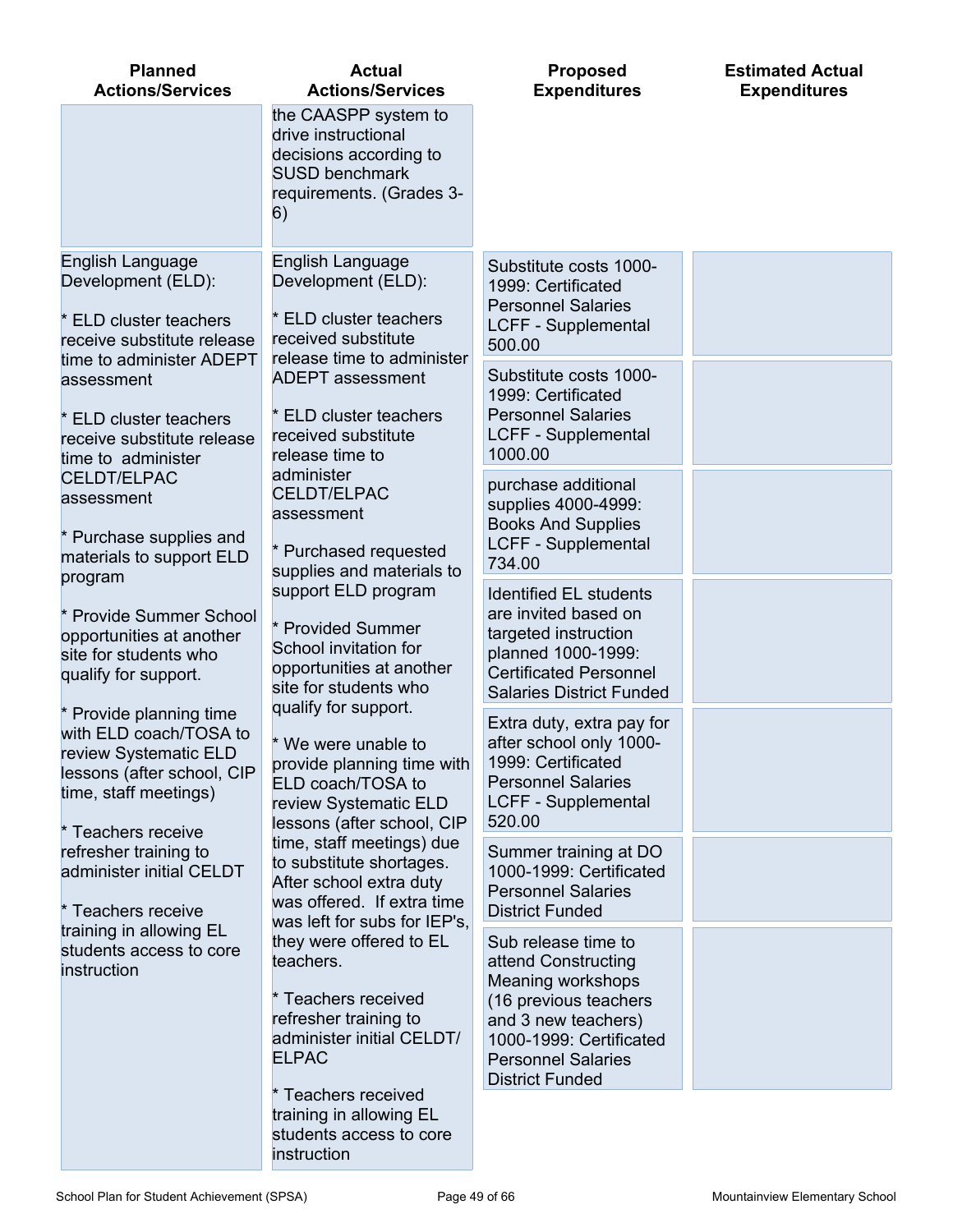| <b>Planned</b><br><b>Actions/Services</b>                                                                                                                                      | <b>Actual</b><br><b>Actions/Services</b>                                                                                                                                                               | <b>Proposed</b><br><b>Expenditures</b>                                                                                                                                                                                            | <b>Estimated Actual</b><br><b>Expenditures</b> |
|--------------------------------------------------------------------------------------------------------------------------------------------------------------------------------|--------------------------------------------------------------------------------------------------------------------------------------------------------------------------------------------------------|-----------------------------------------------------------------------------------------------------------------------------------------------------------------------------------------------------------------------------------|------------------------------------------------|
|                                                                                                                                                                                |                                                                                                                                                                                                        |                                                                                                                                                                                                                                   |                                                |
| Science:<br>Staff meeting and CIP<br>time to collaborate with<br>grade level colleagues to                                                                                     | Science:<br>Staff meeting and CIP<br>time to collaborate with<br>grade level colleagues to                                                                                                             | <b>Planning time None</b><br><b>Specified None</b><br>Specified 0                                                                                                                                                                 |                                                |
| analyze science<br>assessments.<br>* PTA and Site share                                                                                                                        | analyze science<br>assessments.<br>* PTA and Site shared                                                                                                                                               | In house field trips 0000:<br><b>Unrestricted Parent-</b><br><b>Teacher Association</b><br>(PTA)                                                                                                                                  |                                                |
| costs to provide science<br>related field trip<br>opportunities for different<br>grade levels                                                                                  | costs to provide science<br>related field trip<br>opportunities for different<br>grade levels<br>*Restocked science                                                                                    | Purchase new/replace<br>needed Science<br>materials 4000-4999:<br><b>Books And Supplies Per</b><br><b>Pupil 5000</b>                                                                                                              |                                                |
| *Continue to restock<br>science materials<br>* Provide CIP planning<br>time related to science                                                                                 | materials as requested<br>* Provided staff meeting<br>professional development                                                                                                                         | Planning time 1000-<br>1999: Certificated<br><b>Personnel Salaries None</b><br>Specified 0                                                                                                                                        |                                                |
| (Investigating NGSS)<br>* NGSS district committee<br>and NGSS Steering<br>Committee<br>* Teachers analyze grade<br>level common<br>assessments to drive<br>curriculum and make | and follow-up Wednesday<br>CIP planning time related<br>to science (Investigating<br>NGSS)<br>* NGSS district committee<br>and NGSS Steering<br>Committee<br>* Teachers analyzed<br>grade level common | 2 teachers and 2<br>administrators attend<br><b>NGSS district</b><br>committee, 1<br>administrator is on<br><b>NGSS Steering</b><br>Committee 1000-1999:<br><b>Certificated Personnel</b><br><b>Salaries Per Pupil</b><br>1000.00 |                                                |
| instructional decisions<br>* All teacher provided<br>Mystery Science in                                                                                                        | assessments to drive<br>curriculum and make<br>instructional decisions                                                                                                                                 | <b>Planning time None</b><br><b>Specified None</b><br>Specified 0                                                                                                                                                                 |                                                |
| grades 3-5<br>* 6th grade teachers<br>provided with<br><b>STEMScopes science</b><br>materials                                                                                  | * All teacher provided<br>Mystery Science in<br>grades 3-5<br>6th grade teachers<br>provided with                                                                                                      | use of pre-purchased<br>two year Mystery<br><b>Science Online</b><br>curriculum None<br><b>Specified None</b><br>Specified                                                                                                        |                                                |
|                                                                                                                                                                                | <b>STEMScopes science</b><br>materials. Training is<br>needed.                                                                                                                                         | purchase of<br>STEMScopes program<br>0001-0999: Unrestricted:<br><b>Locally Defined</b><br>Donations 2700.00                                                                                                                      |                                                |
| <b>Physical Education:</b><br>*Planning time to meet PE<br>standards of 200 min per<br>every 10 days and turn in                                                               | <b>Physical Education:</b><br>*Planning time to meet PE<br>standards of 200 min per<br>every 10 days and turn in                                                                                       | <b>Planning time None</b><br><b>Specified None</b><br>Specified 0                                                                                                                                                                 |                                                |
| lesson plans                                                                                                                                                                   | lesson plans                                                                                                                                                                                           | PE materials 4000-4999:<br><b>Books And Supplies Per</b><br>Pupil 2000.00                                                                                                                                                         |                                                |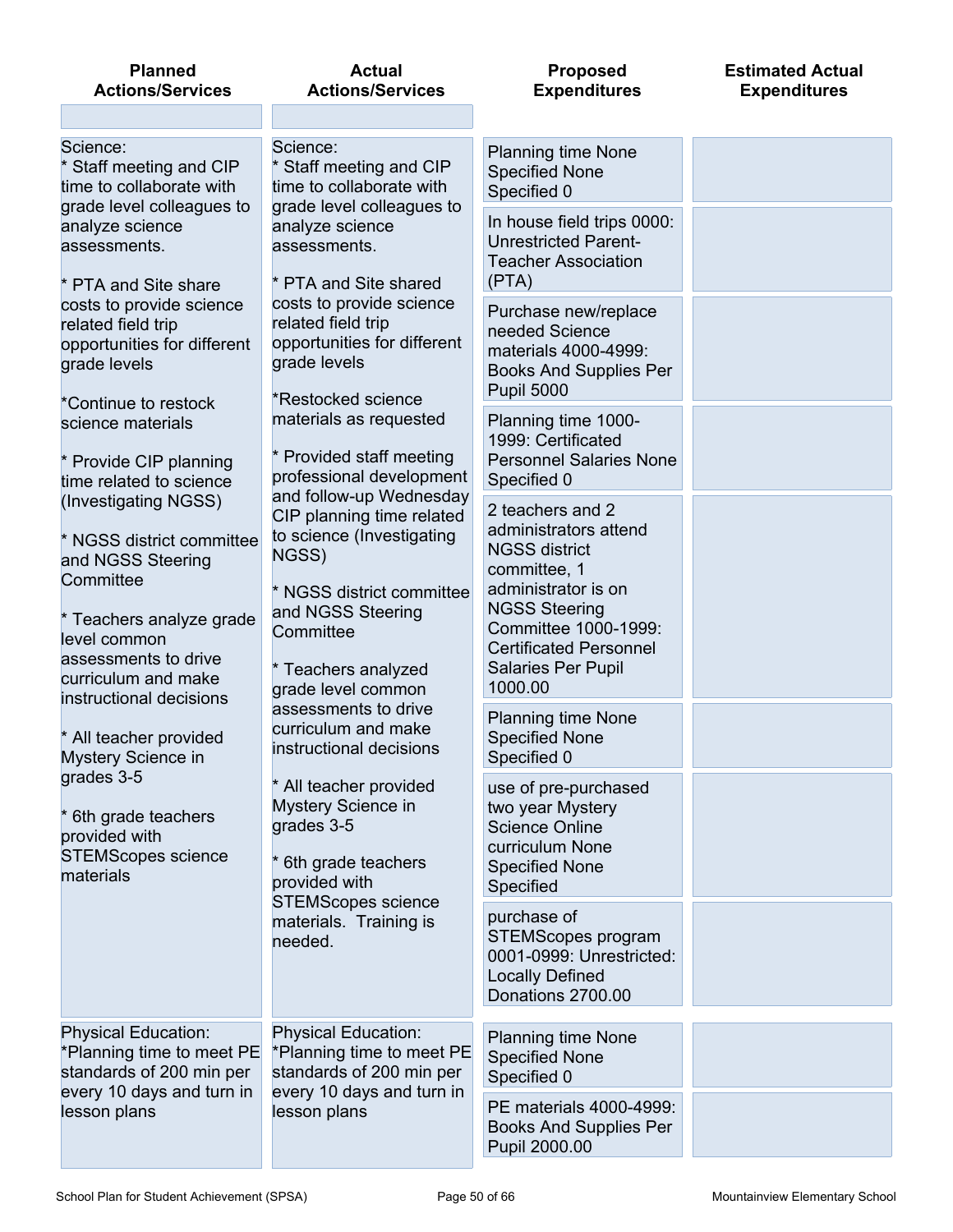| <b>Planned</b><br><b>Actions/Services</b>                                                                                                                                      | <b>Actual</b><br><b>Actions/Services</b>                                                                                                           | <b>Proposed</b><br><b>Expenditures</b>                                                                                                                                                                                  | <b>Estimated Actual</b><br><b>Expenditures</b> |
|--------------------------------------------------------------------------------------------------------------------------------------------------------------------------------|----------------------------------------------------------------------------------------------------------------------------------------------------|-------------------------------------------------------------------------------------------------------------------------------------------------------------------------------------------------------------------------|------------------------------------------------|
| * Restock necessary<br>materials for SPARK<br>program<br>*Teachers given<br>observation time with PE<br><b>TOSA</b>                                                            | * Purchased necessary<br>materials for SPARK<br>program<br>*Teachers given<br>observation time with PE<br>TOSA- scheduled by<br><b>TOSA visits</b> | PE TOSA demonstrates<br>PE lessons and gives<br>recommendations for<br>student activities that<br>improve physical fitness<br>and health 1000-1999:<br><b>Certificated Personnel</b><br><b>Salaries District Funded</b> |                                                |
| Social Studies:<br>* Teachers analyze grade<br>level common<br>assessments to drive                                                                                            | Social Studies:<br>* Teachers analyze grade<br>level common<br>assessments to drive                                                                | planning time None<br><b>Specified None</b><br>Specified 0                                                                                                                                                              |                                                |
| curriculum and make<br>instructional decisions<br>* Work with PTA to align                                                                                                     | curriculum and make<br>instructional decisions<br>* Worked with PTA to                                                                             | Meetings with PTA/<br><b>Performing Arts Center</b><br><b>None Specified None</b><br>Specified 0                                                                                                                        |                                                |
| FAME art program to<br>Social Studies standards                                                                                                                                | align FAME art program<br>to Social Studies<br>standards                                                                                           |                                                                                                                                                                                                                         |                                                |
| Visual and Performing<br>Arts:<br>* Volunteer teachers<br>attend Kennedy Arts<br><b>Integration Consortium</b>                                                                 | <b>Visual and Performing</b><br>Arts:<br>* Volunteer teachers<br>attend Kennedy Arts<br><b>Integration Consortium</b>                              | Training and<br>implementation (6<br>teachers currently) None<br><b>Specified District</b><br>Funded                                                                                                                    |                                                |
| * Teachers integrate arts<br>into the classroom<br>* Teachers integrate arts                                                                                                   | * Teachers continue to<br>integrate arts into the<br>classroom                                                                                     | Program- Great Artist<br>Program None Specified<br>Parent-Teacher<br>Association (PTA) 0                                                                                                                                |                                                |
| into the classroom<br>* Students attend<br>specialized VAPA classes                                                                                                            | * Teachers integrate arts<br>into the classroom<br>* Students attended                                                                             | Art supplies for Great<br>Artist Program 4000-<br>4999: Books And<br>Supplies Per Pupil 2000                                                                                                                            |                                                |
| (aka FAME) from 8-13<br>weeks (most grades<br>amended because of<br>vetting of presenters),<br>attend in-house and off-<br>site performances through<br>Performing Arts Center | specialized VAPA classes<br>(aka FAME) from 8-13<br>weeks                                                                                          | Specialists through our<br>partnership with PAC<br>teacher 8-13 week<br>classes, busses and<br>entrance fees at PAC<br><b>None Specified Parent-</b><br><b>Teacher Association</b><br>(PTA) 35000                       |                                                |
| Technology:<br>* Teachers instruct<br>students 2 times weekly in<br>computer lab                                                                                               | Technology:<br>* Teachers instructed<br>students 2 times weekly in<br>computer lab- amended<br>schedule due to 1:1                                 | Administrator schedule<br>for teachers to sign up<br>None Specified None<br>Specified 0                                                                                                                                 |                                                |
| * Student access to<br>Chromebooks in<br>classrooms for additional                                                                                                             | chromebooks in 5th and<br>6th grades. Computer lab                                                                                                 | Ongoing training for<br>grade 1-6 None                                                                                                                                                                                  |                                                |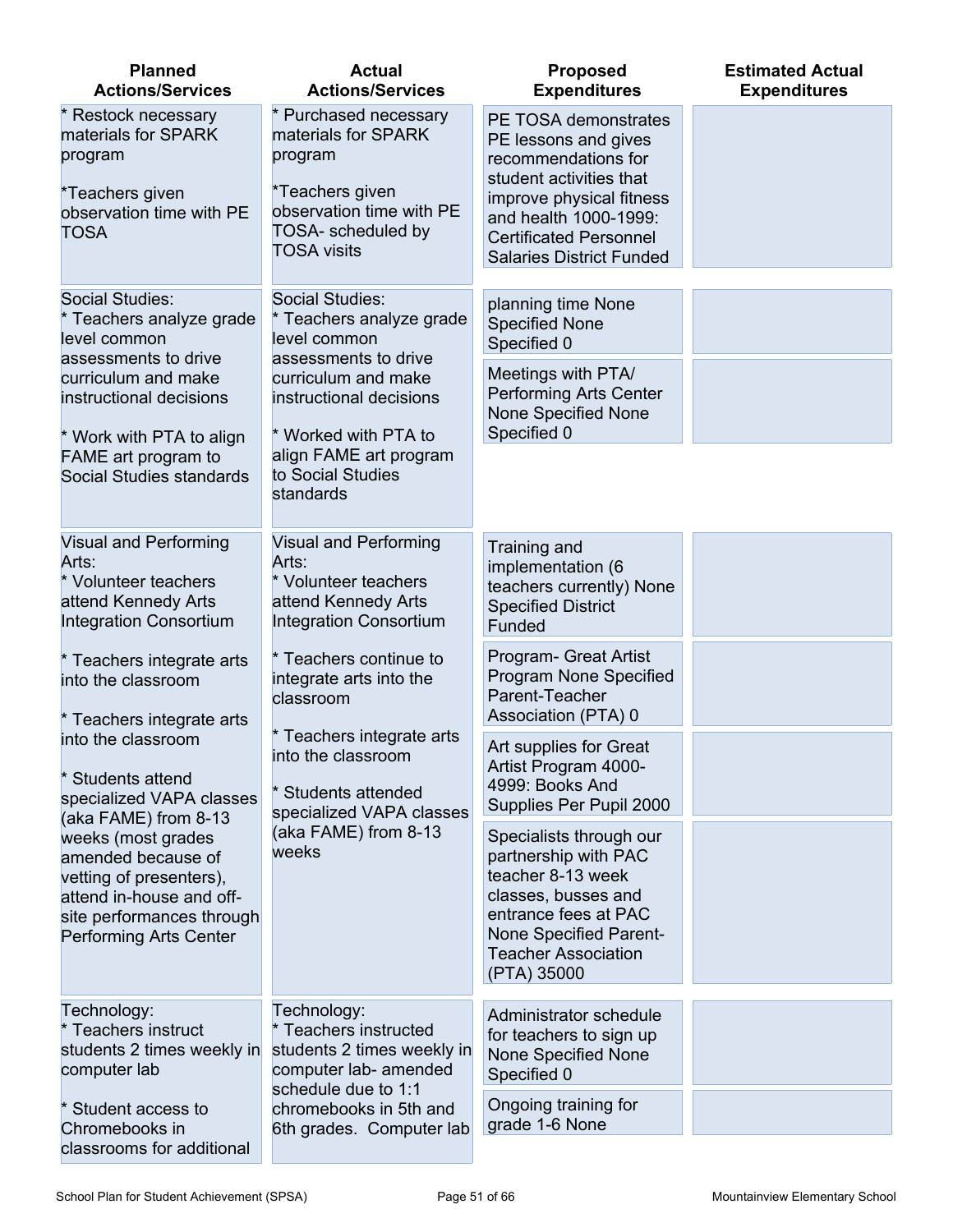| <b>Planned</b><br><b>Actions/Services</b>                                                                                                                                                         | <b>Actual</b><br><b>Actions/Services</b>                                                                                                                                                          | <b>Proposed</b><br><b>Expenditures</b>                                                                                                                                                                     | <b>Estimated Actual</b><br><b>Expenditures</b> |
|---------------------------------------------------------------------------------------------------------------------------------------------------------------------------------------------------|---------------------------------------------------------------------------------------------------------------------------------------------------------------------------------------------------|------------------------------------------------------------------------------------------------------------------------------------------------------------------------------------------------------------|------------------------------------------------|
| integration into daily<br>curriculum                                                                                                                                                              | times going forward will<br>be for K-4th grade only.                                                                                                                                              | <b>Specified District</b><br>Funded                                                                                                                                                                        |                                                |
| *Interactive Flat Panels<br>(IFPs)<br>* Teacher use of iPads for<br>lesson delivery<br>* Teachers use of online                                                                                   | Student access to<br>Chromebooks in<br>classrooms for additional<br>integration into daily<br>curriculum<br>*Interactive Flat Panels                                                              | Teacher ongoing<br>professional<br>development for use of<br>for lesson delivery and<br>technology integration<br><b>None Specified District</b><br>Funded                                                 |                                                |
| component of ELA and<br>math curriculum<br>* Teachers learning to use<br>Google-Docs, Drive,                                                                                                      | (IFPs)<br>* A few teachers use<br>iPads for lesson delivery.<br>We are wiping and                                                                                                                 | Teachers integrate<br>iPads with IFP's None<br><b>Specified District</b><br>Funded                                                                                                                         |                                                |
| Sheets, Google<br>Classroom (Staff mtgs<br>and professional<br>development days                                                                                                                   | pushing to SDC classes<br>for students.<br>* Teachers use of online<br>component of ELA and                                                                                                       | Ongoing professional<br>development None<br><b>Specified None</b><br>Specified 0                                                                                                                           |                                                |
| through district)<br><b>Copier Contracts</b>                                                                                                                                                      | math curriculum<br>* Teachers learning to use<br>Google- Docs, Drive,                                                                                                                             | Ongoing professional<br>development None<br><b>Specified District</b><br>Funded                                                                                                                            |                                                |
|                                                                                                                                                                                                   | Sheets, Google<br>Classroom (Staff mtgs<br>and professional<br>development days<br>through district)<br>* Copier Contracts                                                                        | lease for copying<br>machines 5800:<br>Professional/Consulting<br><b>Services And Operating</b><br><b>Expenditures Per Pupil</b><br>14634.00                                                               |                                                |
|                                                                                                                                                                                                   |                                                                                                                                                                                                   |                                                                                                                                                                                                            |                                                |
| Increase student<br>achievement on IEP<br>goals:<br>*Benchmarking completed<br>by RSP and SLP to<br>determine if progress is<br>being made<br>* Job alike meetings for<br>support providers (RSP, | Increase student<br>achievement on IEP<br>goals:<br>*Benchmarking completed<br>by RSP and SLP to<br>determine if progress is<br>being made<br>* Job alike meetings for<br>support providers (RSP, | Sub provided for<br>RSP/SLP teachers to<br>meet with teachers to<br>discuss IEPs and<br>classroom support 1000-<br>1999: Certificated<br><b>Personnel Salaries</b><br><b>LCFF - Supplemental</b><br>500.00 |                                                |
| SLP, OT, APE,<br>Psychologists)                                                                                                                                                                   | SLP, OT, APE,<br>Psychologists)                                                                                                                                                                   | <b>RSP/SLP teachers</b><br>assess students to<br>ensure IEP goals and                                                                                                                                      |                                                |
| * Read Naturally Live<br>* Supplemental<br>intervention materials for<br>Rtl in                                                                                                                   | * Read Naturally Live is<br>needed less in 5th and<br>6th grade we believe due<br>to success of other<br>reading programs used                                                                    | classroom support is<br>helping student<br>achievement None<br><b>Specified District</b><br>Funded 0                                                                                                       |                                                |
| grades 4-6                                                                                                                                                                                        | during RtI time.                                                                                                                                                                                  | Training for RSP<br>teachers to use and train<br>teachers in grades 2-5                                                                                                                                    |                                                |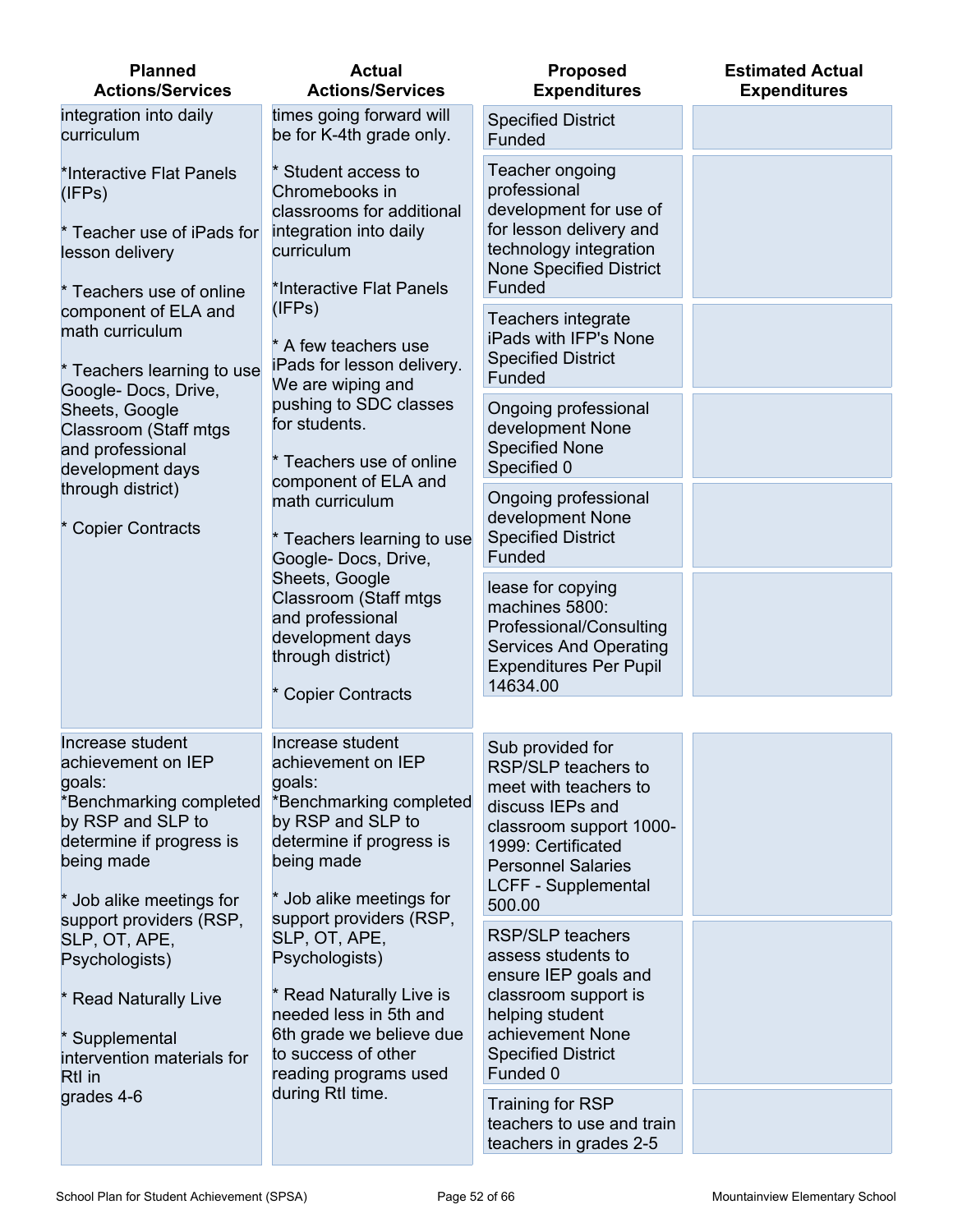| <b>Planned</b><br><b>Actions/Services</b>                                                                                          | <b>Actual</b><br><b>Actions/Services</b>                                                                                                                                                                       | <b>Proposed</b><br><b>Expenditures</b>                                                                                                                                                                                                | <b>Estimated Actual</b><br><b>Expenditures</b> |
|------------------------------------------------------------------------------------------------------------------------------------|----------------------------------------------------------------------------------------------------------------------------------------------------------------------------------------------------------------|---------------------------------------------------------------------------------------------------------------------------------------------------------------------------------------------------------------------------------------|------------------------------------------------|
|                                                                                                                                    | * Supplemental<br>intervention materials for<br>RtI in<br>grades 4-6 (Hearbuilders,<br>iReady, Read Live, Read                                                                                                 | 5800:<br>Professional/Consulting<br><b>Services And Operating</b><br><b>Expenditures LCFF -</b><br>Supplemental 400.00                                                                                                                |                                                |
|                                                                                                                                    | Theory, Reflex Math)                                                                                                                                                                                           | <b>Additional RtI resources</b><br>for struggling students<br>4000-4999: Books And<br>Supplies LCFF -<br>Supplemental 328.00                                                                                                          |                                                |
| Increase student<br>achievement of students<br>identified as GATE:<br>* Coordinators arrange for                                   | Increase student<br>achievement of students<br>identified as GATE:<br>* Coordinators arrange for                                                                                                               | Extra duty extra pay for<br>parents meetings 1000-<br>1999: Certificated<br><b>Personnel Salaries</b><br><b>LCFF - Base 256.00</b>                                                                                                    |                                                |
| and present GATE parent<br>meetings<br>* GATE assessment for<br>all 3rd grade students and<br>4-6 recommended by<br>teacher/parent | and present GATE parent<br>meetings- upcoming<br><b>GATE</b> meeting. Next<br>year, minimum of two<br>parent meetings- one at<br>beginning of year, and<br>one after universal<br>screening.                   | Substitute release time<br>for GATE teacher to<br>administer online<br>assessment 1000-1999:<br><b>Certificated Personnel</b><br>Salaries LCFF - Base<br>440.00                                                                       |                                                |
| * Newsletter to parents<br>regarding GATE projects                                                                                 | * GATE assessment for<br>all 3rd grade students and<br>4-6 recommended by<br>teacher/parent<br>* Newsletter to parents<br>regarding GATE projects-<br>did not happen this year.<br>It will be aligned with sub | Development of tri-<br>annual (from current<br>annual) newsletter to<br>better inform parents of<br><b>GATE</b> projects and<br>differentiation 1000-<br>1999: Certificated<br><b>Personnel Salaries</b><br><b>LCFF - Base 192.00</b> |                                                |
|                                                                                                                                    | release time to discuss<br>projects and develop<br>newsletter for each<br>trimester                                                                                                                            |                                                                                                                                                                                                                                       |                                                |

### **Analysis**

Describe the overall implementation of the strategies/activities to achieve the articulated goal.

Most of the above was implemented this school year except for teacher release time for EL and GATE planning. This was due to a shortage in substitutes district wide.

Describe the overall effectiveness of the strategies/activities to achieve the articulated goal as measured by the school. We are reviewing reports from online intervention programs and practices. There are definitely areas to be improved, however, we are seeing success in the students who ahve been working through these programs. In addition, fewer upper grade students are needing these interventions because of the earlier interventions at this time. We will compare CAASPP data to see if these improvements are generalized into standardized testing formats.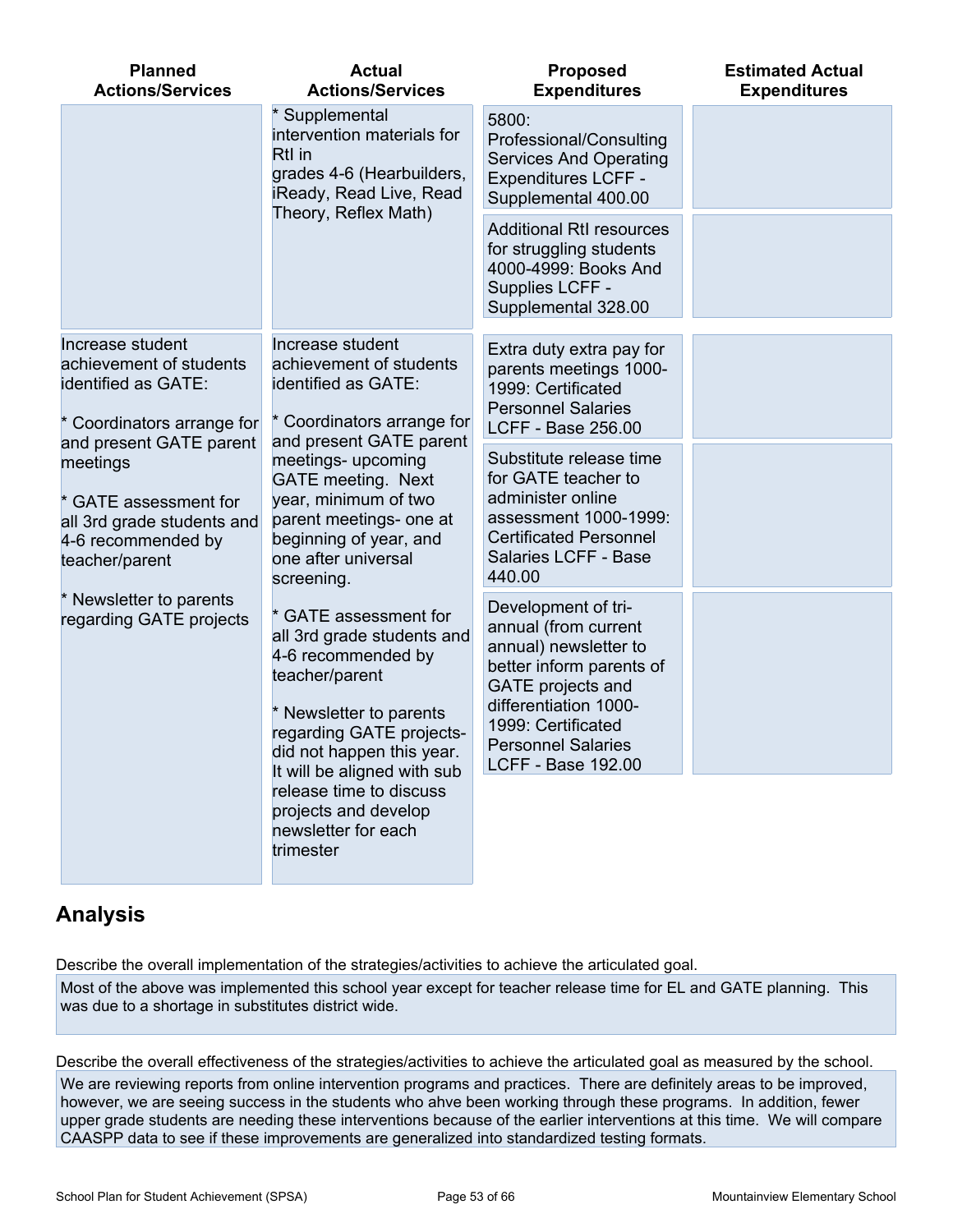Explain any material differences between the Proposed Expenditures and Estimated Actual Expenditures.

Describe any changes that will be made to this goal, the annual outcomes, metrics, or strategies/activities to achieve this goal as a result of this analysis. Identify where those changes can be found in the SPSA.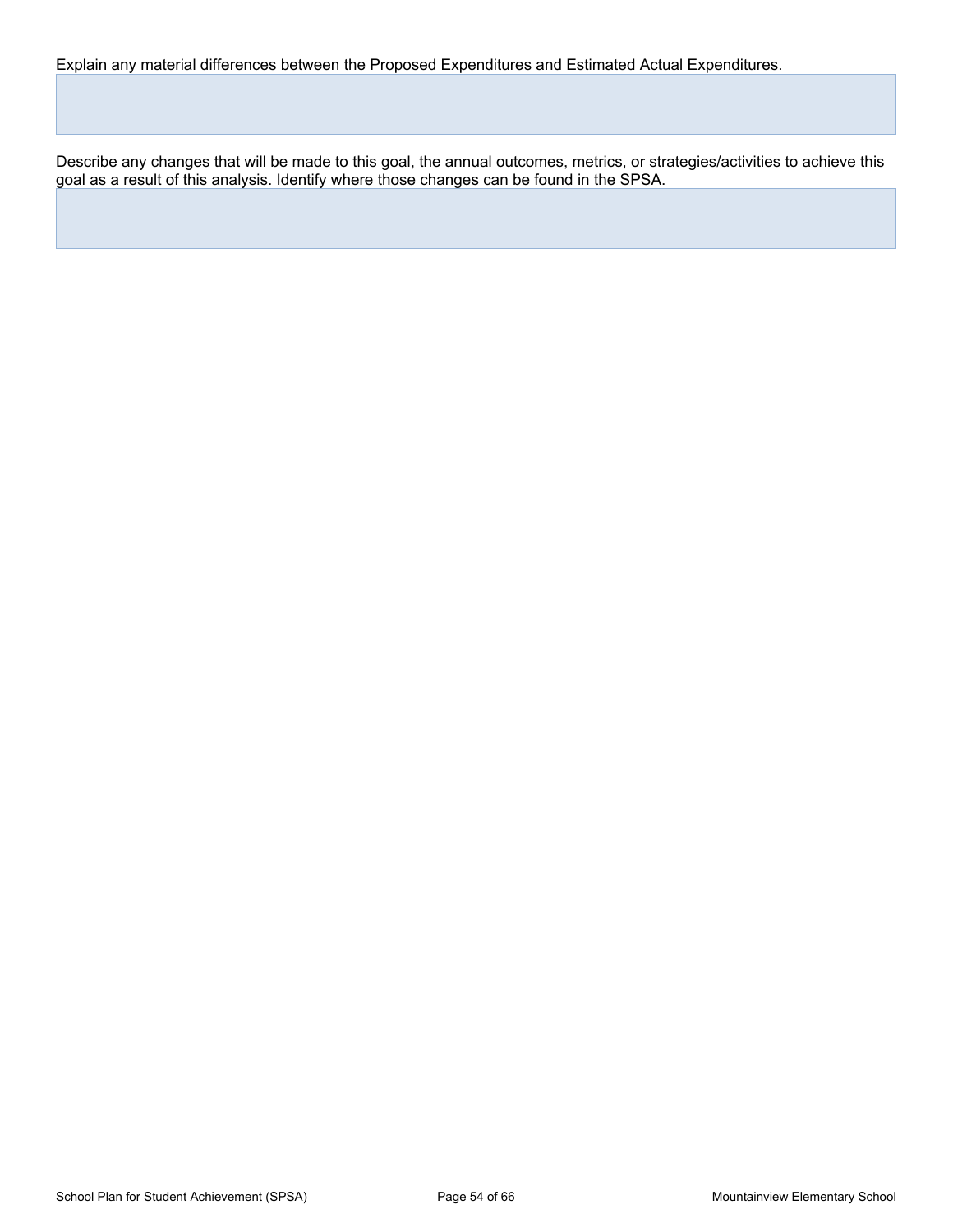## **Annual Review and Update**

## **SPSA Year Reviewed: 2018-19**

## <span id="page-54-0"></span>**Goal 2**

\* Rollout of Positive Behavioral Interventions and Supports (PBIS) school-wide matrix and student created videos of behavioral expectations for the 2017-18 year

\* Continued implementation of programs to encourage sense of safety and connectedness to school for students, parents, and staff, and maintenance of suspension rate below 1%. Programs shall include Circle of Friends, Peer Mentoring, Peer Buddies, Student Service, and PBIS.

\* Provide parent workshops to increase parent understanding and support of student learning

\* Increase student and parent engagement evidenced by parent attendance at school events,

\* Decrease truancy from 18% to 16%

\* Decrease chronic absenteeism (18 or more absences) from 3.2% to 2.4%

### **Annual Measurable Outcomes**

**Metric/Indicator Expected Outcomes Actual Outcomes**

## **Strategies/Activities for Goal 2**

| <b>Planned</b><br><b>Actions/Services</b>                                                                                | <b>Actual</b><br><b>Actions/Services</b>                                                                                                                                                                                                                         | <b>Proposed</b><br><b>Expenditures</b>                                                                                                                         | <b>Estimated Actual</b><br><b>Expenditures</b> |
|--------------------------------------------------------------------------------------------------------------------------|------------------------------------------------------------------------------------------------------------------------------------------------------------------------------------------------------------------------------------------------------------------|----------------------------------------------------------------------------------------------------------------------------------------------------------------|------------------------------------------------|
| Parent Involvement:<br>Encourage parents to<br>attend Awards<br>Assemblies, FAME                                         | Parent Involvement:<br>Encouraged parents to<br>attend Awards<br>Assemblies, FAME                                                                                                                                                                                | email, newsletters, fliers,<br>phone calls None<br><b>Specified None</b><br>Specified 0                                                                        |                                                |
| performances, and<br>volunteering in<br>classrooms.<br>* Schedule and conduct<br>parent meetings<br>* Encourage parent   | performances, and<br>volunteering in<br>classrooms.<br>* Scheduled and<br>conducted parent<br>meetings - Need to<br>increase GATE parent                                                                                                                         | <b>GATE, School Site</b><br>Council, ELAC (sub<br>costs/extra duty extra<br>pay) 1000-1999:<br><b>Certificated Personnel</b><br>Salaries LCFF - Base<br>402.00 |                                                |
| involvement/participation<br>in district wide<br>meetings/committees<br>* Provide instructional<br>resources for parent/ | meetings<br>Encouraged parent<br>involvement/participation<br>in district wide<br>meetings/committees<br>Provided some<br>instructional resources for<br>parent/ families in school<br>blasts and bulletins<br>* Supplies have been<br>minimal for PBIS roll-out | Information shared in<br>parent emails from<br>teachers and school<br>bulletin None Specified<br>None Specified 0                                              |                                                |
| families on weekly<br>bulletins<br>* Supplies for PBIS roll-                                                             |                                                                                                                                                                                                                                                                  | Information shared in<br>school bulletin None<br><b>Specified None</b><br>Specified 0                                                                          |                                                |
| out<br>* Parent<br>engagement/family nights                                                                              |                                                                                                                                                                                                                                                                  | T-shirts, posters, tickets,<br>etc 4000-4999: Books<br><b>And Supplies Per Pupil</b><br>2000.00                                                                |                                                |
|                                                                                                                          | * Parent<br>engagement/family<br>nights- hired TOSA's to                                                                                                                                                                                                         | Brainstorm ideas with<br>district parent<br>engagement advisers,                                                                                               |                                                |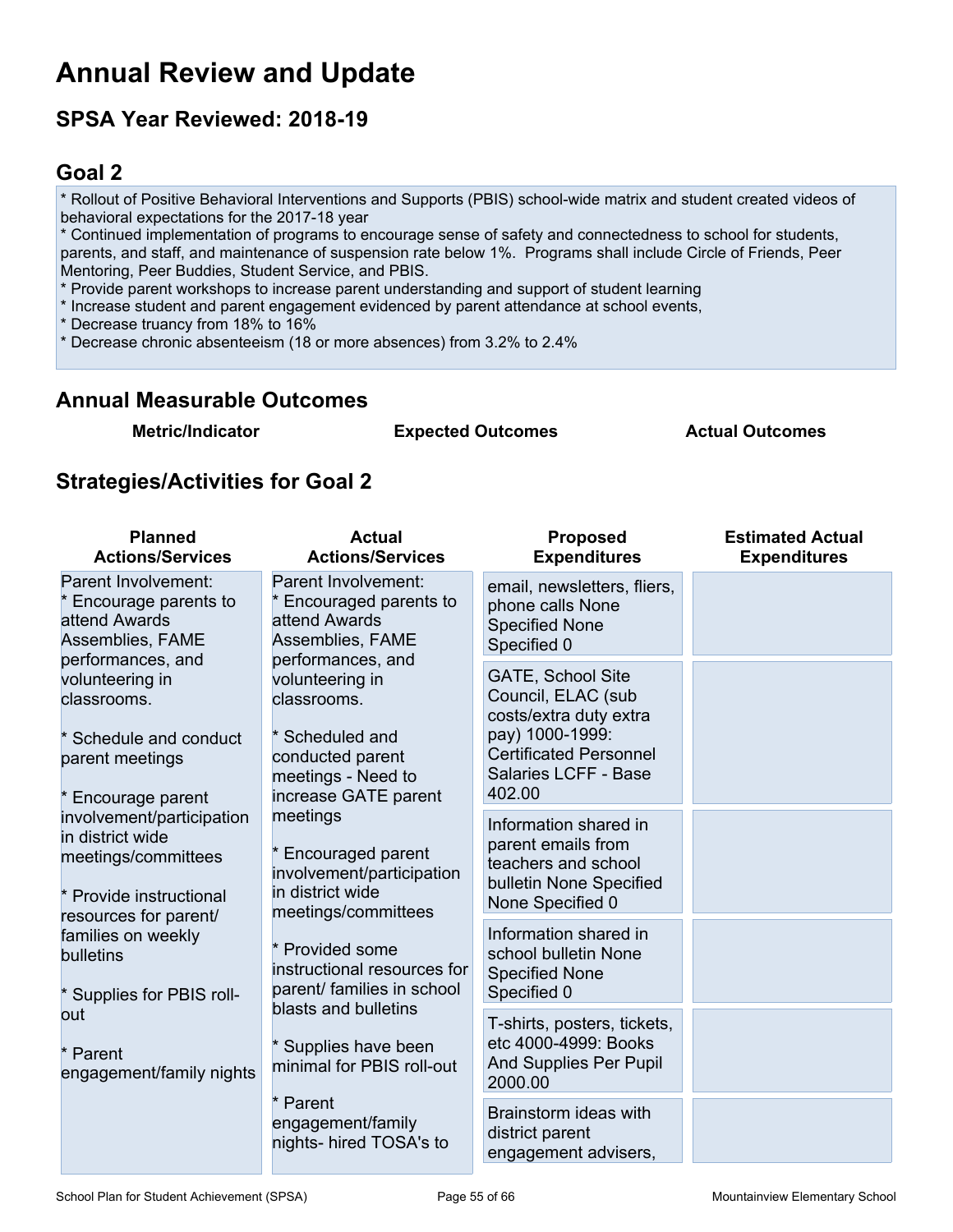| <b>Planned</b><br><b>Actions/Services</b>                                                                                                                                                                 | <b>Actual</b><br><b>Actions/Services</b>                                                                                                                                                                                                                                                                                                        | <b>Proposed</b><br><b>Expenditures</b>                                                                                                                                                                                               | <b>Estimated Actual</b><br><b>Expenditures</b> |
|-----------------------------------------------------------------------------------------------------------------------------------------------------------------------------------------------------------|-------------------------------------------------------------------------------------------------------------------------------------------------------------------------------------------------------------------------------------------------------------------------------------------------------------------------------------------------|--------------------------------------------------------------------------------------------------------------------------------------------------------------------------------------------------------------------------------------|------------------------------------------------|
|                                                                                                                                                                                                           | conduct family<br>engagement night<br>regarding the Clever<br>Portal, based on parent<br>interest from survey.<br>Parents and students<br>logged into the Clever<br>Portal and were able to<br>see the various resources<br>and practice programs<br>available to students.<br>Second night was a<br>hands on Science<br>investigative evening. | implement "3rd Night"<br>for teachers to be<br>parent/student education<br>night 0000: Unrestricted<br>Per Pupil 0                                                                                                                   |                                                |
|                                                                                                                                                                                                           |                                                                                                                                                                                                                                                                                                                                                 |                                                                                                                                                                                                                                      |                                                |
| Attendance:<br>* Include comments<br>regarding negative impact<br>of absences and tardies<br>on student report cards.                                                                                     | Attendance:<br>* Included comments<br>regarding negative impact<br>of absences and tardies                                                                                                                                                                                                                                                      | Information shared on<br>progress report cards<br>None Specified None<br>Specified 0                                                                                                                                                 |                                                |
| * Provide Parent<br>Education on the                                                                                                                                                                      | on student report cards.<br>* Provided Parent<br>Education on the                                                                                                                                                                                                                                                                               | Information shared in<br>bulletin None Specified<br>None Specified 0                                                                                                                                                                 |                                                |
| importance of attendance<br>(notices and weekly<br>bulletin).<br>* Notify parents regularly<br>of student attendance<br>through phone calls,<br>attendance letters and<br>meetings (SART, DART,<br>SARB). | importance of attendance<br>(notices and bulletin).<br>* Notified parents<br>regularly of student<br>attendance through phone<br>calls, attendance letters<br>and meetings (SART,<br>DART, SARB). District<br>acknowledgement with<br>improved attendance                                                                                       | Letters generated if<br>students have more than<br>3 tardies or 3 unexcused<br>absences. Additional<br>meetings and<br>development of support<br>plan if attendance does<br>not change 0000:<br><b>Unrestricted Per Pupil</b><br>200 |                                                |
|                                                                                                                                                                                                           | awards, follow up calls to<br>parents, working with<br>sheriff, etc.                                                                                                                                                                                                                                                                            |                                                                                                                                                                                                                                      |                                                |
| School Climate:<br>* Provide assemblies to<br>promote Character<br>Building/Anti-Bullying                                                                                                                 | School Climate:<br>* Provided assemblies to<br>promote Character<br>Building/Anti-Bullying                                                                                                                                                                                                                                                      | <b>Prismatic Magic Laser</b><br><b>Show None Specified</b><br>Parent-Teacher<br><b>Association (PTA)</b>                                                                                                                             |                                                |
| education. (Think<br>kindness)<br>* Provide Counseling<br>services and/or Social<br>Skills to support school                                                                                              | education. Had prismatic<br>laser show for anti<br>bullying, Good Choices<br>Assembly, DFY It<br>Assembly for 6th grade,                                                                                                                                                                                                                        | DIS counselling for<br>students with IEP<br>services 1000-1999:<br><b>Certificated Personnel</b><br><b>Salaries District Funded</b>                                                                                                  |                                                |
| engagement and student<br>achievement.                                                                                                                                                                    | * Provided Counseling<br>services and/or Social<br>Skills to support school                                                                                                                                                                                                                                                                     | Assemblies three times<br>annually to recognize<br>students 0000:                                                                                                                                                                    |                                                |
| * Recognize student<br>achievement with                                                                                                                                                                   | engagement and student<br>achievement. Many                                                                                                                                                                                                                                                                                                     |                                                                                                                                                                                                                                      |                                                |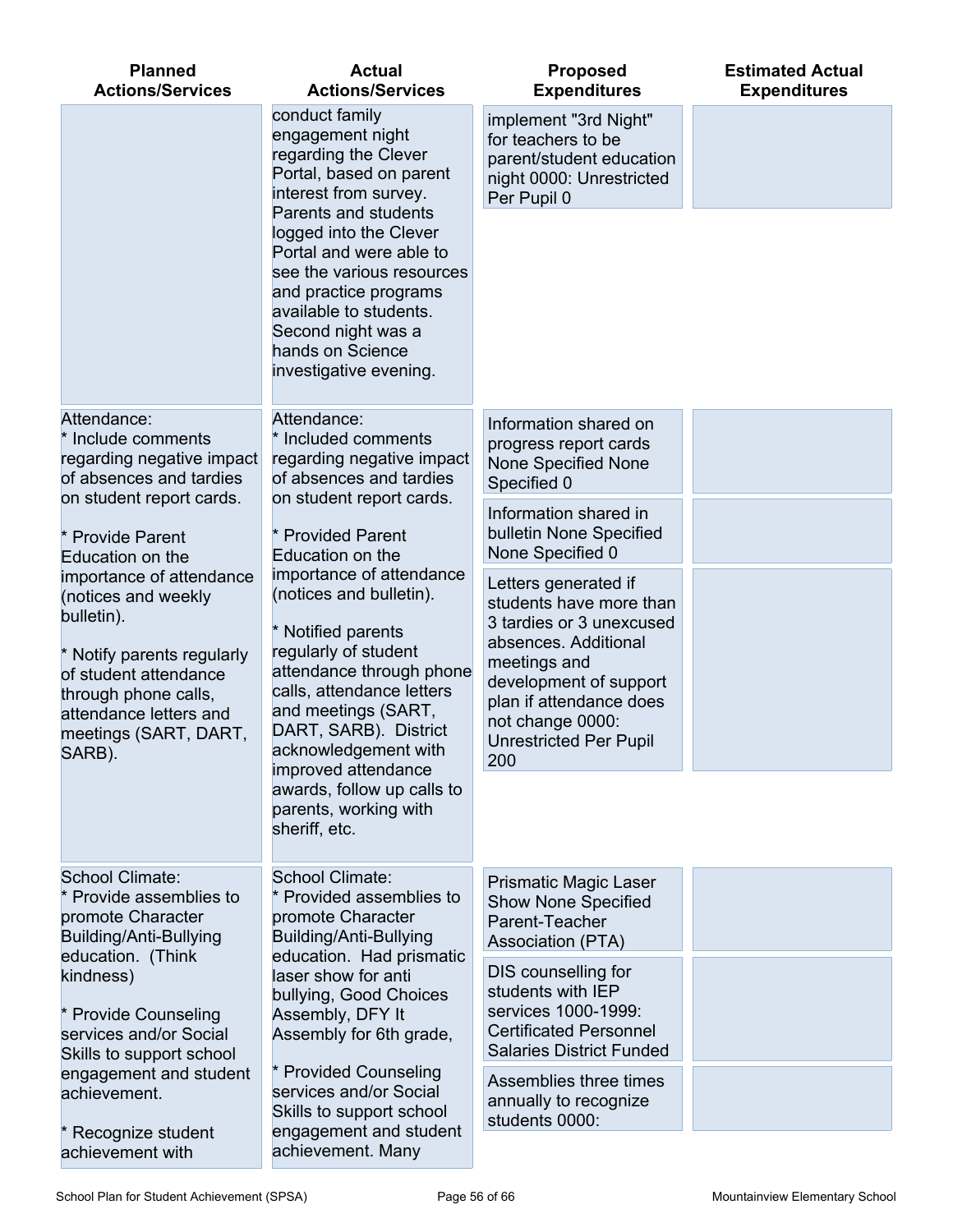| <b>Planned</b><br><b>Actions/Services</b>                       | <b>Actual</b><br><b>Actions/Services</b>                                                                                                | <b>Proposed</b><br><b>Expenditures</b>                                                      | <b>Estimated Actual</b><br><b>Expenditures</b> |
|-----------------------------------------------------------------|-----------------------------------------------------------------------------------------------------------------------------------------|---------------------------------------------------------------------------------------------|------------------------------------------------|
| incentives and Awards<br>Assemblies.                            | students on wait list or not<br>having availability for a                                                                               | <b>Unrestricted Per Pupil</b><br>549.00                                                     |                                                |
| * Allow for staff bonding<br>activities at staff                | second session due to<br>waiting list.                                                                                                  | Leadership<br>recommended 0                                                                 |                                                |
| meetings.<br>* Use of Cross-Grade                               | * Recognize student<br>achievement with<br>incentives and Awards                                                                        | Safe School curriculum<br>0                                                                 |                                                |
| Level Buddy Activities.                                         | Assemblies.                                                                                                                             | T-shirts and medals for<br>student participants                                             |                                                |
| * Encourage student<br>service opportunities                    | * Allow for staff bonding<br>activities at staff                                                                                        | 0000: Unrestricted Per<br>Pupil 540.00                                                      |                                                |
| * Circle of Friends<br>Program                                  | meetings.<br>* Use of Cross-Grade<br><b>Level Buddy Activities</b><br>during speaking and<br>listening at the beginning<br>of the year. | T-shirts for student<br>participants 0000:<br><b>Unrestricted Per Pupil</b><br>540.00       |                                                |
| * Reinstate game table at<br>lunch<br>* Peer mentor program for |                                                                                                                                         | games 0000:<br><b>Unrestricted Per Pupil</b><br>299.00                                      |                                                |
| 4-6th grade students to<br>help in primary SDC<br>classrooms    | Encourage student<br>service opportunities<br>* Circle of Friends                                                                       | T-shirts for student<br>participants 0000:<br><b>Unrestricted Per Pupil</b>                 |                                                |
| * Roll-out of PBIS                                              | Program                                                                                                                                 | 500.00                                                                                      |                                                |
| program                                                         | * Reinstate game table at<br>lunch<br>* Peer mentor program for<br>4-6th grade students to<br>help in primary SDC<br>classrooms         | T-shirts for student and<br>staff, posters, signs<br>0000: Unrestricted Per<br>Pupil 500.00 |                                                |
|                                                                 |                                                                                                                                         |                                                                                             |                                                |
|                                                                 | * Roll-out of PBIS<br>program                                                                                                           |                                                                                             |                                                |

## **Analysis**

Describe the overall implementation of the strategies/activities to achieve the articulated goal.

Describe the overall effectiveness of the strategies/activities to achieve the articulated goal as measured by the school.

Explain any material differences between the Proposed Expenditures and Estimated Actual Expenditures.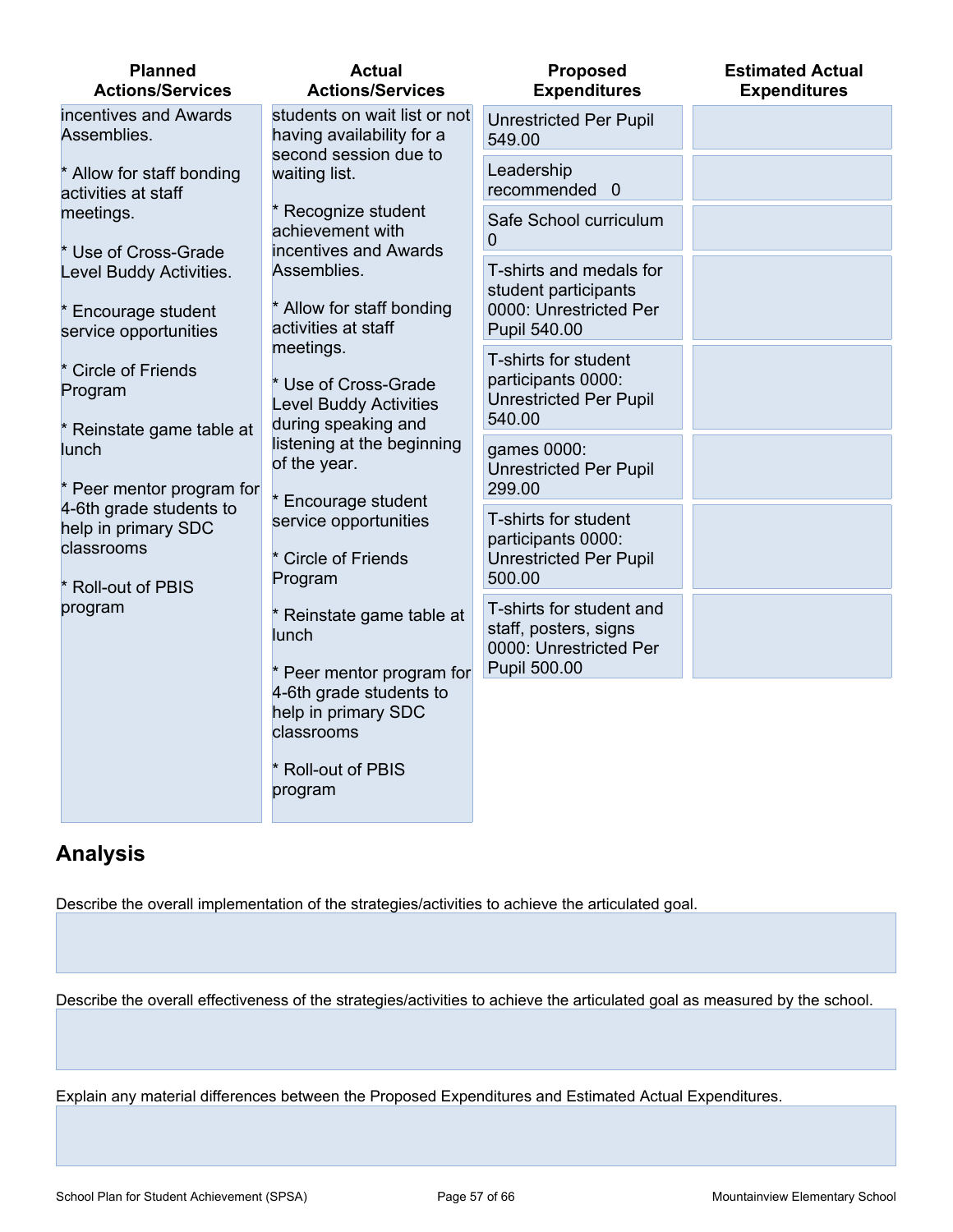Describe any changes that will be made to this goal, the annual outcomes, metrics, or strategies/activities to achieve this goal as a result of this analysis. Identify where those changes can be found in the SPSA.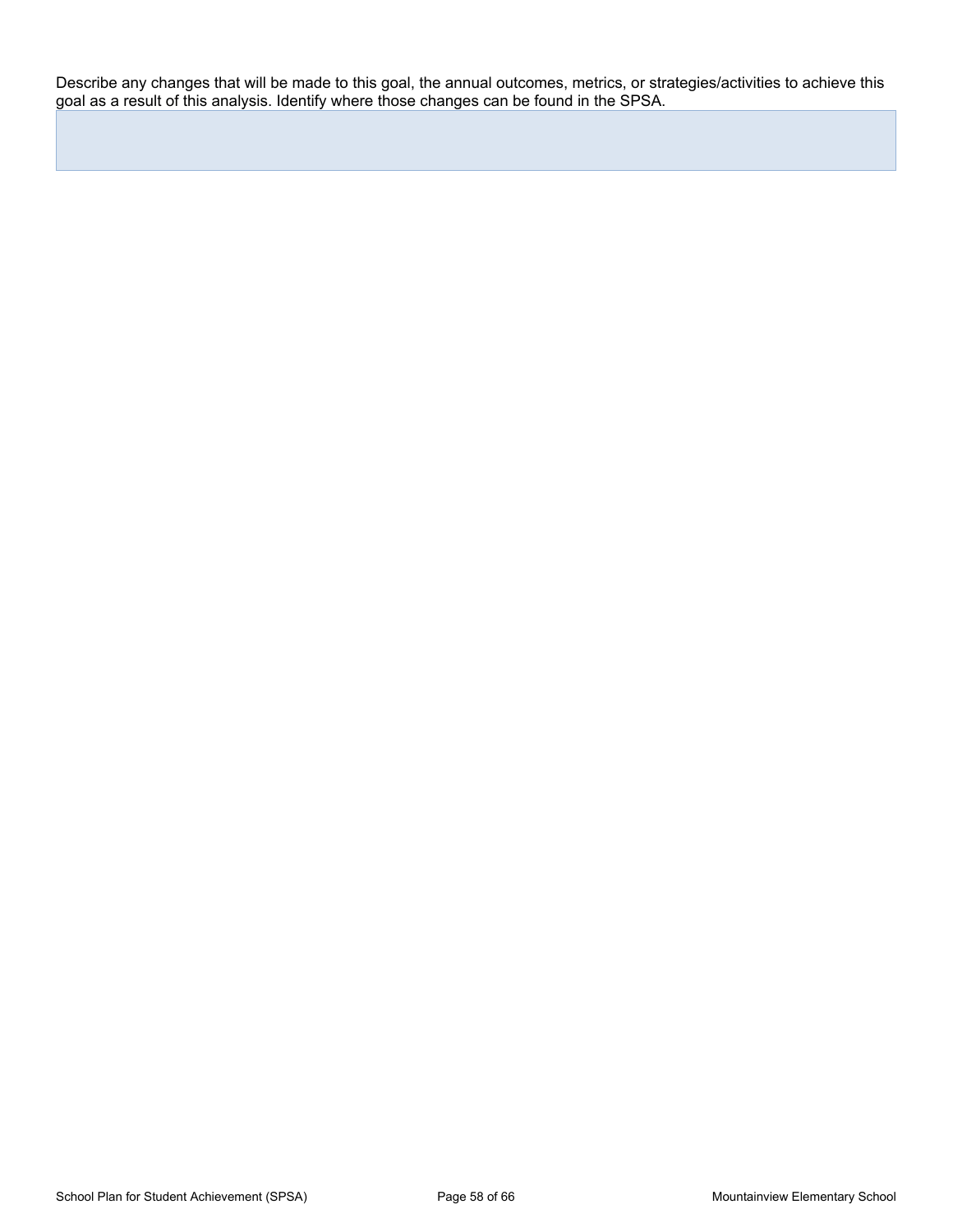## **Annual Review and Update**

## **SPSA Year Reviewed: 2018-19**

## <span id="page-58-0"></span>**Goal 3**

\* Provide district purchased standards-based textbooks of Math, Language Arts, Social Studies and Science

\* Support new teachers through our District Induction Program and PAR program

\* Provide Learning Walks for all teachers with the focus of Academic Language as selected by teachers and administrator input for 2017-2018

\* Maintain clean and safe facilities and request repairs based on site walk through by administration and head custodian as well as teacher/staff input and observations

\* Provide annual school survey to parents

### **Annual Measurable Outcomes**

**Metric/Indicator Expected Outcomes Actual Outcomes**

## **Strategies/Activities for Goal 3**

| <b>Planned</b><br><b>Actions/Services</b>                                                                                                               | <b>Actual</b><br><b>Actions/Services</b>                                                                                                                                                                                                | <b>Proposed</b><br><b>Expenditures</b>                                                                                                                                                                | <b>Estimated Actual</b><br><b>Expenditures</b> |
|---------------------------------------------------------------------------------------------------------------------------------------------------------|-----------------------------------------------------------------------------------------------------------------------------------------------------------------------------------------------------------------------------------------|-------------------------------------------------------------------------------------------------------------------------------------------------------------------------------------------------------|------------------------------------------------|
| Provide teachers/students<br>with state adopted,<br>standards-based<br>materials<br>* Support for new<br>teachers through our                           | Provided<br>teachers/students with<br>state adopted, standards-<br>based materials<br>* Supported new teachers<br>through our district                                                                                                  | <b>Teachers inventory</b><br>textbooks and materials,<br>teachers let<br>administrators know if<br>additional materials are<br>needed None Specified<br><b>District Funded</b>                        |                                                |
| district Induction Program<br>and Peer Assistance and<br><b>Review</b><br>* Schedule Learning<br>Walks for all teachers with<br>a new focus for 2018-19 | Induction Program and<br>Peer Assistance and<br><b>Review</b><br>* Schedule Learning<br>Walks for most teachers<br>with a new focus for<br>2018-19 of math rigor- K-                                                                    | Formal and informal<br>meetings and<br>observations, feedback<br>provided regarding<br>effective instructional<br>practices None Specified<br>None Specified 0                                        |                                                |
| * Maintain clean and safe<br>facilities<br>* Purchase of walkie<br>talkies for remaining<br>classrooms                                                  | 2 grade learning walks at<br>grade level, 6th grade<br>learning walks at Jr. high<br>School, 3rd-5th voluntarily<br>due to testing schedule,<br>all school learning walk<br>conducted by leadership<br>team to see baseline in<br>math. | Teachers will be<br>surveyed by the end of<br>the 2017-2018 school<br>year to determine the<br>focus for the 2018-19<br>school year. 0000:<br><b>Unrestricted Per Pupil</b><br>500.00                 |                                                |
|                                                                                                                                                         | * Maintained clean and<br>safe facilities- work orders<br>being input and concerns<br>being addressed.<br>Continued issues with<br>leaks while waiting for re-<br>roofing project                                                       | Teachers submit IAQ<br>surveys, staff relay<br>concerns regarding<br>facilities, SchoolDude<br>system used for entering<br>work orders, review of<br>weekly open work order<br>reports, parent survey |                                                |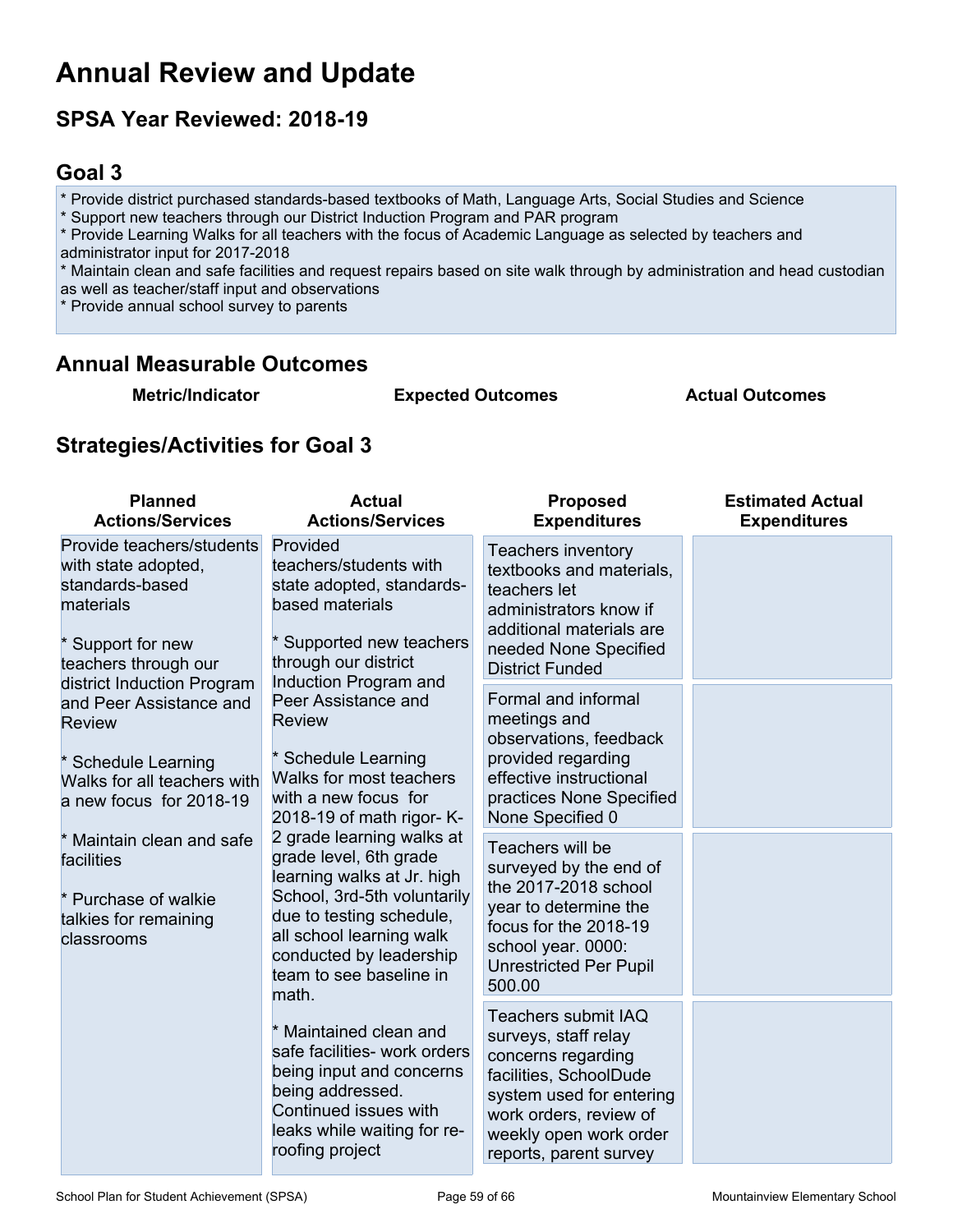| <b>Planned</b><br><b>Actions/Services</b> | <b>Actual</b><br><b>Actions/Services</b>           | <b>Proposed</b><br><b>Expenditures</b>                                                                                                                                                                        | <b>Estimated Actual</b><br><b>Expenditures</b> |
|-------------------------------------------|----------------------------------------------------|---------------------------------------------------------------------------------------------------------------------------------------------------------------------------------------------------------------|------------------------------------------------|
|                                           | * Purchase of additional<br>walkie talkies for SDC | None Specified None<br>Specified 0                                                                                                                                                                            |                                                |
|                                           | classrooms and behavior<br>team                    | Some walkie talkies<br>were already in<br>classrooms. This<br>purchase completes the<br>purchase for remaining<br>classrooms 0000:<br><b>Unrestricted Site Based</b><br><b>Gifts and Donations</b><br>4475.00 |                                                |

## **Analysis**

Describe the overall implementation of the strategies/activities to achieve the articulated goal.

Describe the overall effectiveness of the strategies/activities to achieve the articulated goal as measured by the school.

Explain any material differences between the Proposed Expenditures and Estimated Actual Expenditures.

Describe any changes that will be made to this goal, the annual outcomes, metrics, or strategies/activities to achieve this goal as a result of this analysis. Identify where those changes can be found in the SPSA.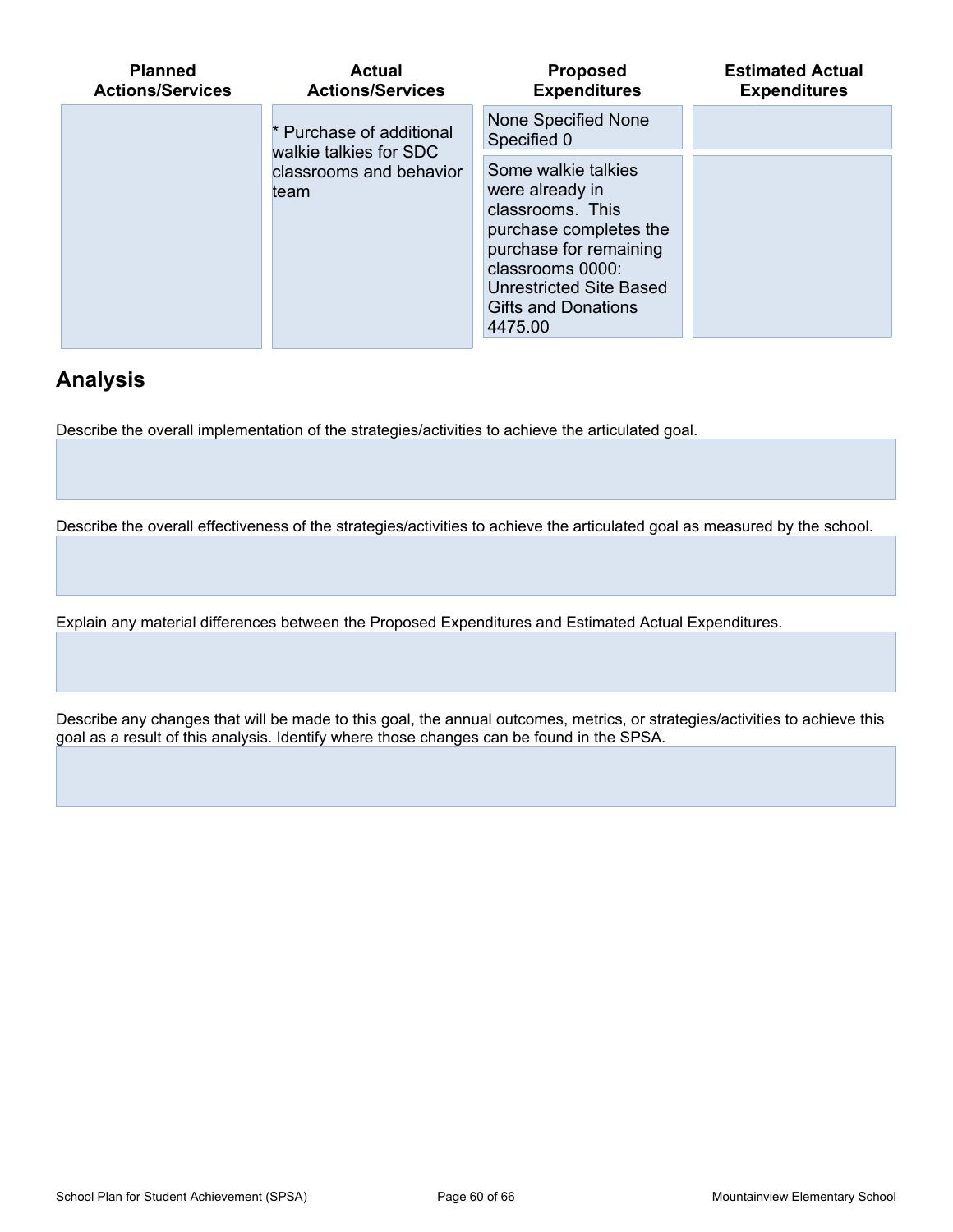## <span id="page-60-0"></span>**Budget Summary and Consolidation**

The Budget Summary is required for schools funded through the ConApp. The Consolidation of Funds is required for a school receiving funds allocated through the ConApp and consolidating those funds as part of a schoolwide program.

## <span id="page-60-1"></span>**Budget Summary**

| <b>Description</b>                                                      | Amount     |
|-------------------------------------------------------------------------|------------|
| Total Funds Provided to the School Through the Consolidated Application |            |
| Total Funds Budgeted for Strategies to Meet the Goals in the SPSA       | 122,072.00 |

## <span id="page-60-2"></span>**Allocations by Funding Source**

| <b>Funding Source</b> | Amount    | <b>Balance</b> |
|-----------------------|-----------|----------------|
| LCFF - Base           | 1468.00   | 0.00           |
| LCFF - Supplemental   | 16710.00  | 0.00           |
| Per Pupil             | 50103.00  | 0.00           |
| Unrestricted          | 10,000.00 | 0.00           |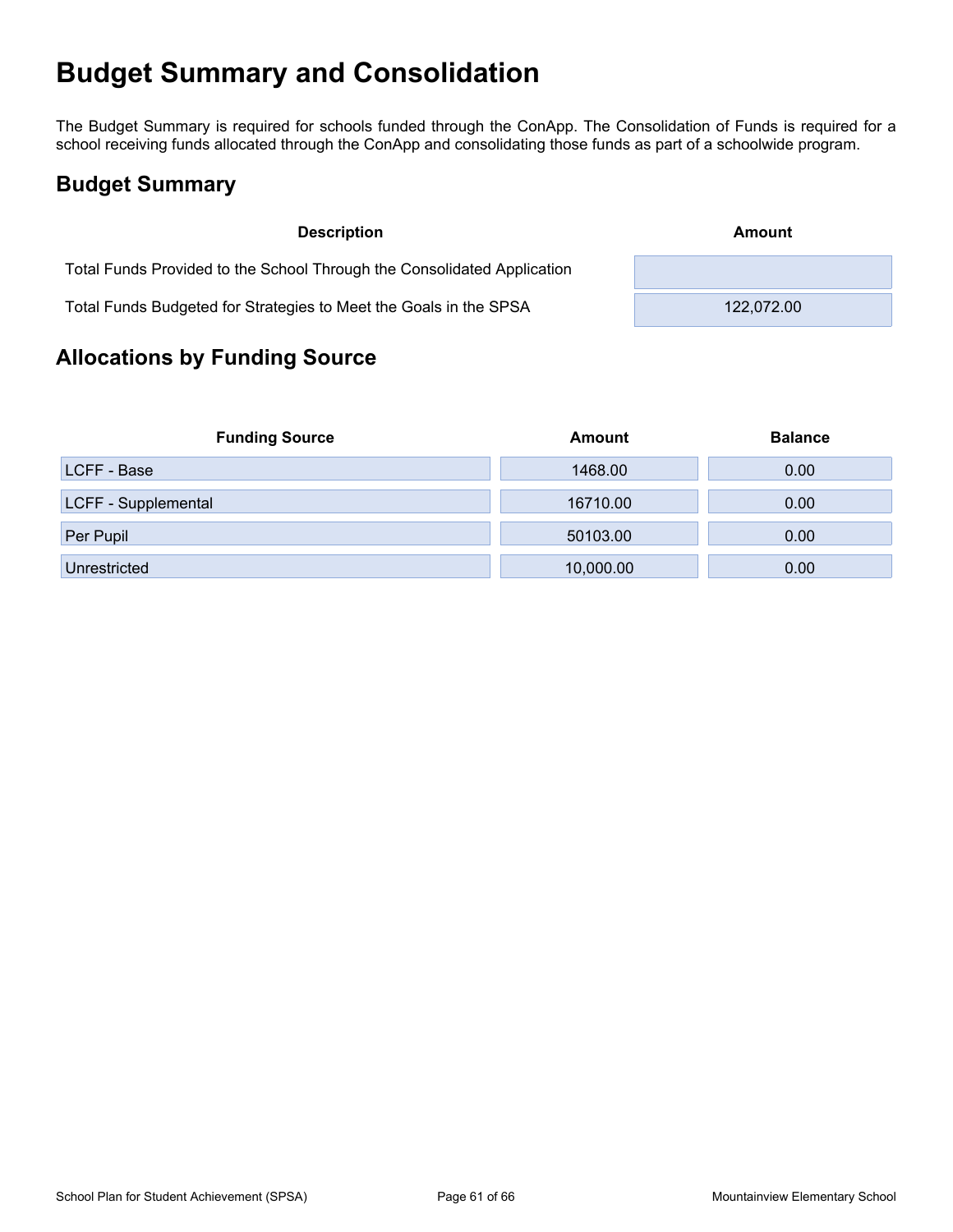## <span id="page-61-0"></span>**Expenditures by Funding Source**

**Funding Source** 

District Funded

LCFF - Base

LCFF - Supplemental

None Specified

Parent-Teacher Association (PTA)

Per Pupil

Site Based Gifts and Donations

Unrestricted

| Amount    |  |
|-----------|--|
| 15,391.00 |  |
| 1,468.00  |  |
| 16,710.00 |  |
| 1,800.00  |  |
| 25,000.00 |  |
| 50,103.00 |  |
| 1,600.00  |  |
| 10,000.00 |  |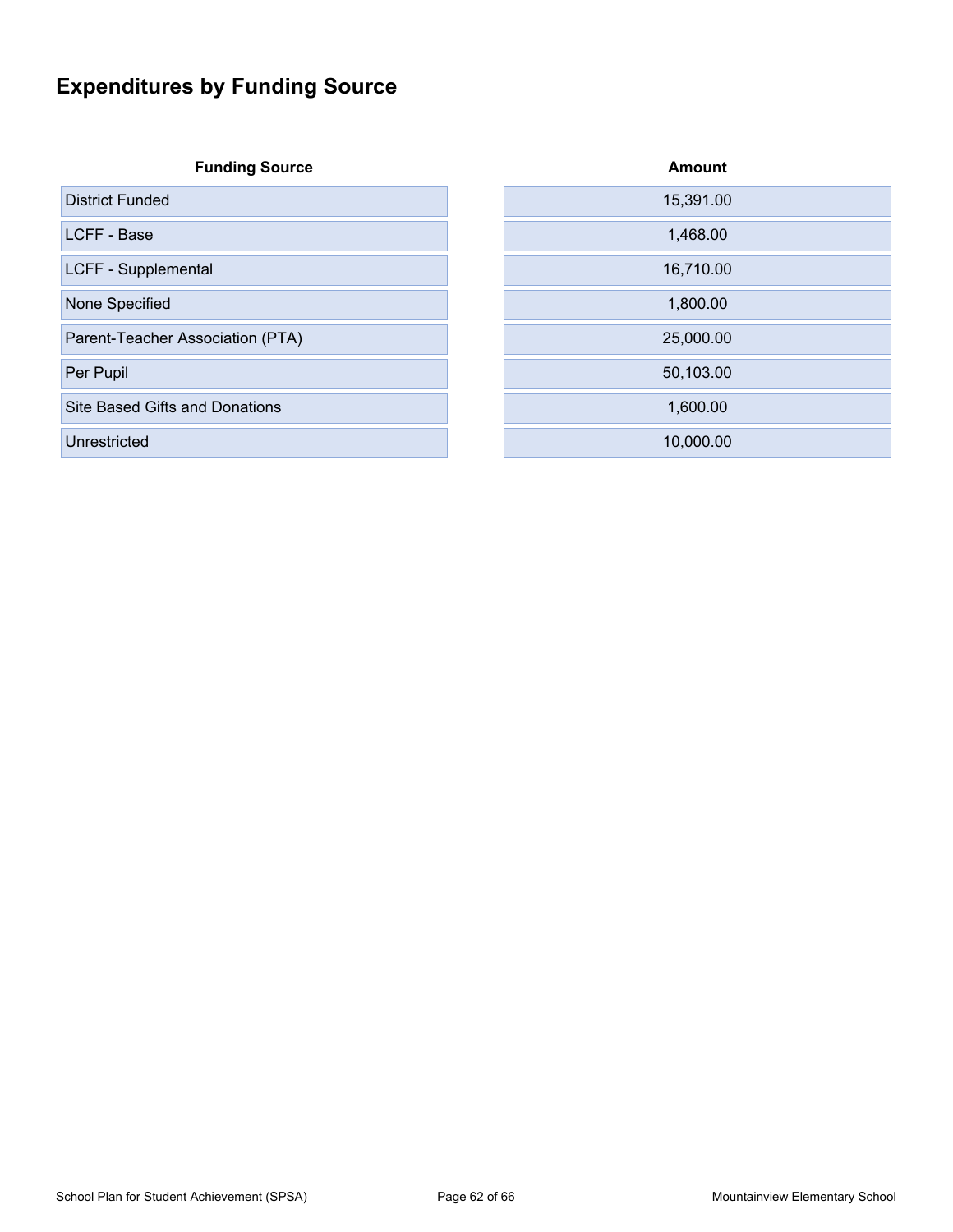## <span id="page-62-0"></span>**Expenditures by Budget Reference**

### **Budget Reference Amount**

| 0000: Unrestricted                         | 11,317.55 |
|--------------------------------------------|-----------|
| 1000-1999: Certificated Personnel Salaries | 15,690.00 |
| 2000-2999: Classified Personnel Salaries   | 17.840.45 |
| 4000-4999: Books And Supplies              | 42.724.25 |
| None Specified                             | 34,499.75 |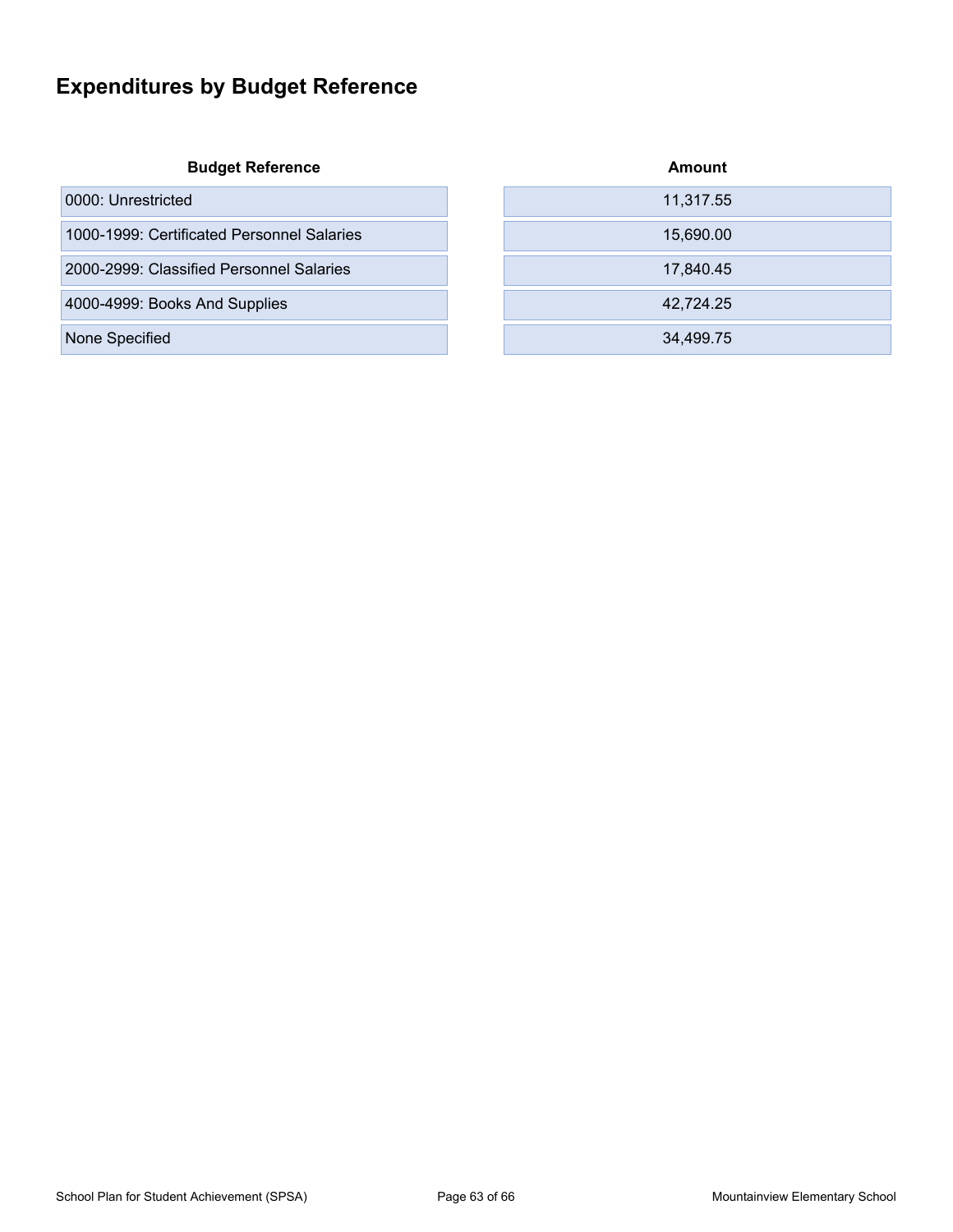## <span id="page-63-0"></span>**Expenditures by Budget Reference and Funding Source**

| <b>Budget Reference</b>                              | <b>Funding Source</b>                 | <b>Amount</b> |
|------------------------------------------------------|---------------------------------------|---------------|
| 1000-1999: Certificated Personnel<br><b>Salaries</b> | <b>District Funded</b>                | 9,000.00      |
| None Specified                                       | <b>District Funded</b>                | 6,391.00      |
| 1000-1999: Certificated Personnel<br><b>Salaries</b> | <b>LCFF - Base</b>                    | 1,468.00      |
| 0000: Unrestricted                                   | <b>LCFF - Supplemental</b>            | 7,817.55      |
| 1000-1999: Certificated Personnel<br><b>Salaries</b> | <b>LCFF - Supplemental</b>            | 3,820.00      |
| 2000-2999: Classified Personnel<br><b>Salaries</b>   | <b>LCFF - Supplemental</b>            | 4,010.45      |
| 4000-4999: Books And Supplies                        | <b>LCFF - Supplemental</b>            | 1,062.00      |
| 1000-1999: Certificated Personnel<br><b>Salaries</b> | None Specified                        | 0.00          |
| None Specified                                       | None Specified                        | 1,800.00      |
| 4000-4999: Books And Supplies                        | Parent-Teacher Association (PTA)      | 0.00          |
| None Specified                                       | Parent-Teacher Association (PTA)      | 25,000.00     |
| 0000: Unrestricted                                   | Per Pupil                             | 1,900.00      |
| 1000-1999: Certificated Personnel<br><b>Salaries</b> | Per Pupil                             | 1,402.00      |
| 2000-2999: Classified Personnel<br><b>Salaries</b>   | Per Pupil                             | 3,830.00      |
| 4000-4999: Books And Supplies                        | Per Pupil                             | 41,662.25     |
| None Specified                                       | Per Pupil                             | 1,308.75      |
| 0000: Unrestricted                                   | <b>Site Based Gifts and Donations</b> | 1,600.00      |
| 2000-2999: Classified Personnel<br><b>Salaries</b>   | Unrestricted                          | 10,000.00     |
|                                                      |                                       |               |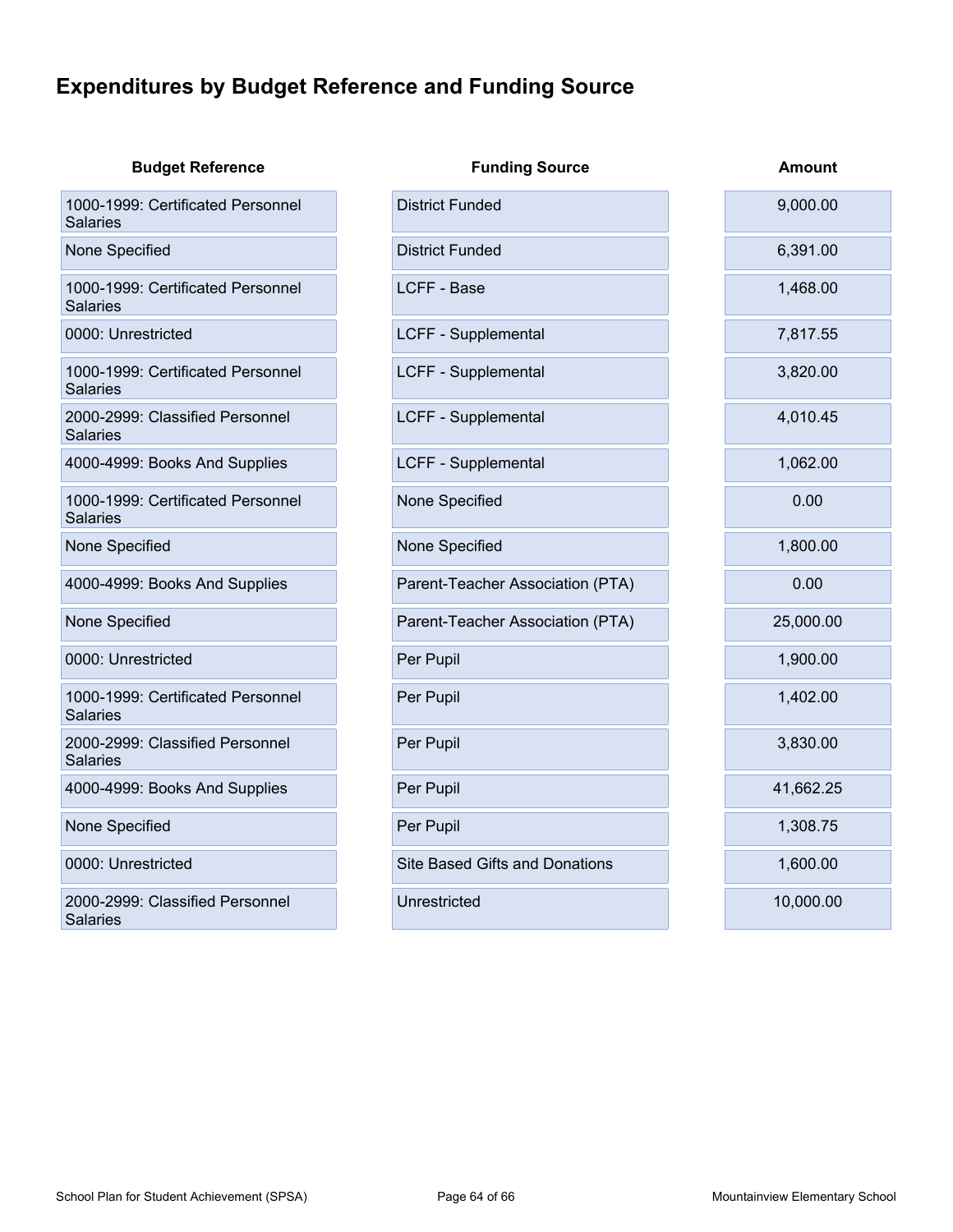## <span id="page-64-0"></span>**School Site Council Membership**

California Education Code describes the required composition of the School Site Council (SSC). The SSC shall be composed of the principal and representatives of: teachers selected by teachers at the school; other school personnel selected by other school personnel at the school; parents of pupils attending the school selected by such parents; and, in secondary schools, pupils selected by pupils attending the school. The current make-up of the SSC is as follows:

- 1 School Principal
- 3 Classroom Teachers
- 2 Other School Staff
- 5 Parent or Community Members

| <b>Name of Members</b>   | <b>Role</b>                       |
|--------------------------|-----------------------------------|
| <b>Katie Demsher</b>     | Principal                         |
| Jennifer Denzin          | <b>Parent or Community Member</b> |
| Koren Hansen             | Parent or Community Member        |
| <b>Brittany Calderon</b> | <b>Parent or Community Member</b> |
| Jessica Coleman          | <b>Parent or Community Member</b> |
| Lisa Pope                | <b>Parent or Community Member</b> |
| <b>Arian Best</b>        | <b>Classroom Teacher</b>          |
| <b>Denise Flores</b>     | <b>Classroom Teacher</b>          |
| Adam Hollinger           | <b>Classroom Teacher</b>          |
| Dena Abbinanti           | <b>Other School Staff</b>         |
| Rose Villanueva          | <b>Other School Staff</b>         |

At elementary schools, the school site council must be constituted to ensure parity between (a) the principal, classroom teachers, and other school personnel, and (b) parents of students attending the school or other community members. Classroom teachers must comprise a majority of persons represented under section (a). At secondary schools there must be, in addition, equal numbers of parents or other community members selected by parents, and students. Members must be selected by their peer group.